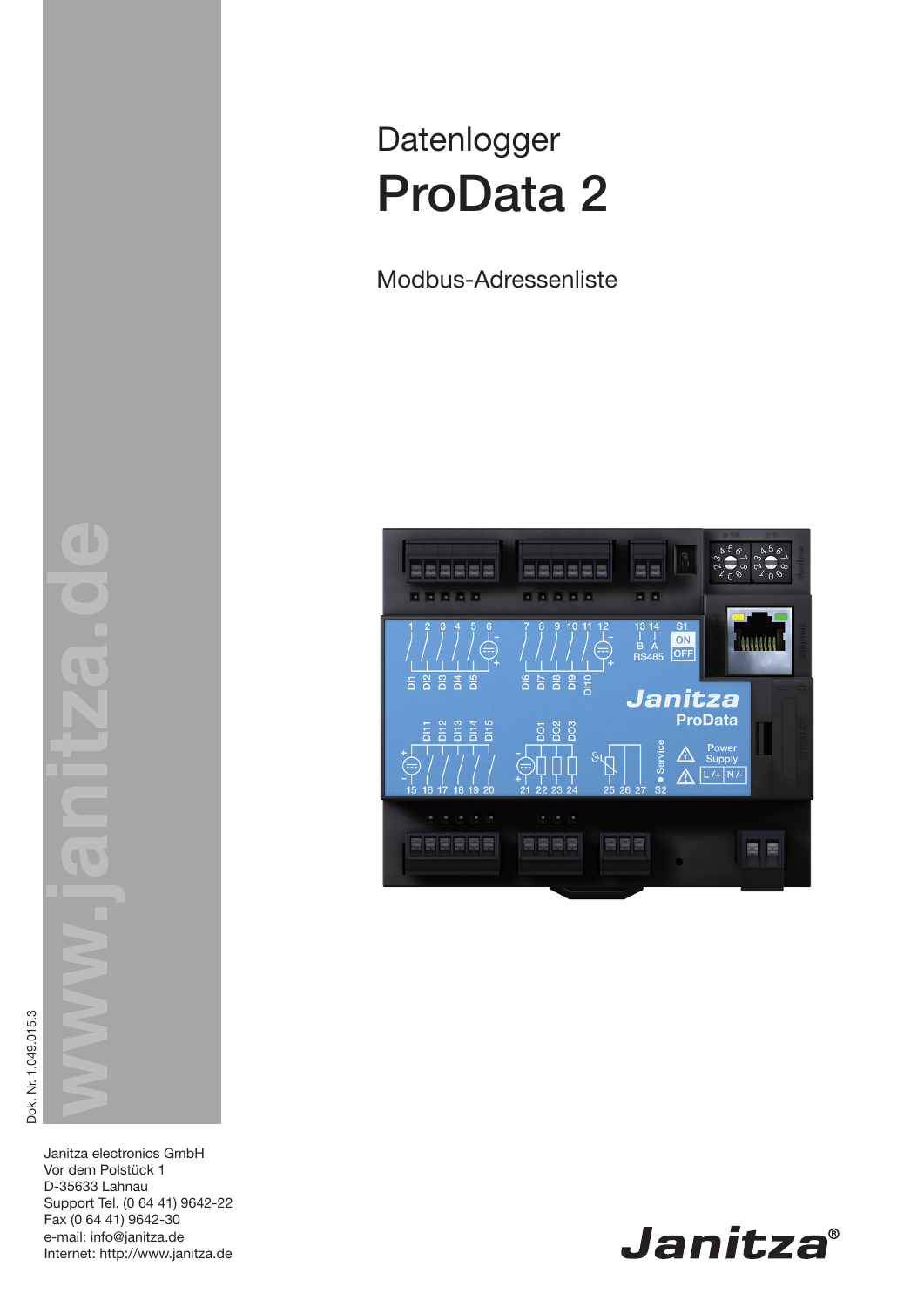## **Inhalt**

| <b>Modbus</b>                           | $\overline{\mathbf{4}}$ |
|-----------------------------------------|-------------------------|
| Protokoll-Umsetzer                      | 4                       |
| Modbus-Funktionen (Slave)               | 4                       |
| RS485 Übertragungsparameter             | 5                       |
| Byte-Reihenfolge                        | 5                       |
| Aktualisierungsrate                     | 5                       |
| Zahlenformate                           | 5                       |
| <b>Parameter</b>                        | 6                       |
| <b>Adressenliste</b>                    | 11                      |
| Digitale Eingänge: Impulse & Skalierung | 11                      |
| Digitale Eingänge: Ereignisse           | 20                      |
| Sonstige                                | 28                      |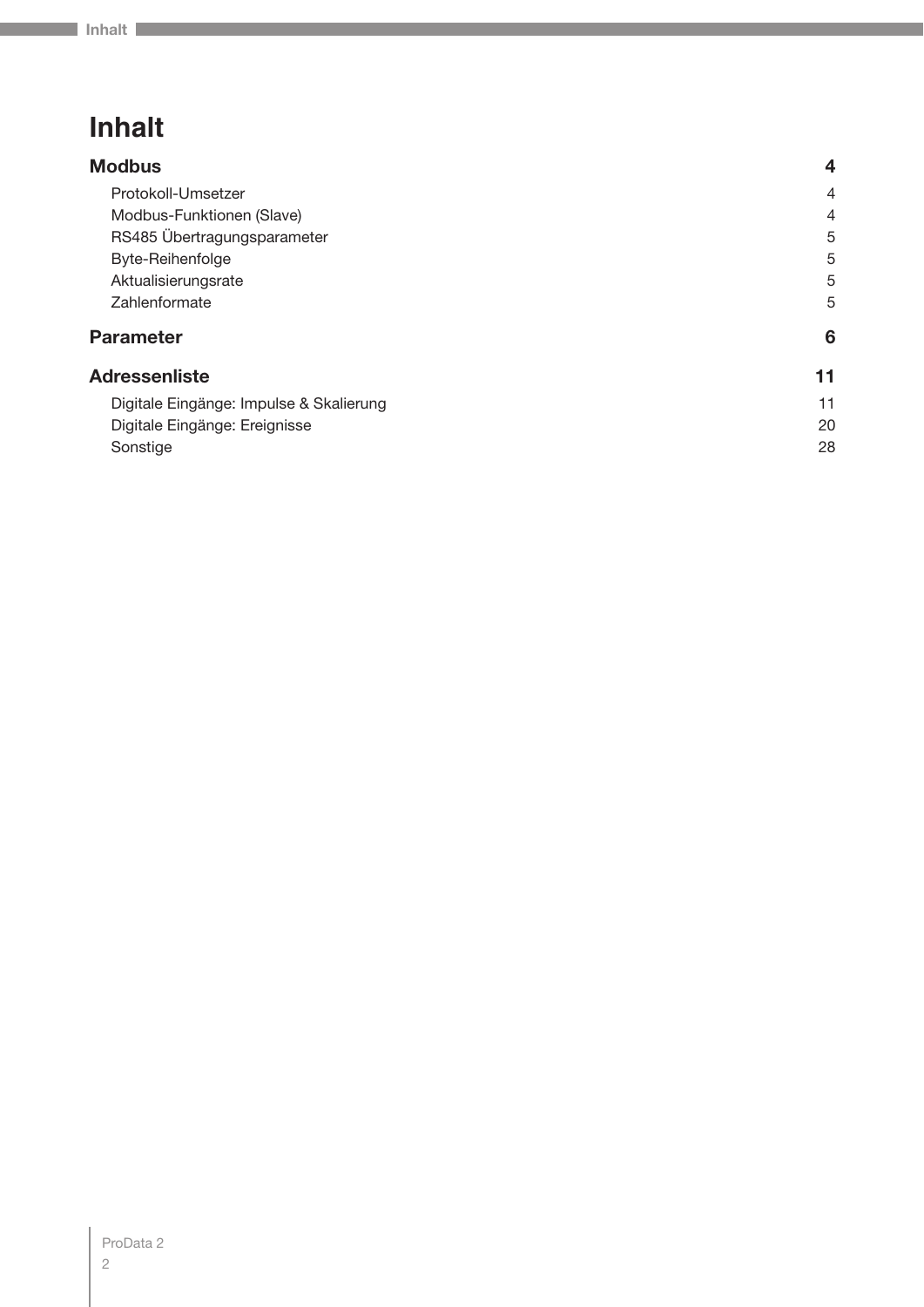### Copyright

Dieses Handbuch unterliegt den gesetzlichen Bestimmungen des Urheberrechtsschutzes und darf weder als Ganzes noch in Teilen auf mechanische oder elektronische Weise fotokopiert, nachgedruckt, reproduziert oder auf sonstigem Wege ohne die rechtsverbindliche, schriftliche Zustimmung von

Janitza electronics GmbH, Vor dem Polstück 1, D 35633 Lahnau,

Deutschland,

vervielfältigt oder weiterveröffentlicht werden.

### Geschützte Markenzeichen

Alle Markenzeichen und ihre daraus resultierenden Rechte gehören den jeweiligen Inhabern dieser Rechte.

#### Haftungsausschluss

Janitza electronics GmbH übernimmt keinerlei Verantwortung für Fehler oder Mängel innerhalb dieses Handbuches und übernimmt keine Verpflichtung, den Inhalt dieses Handbuchs auf dem neuesten Stand zu halten.

### Kommentare zum Handbuch

Ihre Kommentare sind uns willkommen. Falls irgend etwas in diesem Handbuch unklar erscheint, lassen Sie es uns das bitte wissen und schicken Sie uns eine EMAIL an:

info@janitza.de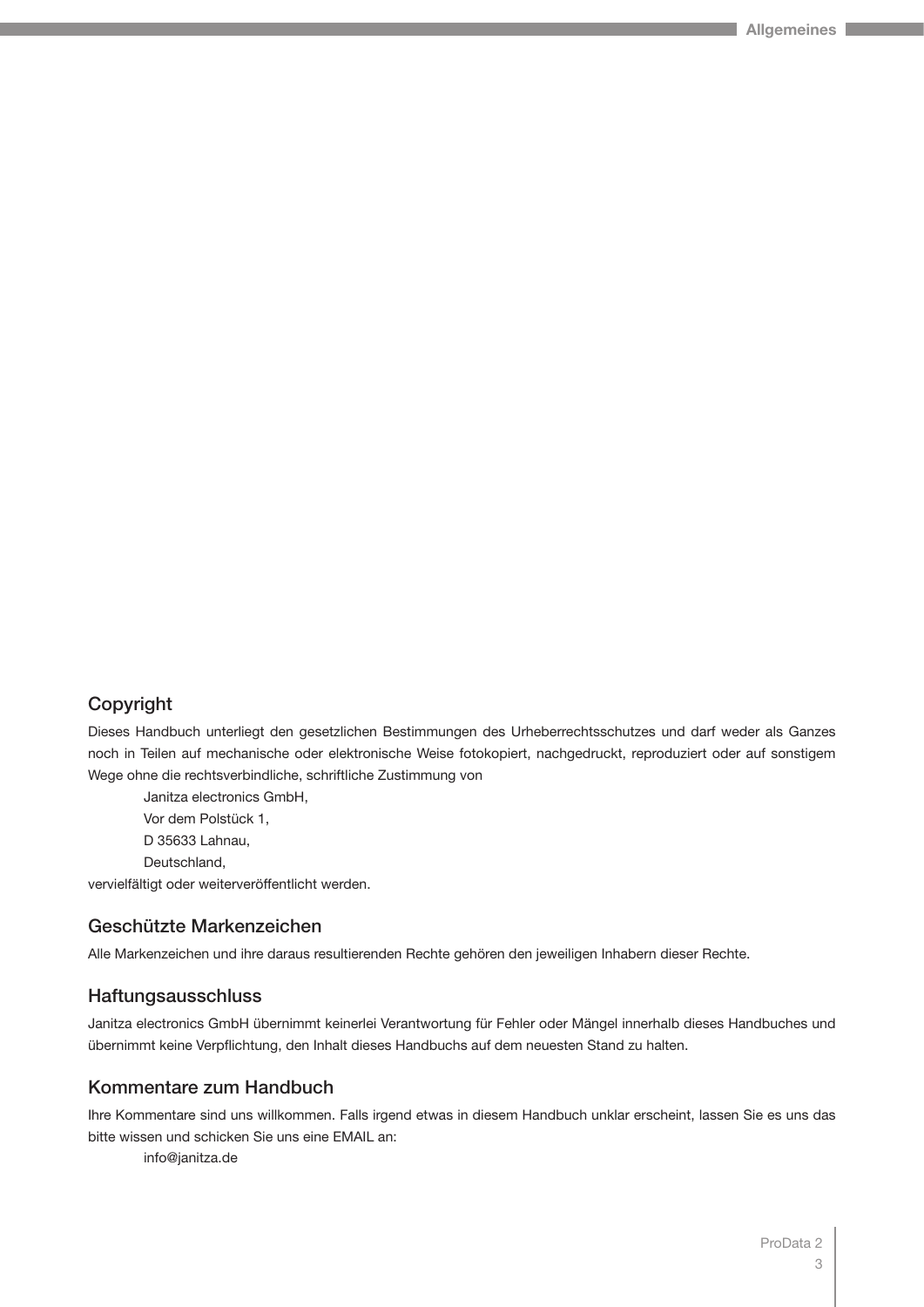## **Modbus**

## **Protokoll-Umsetzer**

Das ProData 2 unterstützt die Protokoll-Umsetzung Ethernet-Modbus TCP auf Modbus RTU

## **Modbus-Funktionen (Slave)**

Das ProData 2 unterstützt als Slave folgende Modbus-Funktionen:

#### 03 Read Holding Registers

Reads the binary contents of holding registers (4X references) in the slave.

#### 04 Read Input Registers

Reads the binary contents of input registers (3X references) in the slave.

#### 06 Preset Single Register

Presets a value into a single holding register (4X reference). When broadcast, the function presets the same register reference in all attached slaves.

#### 16 (10Hex) Preset Multiple Registers

Presets values into a sequence of holding registers (4X references). When broadcast, the function presets the same register references in all attached slaves.

#### 23 (17Hex) Read/Write 4X Registers

Performs a combination of one read and one write operation in a single Modbus transaction. The function can write new contents to a group of 4XXXX registers, and then return the contents of another group of 4XXXX registers. Broadcast is not supported.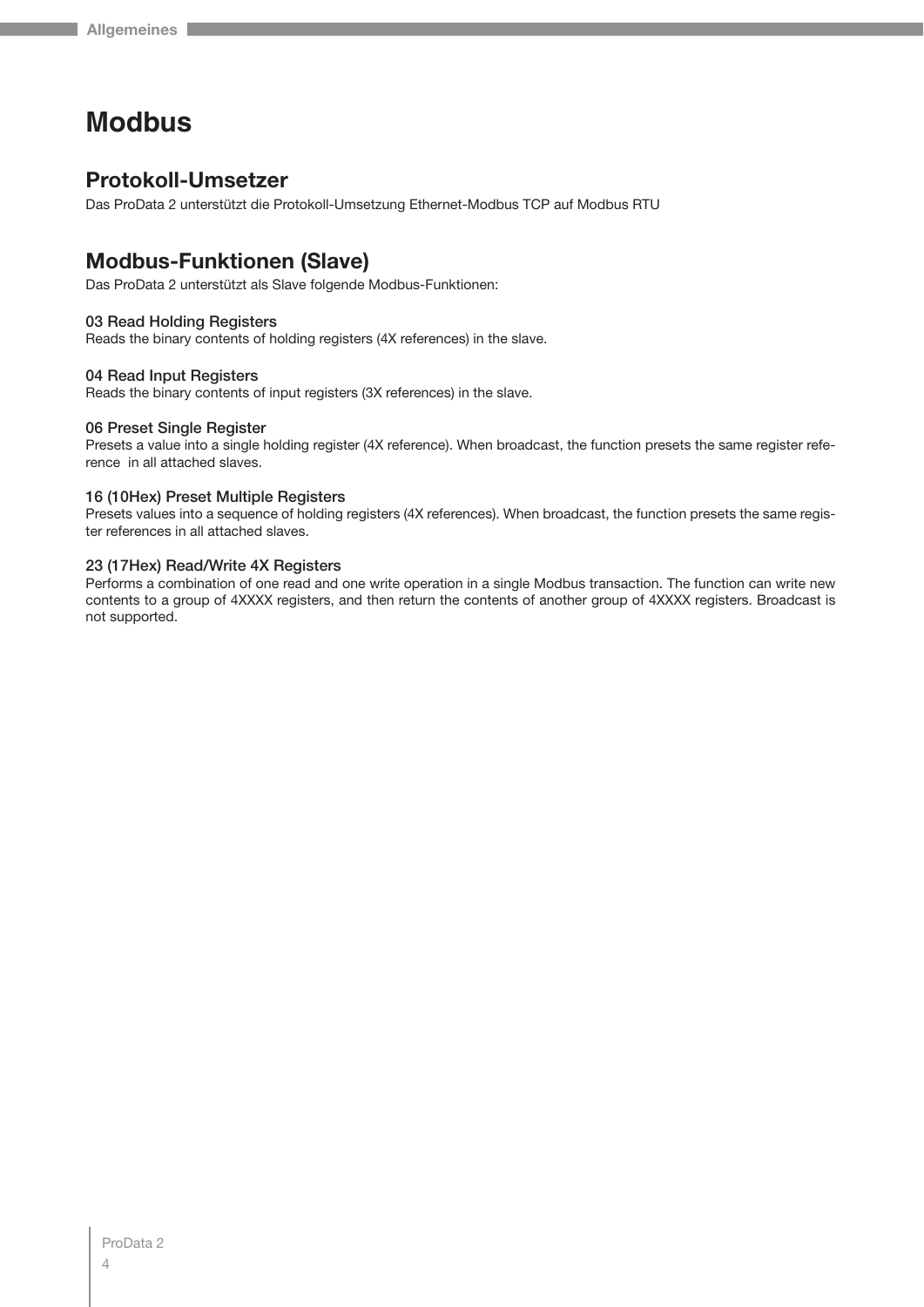## **RS485 Übertragungsparameter**

Das ProData 2 unterstützt folgende Übertragungsparameter:

| Baudrate             | : 9600, 19200, 38400, 57600 und 11500 Baud |
|----------------------|--------------------------------------------|
| Datenbits            | : 8                                        |
| Parität              | : keine                                    |
| Stopbits (ProData 2) | : 2                                        |
| Stopbits extern      | $: 1$ oder 2                               |
|                      |                                            |

## **Byte-Reihenfolge**

Die Daten in der Modbus-Adressenliste können im Format

- Big-Endian (High-Byte vor Low-Byte) und im Format
- Little-Endian (Low-Byte vor High-Byte)

abgerufen werden.

Die in dieser Adressenliste beschrieben Adressen liefern die Daten im Format "Big-Endian" zurück. Wenn Sie Daten im Format "Little-Endian" benötigen, müssen Sie zur Adresse den Wert 32768 addieren.

## **Aktualisierungsrate**

Die Modbus-Registeradressen werden alle 200ms aktualisiert.

## **Zahlenformate**

| <b>Typ</b>         | Größe  | Minimum         | Maximum         |
|--------------------|--------|-----------------|-----------------|
| char               | 8 bit  | 0               | 255             |
| byte               | 8 bit  | $-128$          | 127             |
| short              | 16 bit | $-2^{15}$       | $2^{15} - 1$    |
| ushort             | 16 bit | 0               | $2^{16} - 1$    |
| int                | 32 bit | $-2^{31}$       | $2^{31} - 1$    |
| uint               | 32 bit | 0               | $2^{32} - 1$    |
| long <sub>64</sub> | 64 bit | $-2^{63}$       | $2^{63} - 1$    |
| float              | 32 bit | <b>IEEE 754</b> | <b>IEEE 754</b> |
| double             | 64 bit | <b>IEEE 754</b> | <b>IEEE 754</b> |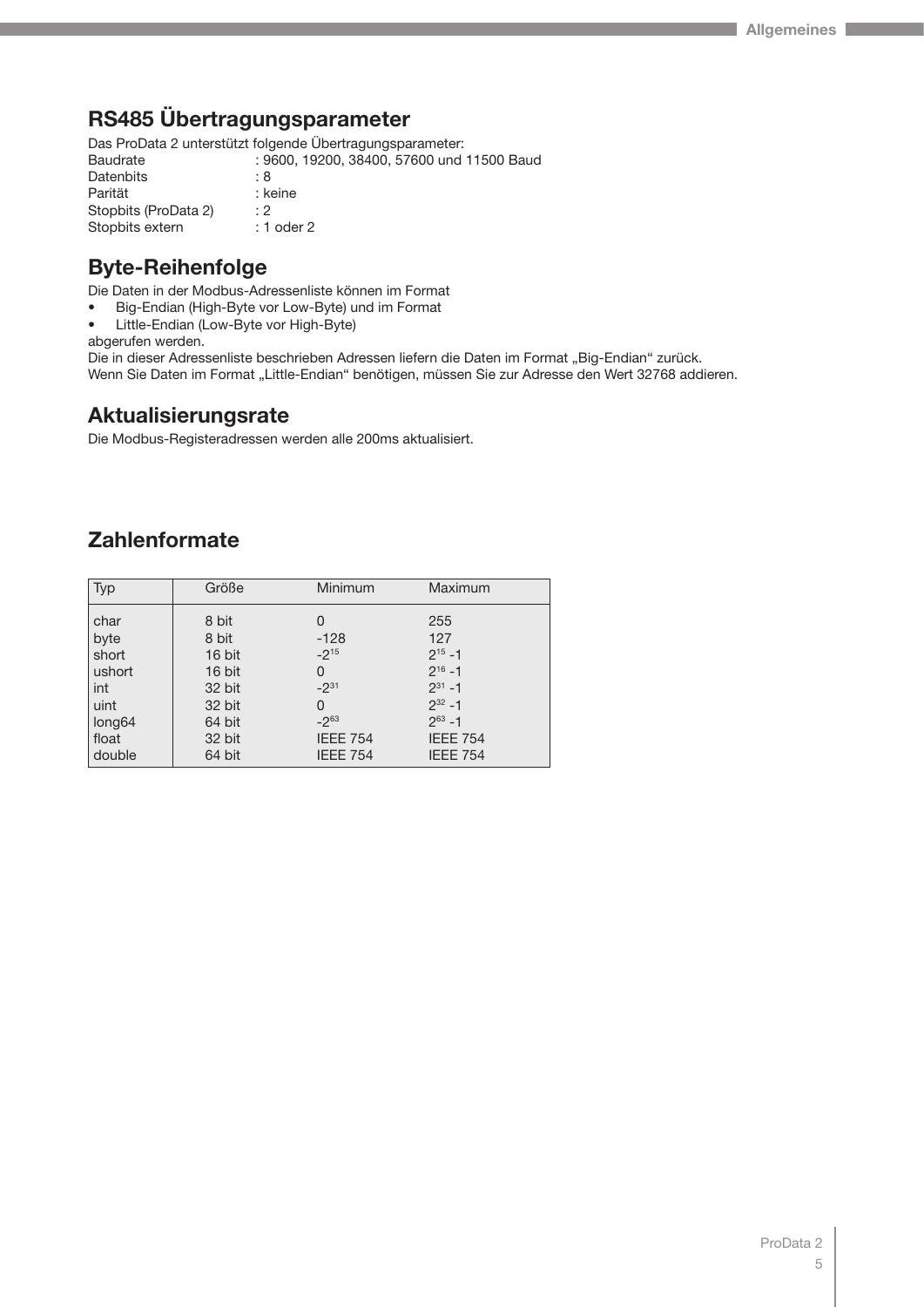## **Parameter**

|                | Adresse Format                 | <b>RD/WR</b>   | <b>Einheit</b>                                           | <b>Bemerkung</b>                                                                                | Einstellbereich    | Voreinstellung   |
|----------------|--------------------------------|----------------|----------------------------------------------------------|-------------------------------------------------------------------------------------------------|--------------------|------------------|
| 0              | INT                            |                |                                                          | Time in UTC                                                                                     |                    |                  |
| $\overline{2}$ | <b>SHORT</b>                   | RD/WR          | kbps                                                     | Baudrate                                                                                        | 07                 | 4                |
|                |                                |                |                                                          | $0=9.6$ , $1=19.2$ , $2=38.4$ ,                                                                 |                    |                  |
|                |                                |                |                                                          | 3=57.6, 4=115.2 kbps                                                                            |                    |                  |
| 3              | <b>SHORT</b>                   | RD/WR          |                                                          | Master/Slave: 0=Slave, 1=Master                                                                 | 0, 1               | 0                |
| 4              | <b>SHORT</b>                   | RD/WR          | ÷,                                                       | Stopbits: 0=1Bit, 1=2Bits                                                                       | 0, 1               | 0                |
| 5              | <b>UINT</b>                    | RD/WR          | $\bar{\phantom{a}}$                                      | IP Device address                                                                               | $0.(2^{32} - 1)$   |                  |
| 7              | <b>UINT</b>                    | RD/WR          |                                                          | IP Gateway address                                                                              | $0.(2^{32} - 1)$   |                  |
| 9              | <b>UINT</b>                    | RD/WR          |                                                          | Netmask                                                                                         | $0.(2^{32} - 1)$   |                  |
| 11             | SHORT                          | RD/WR          | L,                                                       | DHCP mode:                                                                                      |                    |                  |
|                |                                |                |                                                          | 0=Fixed IP, 1=BootP, 2=DHCP,<br>3=Fixed IP with<br>ARP-Probe and Gratuitous-ARP<br>4=BootP with | 05                 | $\boldsymbol{0}$ |
|                |                                |                |                                                          | ARP-Probe and Gratuitous-ARP<br>5=DHCP with<br>ARP-Probe and Gratuitous-ARP"                    |                    |                  |
| 12             | <b>SHORT</b>                   | RD             |                                                          | Boot release                                                                                    |                    |                  |
| 13             | <b>SHORT</b>                   | RD/WR          | L,                                                       | NTP-Modus: 0=off, 1=listen, 2=active                                                            | 0.2                | $\boldsymbol{0}$ |
| 14             | UINT                           | RD/WR          | $\overline{a}$                                           | NTP Server adress                                                                               | $0.(2^{32} - 1)$   |                  |
| 100            | <b>UINT</b>                    | <b>RD</b>      |                                                          | Serial number                                                                                   |                    |                  |
| 116            | <b>SHORT</b>                   | RD/WR          | Ĭ.                                                       | <b>Reset Counter</b>                                                                            | 0.32767            |                  |
| 117            | <b>SHORT</b>                   | RD/WR          | $\qquad \qquad \blacksquare$                             | <b>Reset Energy</b>                                                                             | 0.32768            |                  |
| 121            | <b>SHORT</b>                   | RD/WR          | ÷,                                                       | Digital output 1 inverter,                                                                      | 0, 1               | 0                |
|                |                                |                |                                                          | 0=disable, 1=active                                                                             |                    |                  |
| 122            | <b>SHORT</b>                   | RD/WR          | L,                                                       | Digital output 2 inverter,                                                                      | 0, 1               | 0                |
| 123            | <b>SHORT</b>                   | RD/WR          | $\overline{\phantom{0}}$                                 | 0=disable, 1=active<br>Digital output 3 inverter,                                               | 0, 1               | 0                |
|                |                                |                |                                                          | 0=disable, 1=active                                                                             |                    |                  |
| 124            | <b>SHORT</b>                   | RD/WR          |                                                          | Digital output 1:                                                                               | 0, 1               | 0                |
|                |                                |                |                                                          | Output for temperature control,                                                                 |                    |                  |
|                |                                |                |                                                          | 0=disable, 1=active                                                                             |                    |                  |
| 125            | <b>FLOAT</b>                   | RD/WR          | $^{\circ}C$                                              | Temperature offset                                                                              | $-50.50$           |                  |
| 157            | <b>SHORT</b>                   | RD             |                                                          | Software release                                                                                |                    |                  |
|                |                                |                |                                                          |                                                                                                 |                    |                  |
| 200            | <b>STRING</b>                  | RD/WR          | $\overline{a}$                                           | Digital input 1 value name                                                                      | GridVis            |                  |
| 216            | <b>STRING</b>                  | RD/WR          |                                                          | Digital input 2 value name                                                                      | GridVis            |                  |
| 232            | <b>STRING</b>                  | RD/WR          | $\qquad \qquad \blacksquare$                             | Digital input 3 value name                                                                      | GridVis            |                  |
| 248            | <b>STRING</b>                  | RD/WR          |                                                          | Digital input 4 value name                                                                      | GridVis            |                  |
| 264            | STRING                         | RD/WR          | ÷,                                                       | Digital input 5 value name                                                                      | GridVis            |                  |
| 280            | STRING                         | RD/WR          |                                                          | Digital input 6 value name                                                                      | GridVis            |                  |
| 296            | <b>STRING</b>                  | RD/WR          |                                                          | Digital input 7 value name                                                                      | GridVis            |                  |
| 312            | <b>STRING</b><br><b>STRING</b> | RD/WR          | $\overline{\phantom{0}}$<br>$\qquad \qquad \blacksquare$ | Digital input 8 value name                                                                      | GridVis<br>GridVis |                  |
| 328<br>344     | <b>STRING</b>                  | RD/WR<br>RD/WR | $\qquad \qquad \blacksquare$                             | Digital input 9 value name<br>Digital input 10 value name                                       | GridVis            |                  |
| 360            | <b>STRING</b>                  | RD/WR          | ÷,                                                       | Digital input 11 value name                                                                     | GridVis            |                  |
| 376            | <b>STRING</b>                  | RD/WR          |                                                          | Digital input 12 value name                                                                     | GridVis            |                  |
| 392            | <b>STRING</b>                  | RD/WR          | $\qquad \qquad \blacksquare$                             | Digital input 13 value name                                                                     | GridVis            |                  |
| 408            | <b>STRING</b>                  | RD/WR          | ÷                                                        | Digital input 14 value name                                                                     | GridVis            |                  |
| 424            | <b>STRING</b>                  | RD/WR          | ÷,                                                       | Digital input 15 value name                                                                     | GridVis            |                  |
| 440            | <b>STRING</b>                  | RD/WR          |                                                          | Digital input 1 value unit                                                                      | GridVis            |                  |
| 456            | <b>STRING</b>                  | RD/WR          | $\qquad \qquad \blacksquare$                             | Digital input 2 value unit                                                                      | GridVis            |                  |
| 472            | <b>STRING</b>                  | RD/WR          | $\overline{\phantom{0}}$                                 | Digital input 3 value unit                                                                      | GridVis            |                  |
| 488            | STRING                         | RD/WR          | ÷,                                                       | Digital input 4 value unit                                                                      | GridVis            |                  |
| 504            | <b>STRING</b>                  | RD/WR          | ÷,                                                       | Digital input 5 value unit                                                                      | GridVis            |                  |
| 520            | <b>STRING</b>                  | RD/WR          | $\overline{\phantom{0}}$                                 | Digital input 6 value unit                                                                      | GridVis            |                  |
| 536            | <b>STRING</b>                  | RD/WR          | $\qquad \qquad \blacksquare$                             | Digital input 7 value unit                                                                      | GridVis            |                  |
| 552            | <b>STRING</b>                  | RD/WR          | ÷                                                        | Digital input 8 value unit                                                                      | GridVis            |                  |
| 568            | <b>STRING</b>                  | RD/WR          | ÷,                                                       | Digital input 9 value unit                                                                      | GridVis            |                  |
| 584            | <b>STRING</b>                  | RD/WR          |                                                          | Digital input 10 value unit                                                                     | GridVis            |                  |
| 600            | <b>STRING</b>                  | RD/WR          | $\qquad \qquad \blacksquare$                             | Digital input 11 value unit                                                                     | GridVis            |                  |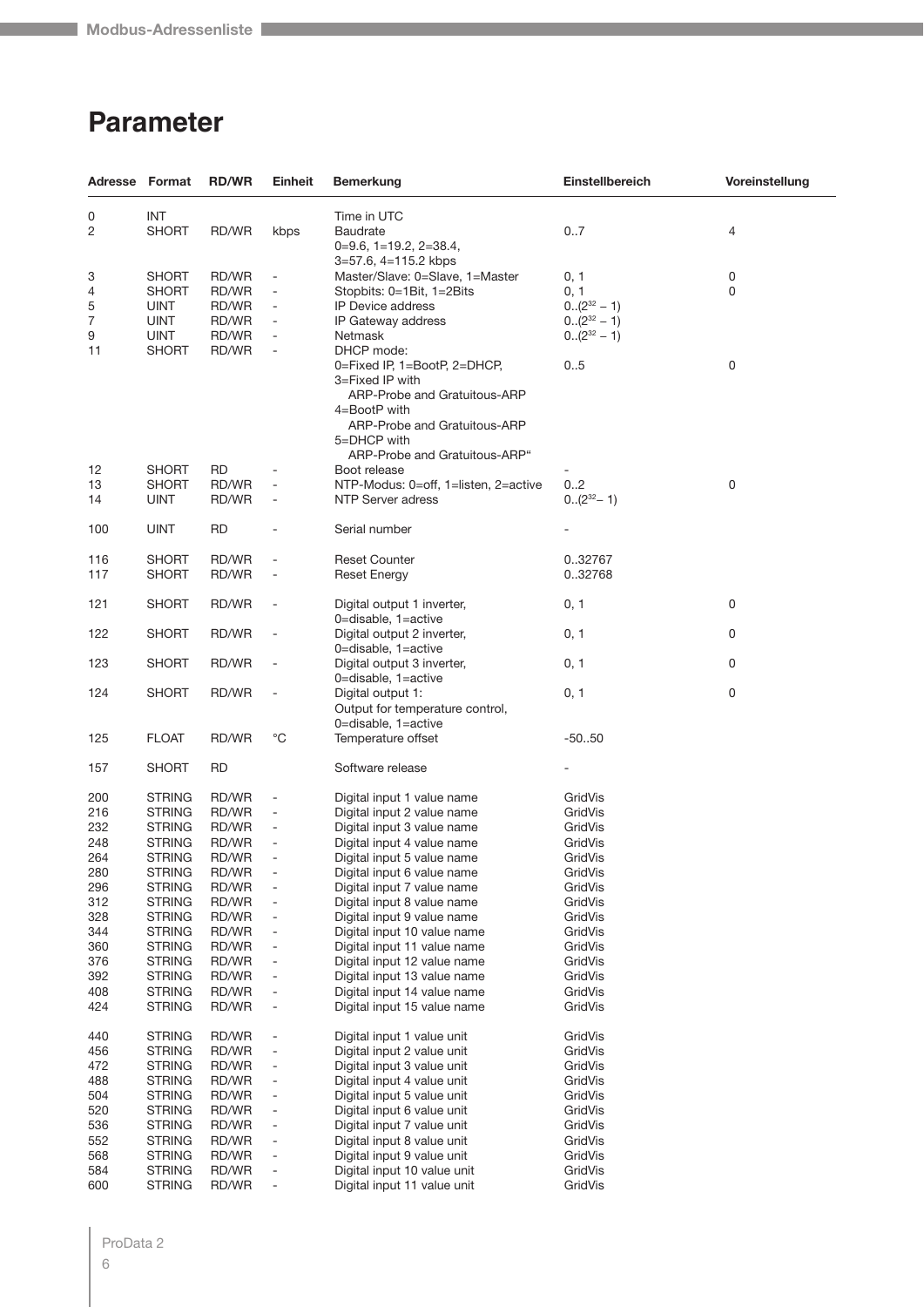| Adresse | Format        | <b>RD/WR</b> | <b>Einheit</b>               | <b>Bemerkung</b>                                                      | Einstellbereich                | Voreinstellung |
|---------|---------------|--------------|------------------------------|-----------------------------------------------------------------------|--------------------------------|----------------|
| 616     | <b>STRING</b> | RD/WR        |                              | Digital input 12 value unit                                           | GridVis                        |                |
| 632     | <b>STRING</b> | RD/WR        |                              | Digital input 13 value unit                                           | GridVis                        |                |
|         |               |              |                              |                                                                       |                                |                |
| 648     | <b>STRING</b> | RD/WR        | $\overline{\phantom{a}}$     | Digital input 14 value unit                                           | GridVis                        |                |
| 664     | <b>STRING</b> | RD/WR        | $\blacksquare$               | Digital input 15 value unit                                           | GridVis                        |                |
| 700     | <b>STRING</b> | RD/WR        |                              | Digital input 1 value description                                     | GridVis                        |                |
| 732     | <b>STRING</b> | RD/WR        |                              | Digital input 2 value description                                     | GridVis                        |                |
| 764     | <b>STRING</b> | RD/WR        | $\overline{\phantom{a}}$     | Digital input 3 value description                                     | GridVis                        |                |
| 796     | <b>STRING</b> | RD/WR        | $\blacksquare$               | Digital input 4 value description                                     | <b>GridVis</b>                 |                |
| 828     | <b>STRING</b> | RD/WR        | $\blacksquare$               | Digital input 5 value description                                     | GridVis                        |                |
| 860     | <b>STRING</b> | RD/WR        | $\overline{\phantom{a}}$     | Digital input 6 value description                                     | GridVis                        |                |
| 892     | <b>STRING</b> | RD/WR        |                              | Digital input 7 value description                                     | GridVis                        |                |
| 924     | <b>STRING</b> | RD/WR        | $\overline{\phantom{a}}$     | Digital input 8 value description                                     | GridVis                        |                |
| 956     | <b>STRING</b> | RD/WR        | $\overline{\phantom{a}}$     | Digital input 9 value description                                     | GridVis                        |                |
| 988     | <b>STRING</b> | RD/WR        | $\overline{\phantom{a}}$     | Digital input 10 value description                                    | GridVis                        |                |
| 1020    | <b>STRING</b> | RD/WR        |                              | Digital input 11 value description                                    | GridVis                        |                |
| 1052    | <b>STRING</b> | RD/WR        |                              | Digital input 12 value description                                    | GridVis                        |                |
| 1084    | <b>STRING</b> | RD/WR        | $\overline{\phantom{a}}$     | Digital input 13 value description                                    | GridVis                        |                |
| 1116    | <b>STRING</b> | RD/WR        | ÷,                           | Digital input 14 value description                                    | GridVis                        |                |
| 1148    | <b>STRING</b> | RD/WR        | $\blacksquare$               | Digital input 15 value description                                    | GridVis                        |                |
|         |               |              |                              |                                                                       |                                |                |
| 1700    | <b>SHORT</b>  | RD/WR        |                              | Tariff 1 for digital input,<br>0=disable, 1=active                    | 0, 1                           | 0              |
| 1701    | <b>SHORT</b>  | RD/WR        | $\qquad \qquad \blacksquare$ | Tariff 2 for digital input,<br>0=disable, 1=active                    | 0, 1                           | 0              |
| 1702    | <b>SHORT</b>  | RD/WR        |                              | Tariff 3 for digital input,<br>0=disable, 1=active                    | 0, 1                           | 0              |
| 1703    | <b>SHORT</b>  | RD/WR        |                              | Tariff 4 for digital input,                                           | 0, 1                           | 0              |
| 1704    | <b>SHORT</b>  | RD/WR        | $\overline{\phantom{a}}$     | 0=disable, 1=active<br>Tariff 5 for digital input,                    | 0, 1                           | 0              |
| 1705    | <b>SHORT</b>  | RD/WR        |                              | 0=disable, 1=active<br>Tariff 6 for digital input,                    | 0, 1                           | 0              |
| 1706    | <b>SHORT</b>  | RD/WR        |                              | 0=disable, 1=active<br>Tariff 7 for digital input,                    | 0, 1                           | 0              |
| 1707    | <b>SHORT</b>  | RD/WR        |                              | 0=disable, 1=active<br>Tariff 8 for digital input,                    | 0, 1                           | 0              |
| 1708    | <b>SHORT</b>  | RD/WR        |                              | 0=disable, 1=active<br>Digital output 1: Polarity,                    | 0, 1                           | 0              |
|         |               |              |                              | 0=current flow if active (NOC),<br>1=current flow if not active (NCC) |                                |                |
| 1709    | <b>SHORT</b>  | RD/WR        |                              | Digital output 2: Polarity,                                           | 0, 1                           | 0              |
|         |               |              |                              | 0=current flow if active (NOC),<br>1=current flow if not active (NCC) |                                |                |
| 1710    | <b>SHORT</b>  | RD/WR        |                              | Digital output 3: Polarity,<br>0=current flow if active (NOC),        | 0, 1                           | 0              |
|         |               |              |                              | 1=current flow if not active (NCC)                                    |                                |                |
| 1712    | <b>STRING</b> | RD/WR        | 64                           | Device name                                                           |                                |                |
| 1744    | <b>STRING</b> | RD/WR        | 256                          | (factory settings: Typ + serial number)<br>Device description         |                                |                |
| 1872    | <b>FLOAT</b>  | RD/WR        |                              | Digital input 1: Scale factor                                         | 01000000000.0                  |                |
| 1874    | <b>FLOAT</b>  | RD/WR        |                              | Digital input 2: Scale factor                                         | 01000000000.0                  |                |
| 1876    | <b>FLOAT</b>  | RD/WR        | $\qquad \qquad \blacksquare$ | Digital input 3: Scale factor                                         | 01000000000.0                  |                |
| 1878    | <b>FLOAT</b>  | RD/WR        |                              | Digital input 4: Scale factor                                         | 01000000000.0                  |                |
| 1880    | <b>FLOAT</b>  | RD/WR        | $\overline{\phantom{a}}$     | Digital input 5: Scale factor                                         | 01000000000.0                  |                |
| 1882    | <b>FLOAT</b>  | RD/WR        |                              | Digital input 6: Scale factor                                         |                                |                |
| 1884    | <b>FLOAT</b>  | RD/WR        | $\overline{\phantom{a}}$     | Digital input 7: Scale factor                                         | 01000000000.0<br>01000000000.0 |                |
|         |               |              |                              |                                                                       |                                |                |
| 1886    | <b>FLOAT</b>  | RD/WR        |                              | Digital input 8: Scale factor                                         | 01000000000.0                  |                |
| 1888    | <b>FLOAT</b>  | RD/WR        |                              | Digital input 9: Scale factor                                         | 01000000000.0                  |                |
| 1890    | <b>FLOAT</b>  | RD/WR        | $\qquad \qquad \blacksquare$ | Digital input 10: Scale factor                                        | 01000000000.0                  |                |
| 1892    | <b>FLOAT</b>  | RD/WR        | $\overline{\phantom{a}}$     | Digital input 11: Scale factor                                        | 01000000000.0                  |                |
| 1894    | <b>FLOAT</b>  | RD/WR        | $\overline{\phantom{a}}$     | Digital input 12: Scale factor                                        | 01000000000.0                  |                |
| 1896    | <b>FLOAT</b>  | RD/WR        |                              | Digital input 13: Scale factor                                        | 01000000000.0                  |                |
| 1898    | <b>FLOAT</b>  | RD/WR        |                              | Digital input 14: Scale factor                                        | 01000000000.0                  |                |
| 1900    | <b>FLOAT</b>  | RD/WR        | $\qquad \qquad \blacksquare$ | Digital input 15: Scale factor                                        | 01000000000.0                  |                |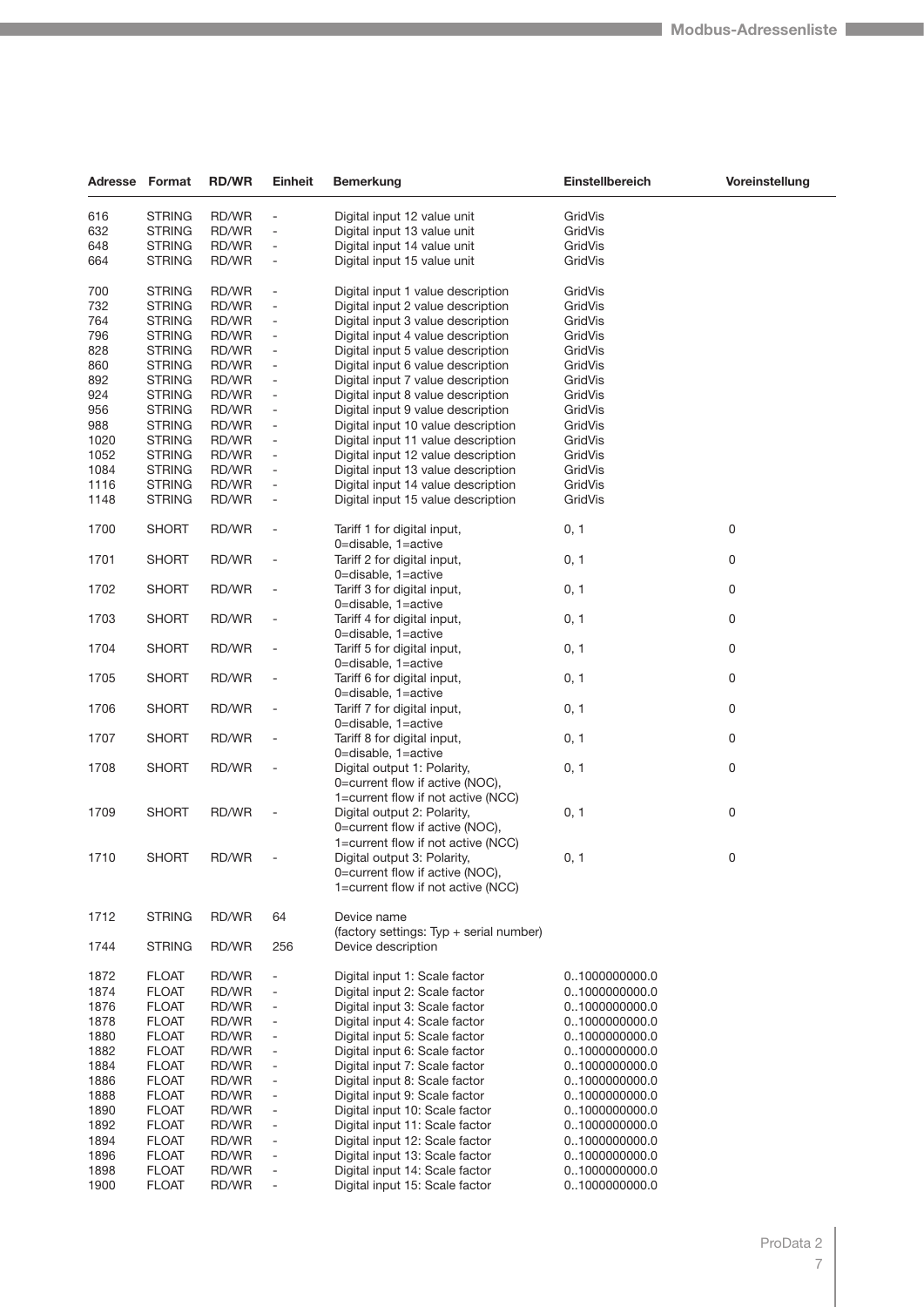|                              | Adresse Format                                               | <b>RD/WR</b>                     | <b>Einheit</b>                                           | <b>Bemerkung</b>                                                                                                                               | Einstellbereich              | Voreinstellung |
|------------------------------|--------------------------------------------------------------|----------------------------------|----------------------------------------------------------|------------------------------------------------------------------------------------------------------------------------------------------------|------------------------------|----------------|
| 1902                         | <b>FLOAT</b>                                                 | RD/WR                            | °C                                                       | Temperature input:                                                                                                                             |                              |                |
| 1904<br>1906                 | <b>FLOAT</b><br><b>INT</b>                                   | RD/WR<br>RD/WR                   | $^{\circ}C$<br>۰                                         | Threshold temperature<br>Temperature input: Hysteresis<br>Temperature sensor: 0=PT100,                                                         | $-1.500.0$<br>0500.0         |                |
| 1908                         | <b>SHORT</b>                                                 | RD/WR                            | sec                                                      | 1=PT1000, 2=KTY83, 3=KTY84<br>Temperature input:                                                                                               | 03                           |                |
|                              |                                                              |                                  |                                                          | Minimum exceeding time                                                                                                                         | 03600.0                      |                |
| 1909                         | <b>SHORT</b>                                                 | RD/WR                            | sec                                                      | Temperature input:<br>Minimum run time                                                                                                         | 03600.0                      |                |
| 1910                         | <b>SHORT</b>                                                 | RD/WR                            | sec                                                      | Averaging interval for digital input 1:<br>Time interval for calculate digital                                                                 |                              |                |
| 1911                         | <b>SHORT</b>                                                 | RD/WR                            | sec                                                      | inputs count frequency<br>Averaging interval for digital input 2:<br>Time interval for calculate digital                                       | 603600.0                     |                |
| 1912                         | <b>SHORT</b>                                                 | RD/WR                            | sec                                                      | inputs count frequency<br>Averaging interval for digital input 3:<br>Time interval for calculate digital                                       | 603600.0                     |                |
| 1913                         | <b>SHORT</b>                                                 | RD/WR                            | sec                                                      | inputs count frequency<br>Averaging interval for digital input 4:<br>Time interval for calculate digital                                       | 603600.0                     |                |
| 1914                         | <b>SHORT</b>                                                 | RD/WR                            | sec                                                      | inputs count frequency<br>Averaging interval for digital input 5:<br>Time interval for calculate digital                                       | 60.3600.0                    |                |
| 1915                         | <b>SHORT</b>                                                 | RD/WR                            | sec                                                      | inputs count frequency<br>Averaging interval for digital input 6:<br>Time interval for calculate digital                                       | 603600.0                     |                |
| 1916                         | <b>SHORT</b>                                                 | RD/WR                            | sec                                                      | inputs count frequency<br>Averaging interval for digital input 7:<br>Time interval for calculate digital                                       | 603600.0                     |                |
| 1917                         | <b>SHORT</b>                                                 | RD/WR                            | sec                                                      | inputs count frequency<br>Averaging interval for digital input 8:<br>Time interval for calculate digital                                       | 603600.0                     |                |
| 1918                         | <b>SHORT</b>                                                 | RD/WR                            | sec                                                      | inputs count frequency<br>Averaging interval for digital input 9:<br>Time interval for calculate digital                                       | 603600.0                     |                |
| 1919                         | <b>SHORT</b>                                                 | RD/WR                            | sec                                                      | inputs count frequency<br>Averaging interval for digital input 10:<br>Time interval for calculate digital                                      | 603600.0                     |                |
| 1920                         | <b>SHORT</b>                                                 | RD/WR                            | sec                                                      | inputs count frequency<br>Averaging interval for digital input 11:<br>Time interval for calculate digital                                      | 603600.0                     |                |
| 1921                         | <b>SHORT</b>                                                 | RD/WR                            | sec                                                      | inputs count frequency<br>Averaging interval for digital input 12:<br>Time interval for calculate digital                                      | 603600.0                     |                |
| 1922                         | <b>SHORT</b>                                                 | RD/WR                            | sec                                                      | inputs count frequency<br>Averaging interval for digital input 13:<br>Time interval for calculate digital                                      | 603600.0                     |                |
| 1923                         | <b>SHORT</b>                                                 | RD/WR                            | sec                                                      | inputs count frequency<br>Averaging interval for digital input 14:<br>Time interval for calculate digital                                      | 60.3600.0                    |                |
| 1924                         | <b>SHORT</b>                                                 | RD/WR                            | sec                                                      | inputs count frequency<br>Averaging interval for digital input 15:<br>Time interval for calculate digital                                      | 603600.0                     |                |
|                              |                                                              |                                  |                                                          | inputs count frequency                                                                                                                         | 603600.0                     |                |
| 1925<br>1926<br>1927<br>1928 | <b>SHORT</b><br><b>SHORT</b><br><b>SHORT</b><br><b>SHORT</b> | RD/WR<br>RD/WR<br>RD/WR<br>RD/WR | -<br>$\overline{a}$<br>÷<br>$\qquad \qquad \blacksquare$ | Start daylight saving time: Day<br>Start daylight saving time: Hour<br>Start daylight saving time: Month<br>Start daylight saving time: Minute | 0.30<br>0.23<br>0.12<br>0.59 |                |
| 1929                         | <b>SHORT</b>                                                 | RD/WR<br>RD/WR                   | $\overline{a}$                                           | Start daylight saving time:<br>Day of week (0=Su6=Sa)<br>End daylight saving time: Day                                                         | 06                           |                |
| 1930<br>1931<br>1932<br>1933 | <b>SHORT</b><br><b>SHORT</b><br><b>SHORT</b><br><b>SHORT</b> | RD/WR<br>RD/WR<br>RD/WR          | -<br>÷,<br>÷<br>$\overline{\phantom{0}}$                 | End daylight saving time: Hour<br>End daylight saving time: Month<br>End daylight saving time: Minute                                          | 030<br>0.23<br>0.11<br>0.59  |                |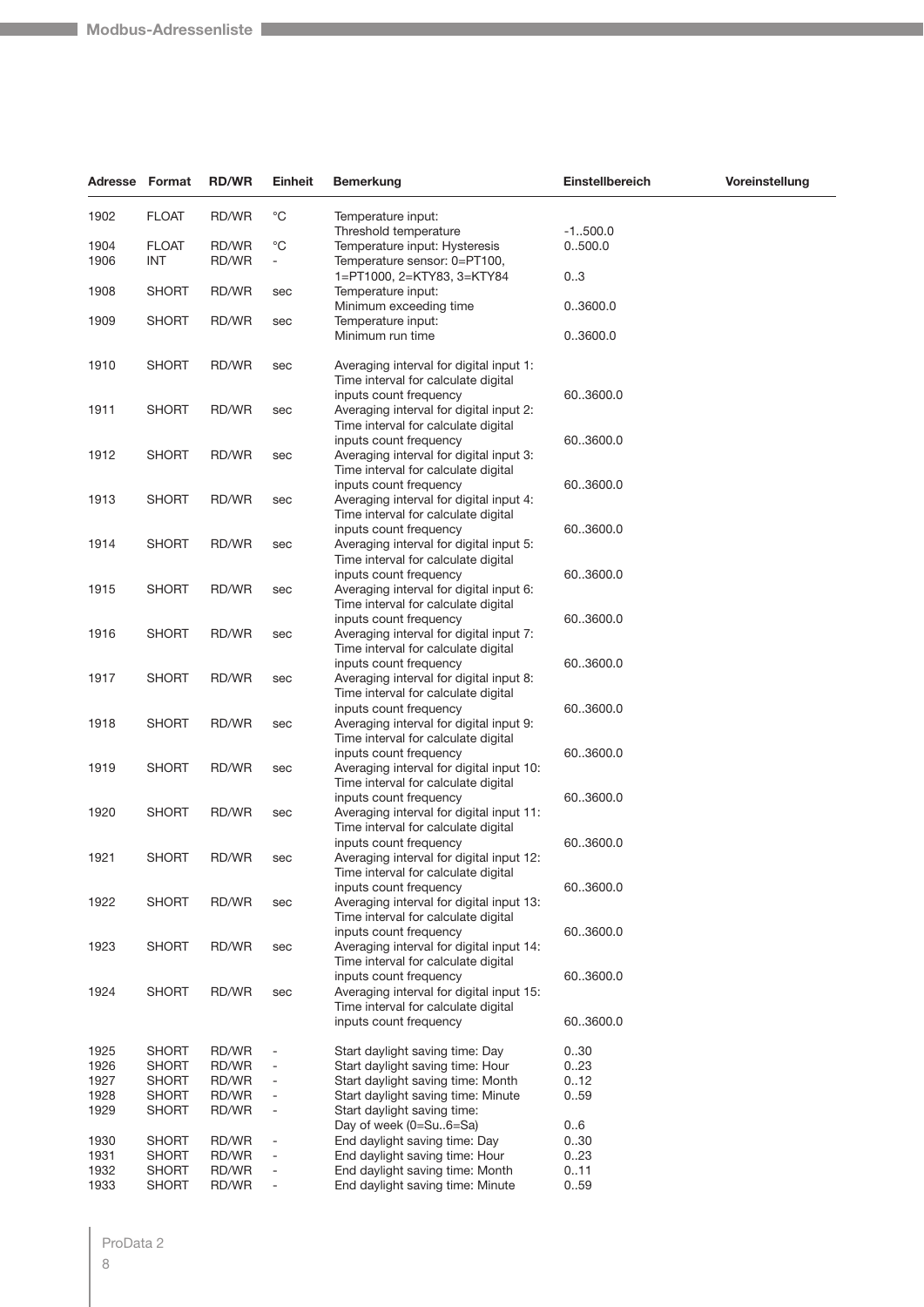| Adresse Format |               | <b>RD/WR</b> | <b>Einheit</b> | <b>Bemerkung</b>                                    | Einstellbereich | Voreinstellung |
|----------------|---------------|--------------|----------------|-----------------------------------------------------|-----------------|----------------|
| 1934           | <b>SHORT</b>  | RD/WR        |                | End daylight saving time:<br>Day of week (0=Su6=Sa) | 06              |                |
| 1935           | INT RD/WR     |              | sec            | <b>Standard Time offset</b>                         | 0.3600          |                |
|                | INT RD/WR     |              |                |                                                     |                 |                |
| 1937           |               |              | sec            | Daylight saving time offset                         | 0.86400         |                |
| 1940           | <b>SHORT</b>  | RD/WR        |                | Digital input 1: Tariff selection                   | 0255            |                |
| 1941           | <b>SHORT</b>  | RD/WR        |                | Digital input 2: Tariff selection                   | 0255            |                |
| 1942           | <b>SHORT</b>  | RD/WR        |                | Digital input 3: Tariff selection                   | 0255            |                |
| 1943           | <b>SHORT</b>  | RD/WR        |                | Digital input 4: Tariff selection                   | 0255            |                |
|                | <b>SHORT</b>  |              |                |                                                     |                 |                |
| 1944           |               | RD/WR        |                | Digital input 5: Tariff selection                   | 0255            |                |
| 1945           | <b>SHORT</b>  | RD/WR        |                | Digital input 6: Tariff selection                   | 0255            |                |
| 1946           | <b>SHORT</b>  | RD/WR        |                | Digital input 7: Tariff selection                   | 0255            |                |
| 1947           | <b>SHORT</b>  | RD/WR        |                | Digital input 8: Tariff selection                   | 0255            |                |
| 1948           | <b>SHORT</b>  | RD/WR        |                | Digital input 9: Tariff selection                   | 0255            |                |
| 1949           | <b>SHORT</b>  | RD/WR        |                | Digital input 10: Tariff selection                  | 0255            |                |
| 1950           | <b>SHORT</b>  | RD/WR        |                |                                                     | 0255            |                |
|                |               |              |                | Digital input 11: Tariff selection                  |                 |                |
| 1951           | <b>SHORT</b>  | RD/WR        |                | Digital input 12: Tariff selection                  | 0255            |                |
| 1952           | <b>SHORT</b>  | RD/WR        |                | Digital input 13: Tariff selection                  | 0255            |                |
| 1953           | <b>SHORT</b>  | RD/WR        |                | Digital input 14: Tariff selection                  | 0255            |                |
| 1954           | <b>SHORT</b>  | RD/WR        |                | Digital input 15: Tariff selection                  | 0255            |                |
| 1955           | <b>USHORT</b> | RD/WR        |                | Digital Input 1: Input number                       | 0.65535         |                |
| 1956           | <b>USHORT</b> | RD/WR        |                | Digital Input 2: Input number                       | 0.65535         |                |
| 1957           |               |              |                | Digital Input 3: Input number                       | 0.65535         |                |
|                | <b>USHORT</b> | RD/WR        |                |                                                     |                 |                |
| 1958           | <b>USHORT</b> | RD/WR        |                | Digital Input 4: Input number                       | 0.65535         |                |
| 1959           | <b>USHORT</b> | RD/WR        |                | Digital Input 5: Input number                       | 0.65535         |                |
| 1960           | <b>USHORT</b> | RD/WR        |                | Digital Input 6: Input number                       | 0.65535         |                |
| 1961           | <b>USHORT</b> | RD/WR        |                | Digital Input 7: Input number                       | 0.65535         |                |
| 1962           | <b>USHORT</b> | RD/WR        |                | Digital Input 8: Input number                       | 0.65535         |                |
| 1963           | <b>USHORT</b> | RD/WR        |                | Digital Input 9: Input number                       | 0.65535         |                |
|                |               |              |                |                                                     |                 |                |
| 1964           | <b>USHORT</b> | RD/WR        |                | Digital Input 10: Input number                      | 0.65535         |                |
| 1965           | <b>USHORT</b> | RD/WR        |                | Digital Input 11: Input number                      | 0.65535         |                |
| 1966           | <b>USHORT</b> | RD/WR        |                | Digital Input 12: Input number                      | 0.65535         |                |
| 1967           | <b>USHORT</b> | RD/WR        |                | Digital Input 13: Input number                      | 0.65535         |                |
| 1968           | <b>USHORT</b> | RD/WR        |                | Digital Input 14: Input number                      | 0.65535         |                |
| 1969           | <b>USHORT</b> | RD/WR        |                | Digital Input 15: Input number                      | 0.65535         |                |
| 1970           | <b>SHORT</b>  | RD/WR        |                | Function digital input 1:                           |                 |                |
|                |               |              |                | 0=disable, 1=tariff                                 | 0, 1            | 0              |
|                |               |              |                |                                                     |                 |                |
| 1971           | <b>SHORT</b>  | RD/WR        |                | Function digital input 2:                           |                 |                |
|                |               |              |                | 0=disable, 1=tariff                                 | 0, 1            | 0              |
| 1972           | <b>SHORT</b>  | RD/WR        |                | Function digital input 3:                           |                 |                |
|                |               |              |                | 0=disable, 1=tariff                                 | 0, 1            | 0              |
| 1973           | <b>SHORT</b>  | RD/WR        |                | Function digital input 4:                           |                 |                |
|                |               |              |                | 0=disable, 1=tariff                                 | 0, 1            | $\pmb{0}$      |
| 1974           | <b>SHORT</b>  | RD/WR        |                | Function digital input 5:                           |                 |                |
|                |               |              |                | 0=disable, 1=tariff                                 | 0, 1            | 0              |
| 1975           | <b>SHORT</b>  | RD/WR        |                | Function digital input 6:                           |                 |                |
|                |               |              |                |                                                     |                 |                |
|                |               |              |                | 0=disable, 1=tariff                                 | 0, 1            | 0              |
| 1976           | <b>SHORT</b>  | RD/WR        |                | Function digital input 7:                           |                 |                |
|                |               |              |                | 0=disable, 1=tariff                                 | 0, 1            | 0              |
| 1977           | <b>SHORT</b>  | RD/WR        |                | Function digital input 8:                           |                 |                |
|                |               |              |                | 0=disable, 1=tariff                                 | 0, 1            | 0              |
| 1978           | <b>SHORT</b>  | RD/WR        |                | Function digital input 9:                           |                 |                |
|                |               |              |                | 0=disable, 2=time sync (minute),                    |                 |                |
|                |               |              |                | 3=time sync (hour)                                  | 0, 2, 3         | 0              |
|                |               |              |                |                                                     |                 |                |
| 1979           | <b>SHORT</b>  | RD/WR        |                | Function digital input 10:                          |                 |                |
|                |               |              |                | 0=disable, 4=reset sync values                      | 0, 4            | 0              |
| 9000           | INT64         | RD/WR        |                | Clock timer, channel 1                              |                 |                |
|                |               |              |                |                                                     |                 |                |
|                |               |              |                | byte1=minute_on                                     | 0.59            |                |
|                |               |              |                | byte2=hour_on                                       | 0.23            |                |
|                |               |              |                | byte3=minute_off                                    | 0.59            |                |
|                |               |              |                | byte4=hour_off                                      | 0.24            |                |
|                |               |              |                | byte5=Day (Bit0=Sun, Bit1=Mon )                     | 0.6             |                |
|                |               |              |                | byte6=tariff (0=disable, 1.8 Tariff)                | 08              |                |
|                |               |              |                | byte7=digital output                                | 03              |                |
|                |               |              |                |                                                     |                 |                |
|                |               |              |                | (0=disable, 13 set digital output)                  |                 |                |
|                |               |              |                | byte 8=reserved                                     |                 |                |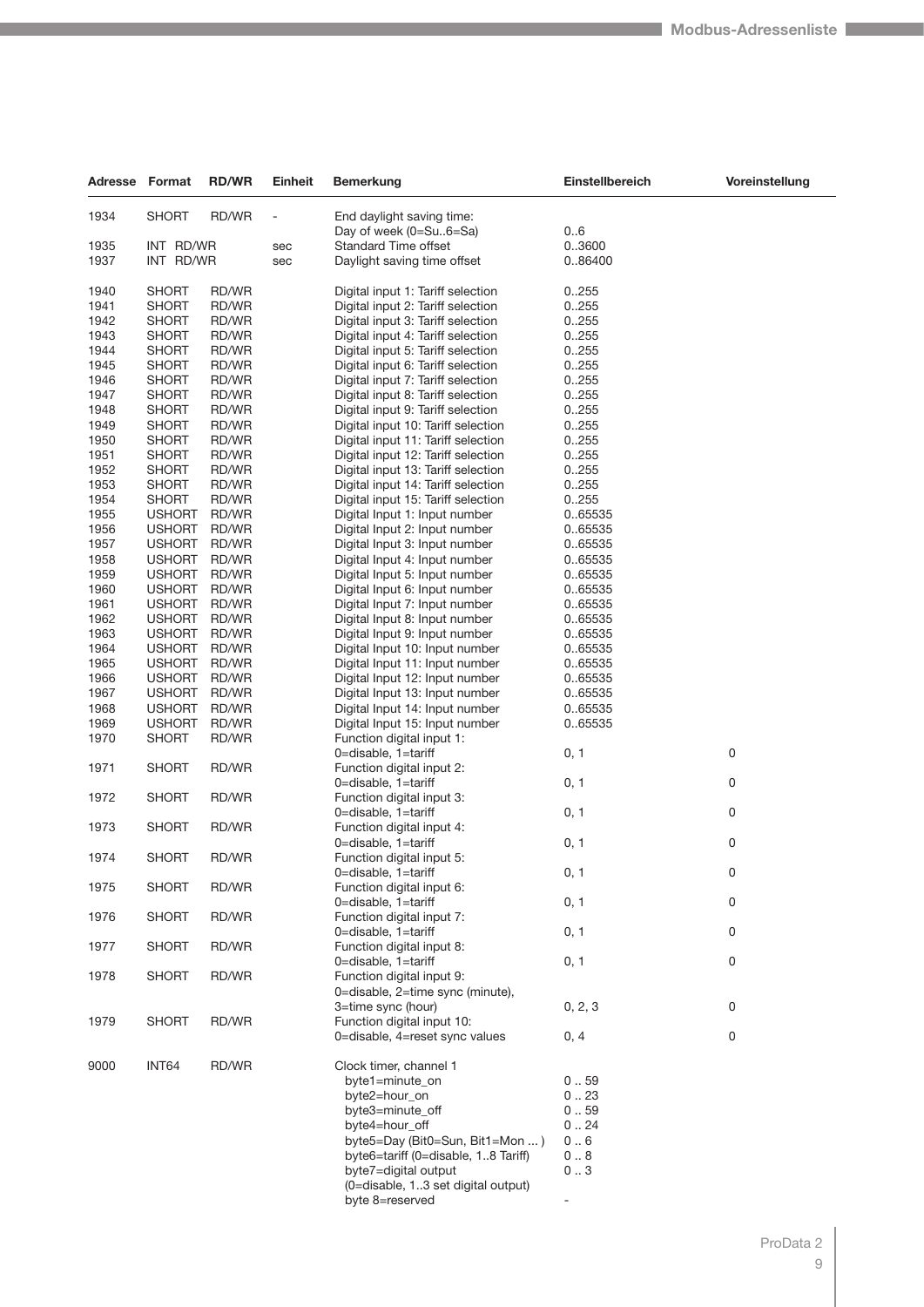| Adresse Format |       | <b>RD/WR</b> | <b>Einheit</b> | Bemerkung               | Einstellbereich | Voreinstellung |
|----------------|-------|--------------|----------------|-------------------------|-----------------|----------------|
| 9004           | INT64 | RD/WR        |                | Clock timer, channel 2  | see channel 1   |                |
| 9008           | INT64 | RD/WR        |                | Clock timer, channel 3  | see channel 1   |                |
| 9012           | INT64 | RD/WR        |                | Clock timer, channel 4  | see channel 1   |                |
| 9016           | INT64 | RD/WR        |                | Clock timer, channel 5  | see channel 1   |                |
| 9020           | INT64 | RD/WR        |                | Clock timer, channel 6  | see channel 1   |                |
|                |       |              |                |                         | see channel 1   |                |
| 9024           | INT64 | RD/WR        |                | Clock timer, channel 7  |                 |                |
| 9028           | INT64 | RD/WR        |                | Clock timer, channel 8  | see channel 1   |                |
| 9032           | INT64 | RD/WR        |                | Clock timer, channel 9  | see channel 1   |                |
| 9036           | INT64 | RD/WR        |                | Clock timer, channel 10 | see channel 1   |                |
| 9040           | INT64 | RD/WR        |                | Clock timer, channel 11 | see channel 1   |                |
| 9044           | INT64 | RD/WR        |                | Clock timer, channel 12 | see channel 1   |                |
| 9048           | INT64 | RD/WR        |                | Clock timer, channel 13 | see channel 1   |                |
| 9052           | INT64 | RD/WR        |                | Clock timer, channel 14 | see channel 1   |                |
| 9056           | INT64 | RD/WR        |                | Clock timer, channel 15 | see channel 1   |                |
| 9060           | INT64 | RD/WR        |                | Clock timer, channel 16 | see channel 1   |                |
| 9064           | INT64 | RD/WR        |                | Clock timer, channel 17 | see channel 1   |                |
| 9068           | INT64 | RD/WR        |                | Clock timer, channel 18 | see channel 1   |                |
| 9072           | INT64 | RD/WR        |                | Clock timer, channel 19 | see channel 1   |                |
|                | INT64 |              |                |                         |                 |                |
| 9076           |       | RD/WR        |                | Clock timer, channel 20 | see channel 1   |                |
| 9080           | INT64 | RD/WR        |                | Clock timer, channel 21 | see channel 1   |                |
| 9084           | INT64 | RD/WR        |                | Clock timer, channel 22 | see channel 1   |                |
| 9088           | INT64 | RD/WR        |                | Clock timer, channel 23 | see channel 1   |                |
| 9092           | INT64 | RD/WR        |                | Clock timer, channel 24 | see channel 1   |                |
| 9096           | INT64 | RD/WR        |                | Clock timer, channel 25 | see channel 1   |                |
| 9100           | INT64 | RD/WR        |                | Clock timer, channel 26 | see channel 1   |                |
| 9104           | INT64 | RD/WR        |                | Clock timer, channel 27 | see channel 1   |                |
| 9108           | INT64 | RD/WR        |                | Clock timer, channel 28 | see channel 1   |                |
| 9112           | INT64 | RD/WR        |                | Clock timer, channel 29 | see channel 1   |                |
| 9116           | INT64 | RD/WR        |                | Clock timer, channel 30 | see channel 1   |                |
| 9120           | INT64 | RD/WR        |                | Clock timer, channel 31 | see channel 1   |                |
| 9124           | INT64 | RD/WR        |                | Clock timer, channel 32 | see channel 1   |                |
|                |       |              |                |                         |                 |                |
| 9128           | INT64 | RD/WR        |                | Clock timer, channel 33 | see channel 1   |                |
| 9132           | INT64 | RD/WR        |                | Clock timer, channel 34 | see channel 1   |                |
| 9136           | INT64 | RD/WR        |                | Clock timer, channel 35 | see channel 1   |                |
| 9140           | INT64 | RD/WR        |                | Clock timer, channel 36 | see channel 1   |                |
| 9144           | INT64 | RD/WR        |                | Clock timer, channel 37 | see channel 1   |                |
| 9148           | INT64 | RD/WR        |                | Clock timer, channel 38 | see channel 1   |                |
| 9152           | INT64 | RD/WR        |                | Clock timer, channel 39 | see channel 1   |                |
| 9156           | INT64 | RD/WR        |                | Clock timer, channel 40 | see channel 1   |                |
| 9160           | INT64 | RD/WR        |                | Clock timer, channel 41 | see channel 1   |                |
| 9164           | INT64 | RD/WR        |                | Clock timer, channel 42 | see channel 1   |                |
| 9168           | INT64 | RD/WR        |                | Clock timer, channel 43 | see channel 1   |                |
| 9172           | INT64 | RD/WR        |                | Clock timer, channel 44 | see channel 1   |                |
| 9176           | INT64 | RD/WR        |                | Clock timer, channel 45 | see channel 1   |                |
| 9180           | INT64 | RD/WR        |                | Clock timer, channel 46 | see channel 1   |                |
| 9184           | INT64 | RD/WR        |                | Clock timer, channel 47 | see channel 1   |                |
|                |       |              |                |                         | see channel 1   |                |
| 9188           | INT64 | RD/WR        |                | Clock timer, channel 48 |                 |                |
| 9192           | INT64 | RD/WR        |                | Clock timer, channel 49 | see channel 1   |                |
| 9196           | INT64 | RD/WR        |                | Clock timer, channel 50 | see channel 1   |                |
| 9200           | INT64 | RD/WR        |                | Clock timer, channel 51 | see channel 1   |                |
| 9204           | INT64 | RD/WR        |                | Clock timer, channel 52 | see channel 1   |                |
| 9208           | INT64 | RD/WR        |                | Clock timer, channel 53 | see channel 1   |                |
| 9212           | INT64 | RD/WR        |                | Clock timer, channel 54 | see channel 1   |                |
| 9216           | INT64 | RD/WR        |                | Clock timer, channel 55 | see channel 1   |                |
| 9220           | INT64 | RD/WR        |                | Clock timer, channel 56 | see channel 1   |                |
| 9224           | INT64 | RD/WR        |                | Clock timer, channel 57 | see channel 1   |                |
| 9228           | INT64 | RD/WR        |                | Clock timer, channel 58 | see channel 1   |                |
| 9232           | INT64 | RD/WR        |                | Clock timer, channel 59 | see channel 1   |                |
| 9236           | INT64 | RD/WR        |                | Clock timer, channel 60 | see channel 1   |                |
|                |       |              |                |                         |                 |                |
| 9240           | INT64 | RD/WR        |                | Clock timer, channel 61 | see channel 1   |                |
| 9244           | INT64 | RD/WR        |                | Clock timer, channel 62 | see channel 1   |                |
| 9248           | INT64 | RD/WR        |                | Clock timer, channel 63 | see channel 1   |                |
| 9252           | INT64 | RD/WR        |                | Clock timer, channel 64 | see channel 1   |                |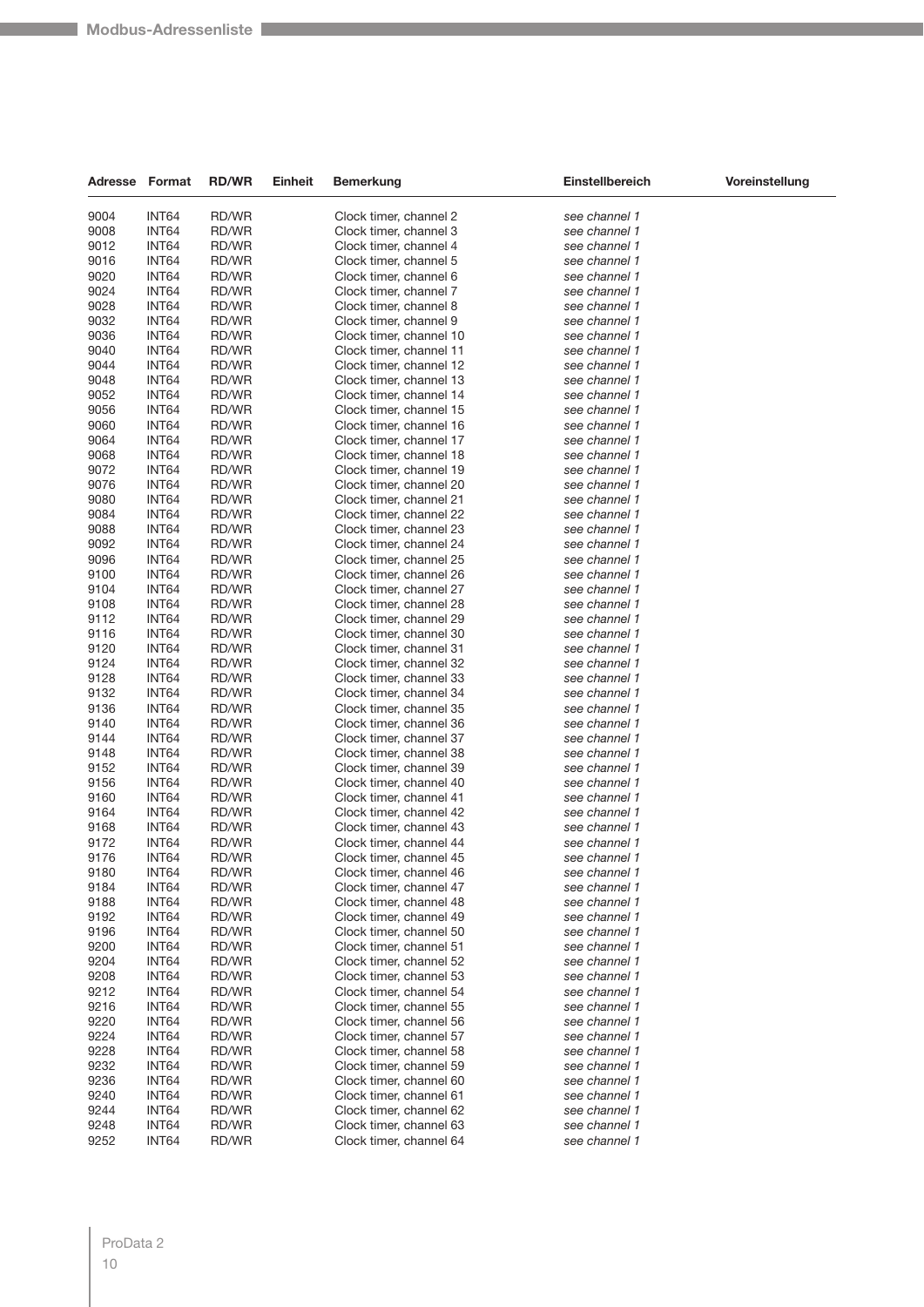## **Adressenliste**

#### **Digitale Eingänge: Impulse & Skalierung**

| Adresse      | Format                  | <b>RD/WR</b>   | Einheit | <b>Bemerkung</b>                                                   |
|--------------|-------------------------|----------------|---------|--------------------------------------------------------------------|
| 2000         | LONG64                  | RD/WR          | n       | pulse count, input 1                                               |
| 2004         | LONG64                  | RD/WR          | n       | pulse count, input 2                                               |
| 2008         | LONG64                  | RD/WR          | n       | pulse count, input 3                                               |
| 2012         | LONG64                  | RD/WR          | n       | pulse count, input 4                                               |
| 2016         | LONG64                  | RD/WR          | n       | pulse count, input 5                                               |
| 2020         | LONG64                  | RD/WR          | n       | pulse count, input 6                                               |
| 2024         | LONG64                  | RD/WR          | n       | pulse count, input 7                                               |
| 2028         | LONG64<br>LONG64        | RD/WR<br>RD/WR | n       | pulse count, input 8<br>pulse count, input 9                       |
| 2032<br>2036 | LONG64                  | RD/WR          | n<br>n  | pulse count, input 10                                              |
| 2040         | LONG64                  | RD/WR          | n       | pulse count, input 11                                              |
| 2044         | LONG64                  | RD/WR          | n       | pulse count, input 12                                              |
| 2048         | LONG64                  | RD/WR          | n       | pulse count, input 13                                              |
| 2052         | LONG64                  | RD/WR          | n       | pulse count, input 14                                              |
| 2056         | LONG64                  | RD/WR          | n       | pulse count, input 15                                              |
| 2060         | INT                     | RD/WR          | n       | pulse count, input 1                                               |
| 2062         | INT                     | RD/WR          | n       | pulse count, input 2                                               |
| 2064         | INT                     | RD/WR          | n       | pulse count, input 3                                               |
| 2066         | <b>INT</b>              | RD/WR          | n       | pulse count, input 4                                               |
| 2068         | INT                     | RD/WR          | n       | pulse count, input 5                                               |
| 2070         | INT                     | RD/WR          | n       | pulse count, input 6                                               |
| 2072         | <b>INT</b>              | RD/WR          | n       | pulse count, input 7                                               |
| 2074         | INT                     | RD/WR          | n       | pulse count, input 8                                               |
| 2076         | INT                     | RD/WR          | n       | pulse count, input 9                                               |
| 2078         | INT<br>INT              | RD/WR          | n       | pulse count, input 10<br>pulse count, input 11                     |
| 2080<br>2082 | <b>INT</b>              | RD/WR<br>RD/WR | n<br>n  | pulse count, input 12                                              |
| 2084         | INT                     | RD/WR          | n       | pulse count, input 13                                              |
| 2086         | <b>INT</b>              | RD/WR          | n       | pulse count, input 14                                              |
| 2088         | INT                     | RD/WR          | n       | pulse count, input 15                                              |
| 2090         | <b>DOUBLE</b>           | RD             |         | pulse count x scaling, input 1                                     |
| 2094         | <b>DOUBLE</b>           | <b>RD</b>      |         | pulse count x scaling, input 2                                     |
| 2098         | DOUBLE                  | RD             |         | pulse count x scaling, input 3                                     |
| 2102         | <b>DOUBLE</b>           | <b>RD</b>      |         | pulse count x scaling, input 4                                     |
| 2106         | <b>DOUBLE</b>           | RD             |         | pulse count x scaling, input 5                                     |
| 2110         | <b>DOUBLE</b>           | RD             |         | pulse count x scaling, input 6                                     |
| 2114         | <b>DOUBLE</b>           | <b>RD</b>      |         | pulse count x scaling, input 7                                     |
| 2118         | DOUBLE                  | RD             |         | pulse count x scaling, input 8                                     |
| 2122         | <b>DOUBLE</b>           | <b>RD</b>      |         | pulse count x scaling, input 9                                     |
| 2126<br>2130 | DOUBLE<br><b>DOUBLE</b> | RD<br>RD       |         | pulse count x scaling, input 10<br>pulse count x scaling, input 11 |
| 2134         | <b>DOUBLE</b>           | <b>RD</b>      |         | pulse count x scaling, input 12                                    |
| 2138         | DOUBLE                  | RD             |         | pulse count x scaling, input 13                                    |
| 2142         | <b>DOUBLE</b>           | RD             |         | pulse count x scaling, input 14                                    |
| 2146         | DOUBLE                  | RD             |         | pulse count x scaling, input 15                                    |
| 2150         | FLOAT                   | RD             |         | pulse count x scaling, input 1                                     |
| 2152         | FLOAT                   | RD             |         | pulse count x scaling, input 2                                     |
| 2154         | FLOAT                   | RD             |         | pulse count x scaling, input 3                                     |
| 2156         | <b>FLOAT</b>            | RD             |         | pulse count x scaling, input 4                                     |
| 2158         | FLOAT                   | <b>RD</b>      |         | pulse count x scaling, input 5                                     |
| 2160         | FLOAT                   | RD             |         | pulse count x scaling, input 6                                     |
| 2162         | FLOAT                   | RD             |         | pulse count x scaling, input 7                                     |
| 2164         | <b>FLOAT</b>            | <b>RD</b>      |         | pulse count x scaling, input 8                                     |
| 2166         | <b>FLOAT</b>            | RD             |         | pulse count x scaling, input 9                                     |
| 2168<br>2170 | <b>FLOAT</b><br>FLOAT   | RD<br>RD       |         | pulse count x scaling, input 10<br>pulse count x scaling, input 11 |
| 2172         | FLOAT                   | RD             |         | pulse count x scaling, input 12                                    |
| 2174         | FLOAT                   | RD             |         | pulse count x scaling, input 13                                    |
| 2176         | <b>FLOAT</b>            | RD             |         | pulse count x scaling, input 14                                    |
| 2178         | FLOAT                   | RD             |         | pulse count x scaling, input 15                                    |
| 2240         | LONG64                  | RD/WR          | n       | pulse count, input 1, tariff 1                                     |
| 2244         | LONG64                  | RD/WR          | n       | pulse count, input 2, tariff 1                                     |
| 2248         | LONG64                  | RD/WR          | n       | pulse count, input 3, tariff 1                                     |
| 2252<br>2256 | LONG64                  | RD/WR<br>RD/WR | n       | pulse count, input 4, tariff 1<br>pulse count, input 5, tariff 1   |
|              | LONG64                  |                | n       |                                                                    |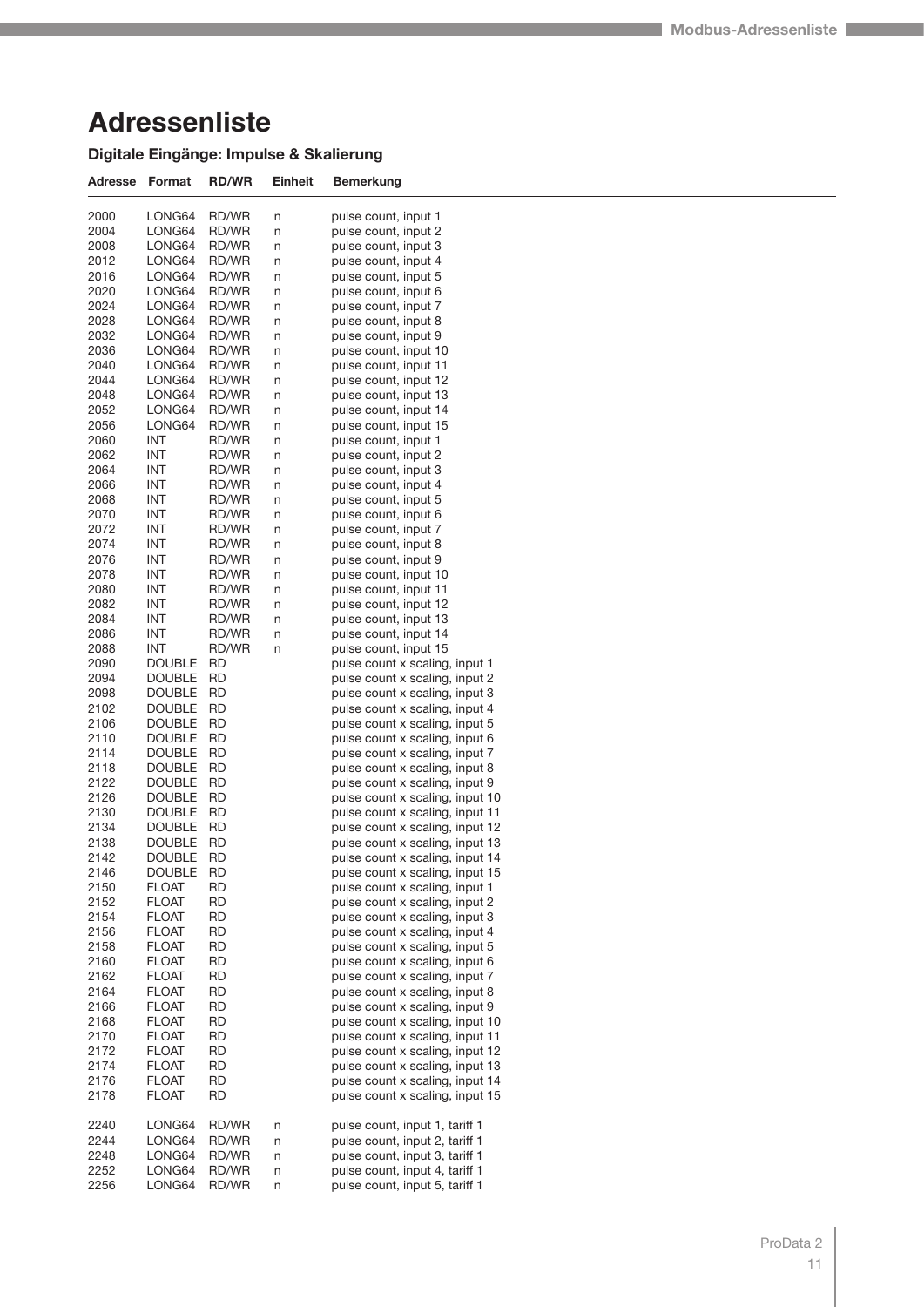| Adresse      | Format           | <b>RD/WR</b>   | <b>Einheit</b> | Bemerkung                                                        |
|--------------|------------------|----------------|----------------|------------------------------------------------------------------|
|              |                  |                |                |                                                                  |
| 2260         | LONG64           | RD/WR          | n              | pulse count, input 6, tariff 1                                   |
| 2264         | LONG64           | RD/WR          | n              | pulse count, input 7, tariff 1                                   |
| 2268<br>2272 | LONG64<br>LONG64 | RD/WR<br>RD/WR | n<br>n         | pulse count, input 8, tariff 1<br>pulse count, input 9, tariff 1 |
| 2276         | LONG64           | RD/WR          |                | pulse count, input 10, tariff 1                                  |
| 2280         | LONG64           | RD/WR          | n              | pulse count, input 11, tariff 1                                  |
| 2284         | LONG64           | RD/WR          | n<br>n         | pulse count, input 12, tariff 1                                  |
| 2288         | LONG64           | RD/WR          | n              | pulse count, input 13, tariff 1                                  |
| 2292         | LONG64           | RD/WR          | n              | pulse count, input 14, tariff 1                                  |
| 2296         | LONG64           | RD/WR          | n              | pulse count, input 15, tariff 1                                  |
| 2300         | LONG64           | RD/WR          | n              | pulse count, input 1, tariff 2                                   |
| 2304         | LONG64           | RD/WR          | n              | pulse count, input 2, tariff 2                                   |
| 2308         | LONG64           | RD/WR          | n              | pulse count, input 3, tariff 2                                   |
| 2312         | LONG64           | RD/WR          | n              | pulse count, input 4, tariff 2                                   |
| 2316         | LONG64           | RD/WR          | n              | pulse count, input 5, tariff 2                                   |
| 2320         | LONG64           | RD/WR          | n              | pulse count, input 6, tariff 2                                   |
| 2324         | LONG64           | RD/WR          | n              | pulse count, input 7, tariff 2                                   |
| 2328         | LONG64           | RD/WR          | n              | pulse count, input 8, tariff 2                                   |
| 2332         | LONG64           | RD/WR          | n              | pulse count, input 9, tariff 2                                   |
| 2336         | LONG64           | RD/WR          | n              | pulse count, input 10, tariff 2                                  |
| 2340         | LONG64           | RD/WR          | n              | pulse count, input 11, tariff 2                                  |
| 2344         | LONG64           | RD/WR          | n              | pulse count, input 12, tariff 2                                  |
| 2348         | LONG64           | RD/WR          | n              | pulse count, input 13, tariff 2                                  |
| 2352         | LONG64           | RD/WR          | n              | pulse count, input 14, tariff 2                                  |
| 2356         | LONG64           | RD/WR          | n              | pulse count, input 15, tariff 2                                  |
| 2360         | LONG64           | RD/WR          | n              | pulse count, input 1, tariff 3                                   |
| 2364         | LONG64           | RD/WR          | n              | pulse count, input 2, tariff 3                                   |
| 2368         | LONG64           | RD/WR          | n              | pulse count, input 3, tariff 3                                   |
| 2372         | LONG64           | RD/WR          | n              | pulse count, input 4, tariff 3                                   |
| 2376         | LONG64           | RD/WR          | n              | pulse count, input 5, tariff 3                                   |
| 2380         | LONG64           | RD/WR          | n              | pulse count, input 6, tariff 3                                   |
| 2384         | LONG64           | RD/WR          | n              | pulse count, input 7, tariff 3                                   |
| 2388         | LONG64           | RD/WR          | n              | pulse count, input 8, tariff 3                                   |
| 2392         | LONG64           | RD/WR          | n              | pulse count, input 9, tariff 3                                   |
| 2396         | LONG64           | RD/WR          | n              | pulse count, input 10, tariff 3                                  |
| 2400         | LONG64           | RD/WR          | n              | pulse count, input 11, tariff 3                                  |
| 2404         | LONG64           | RD/WR          | n              | pulse count, input 12, tariff 3                                  |
| 2408         | LONG64           | RD/WR          | n              | pulse count, input 13, tariff 3                                  |
| 2412         | LONG64           | RD/WR          | n              | pulse count, input 14, tariff 3                                  |
| 2416         | LONG64           | RD/WR          | n              | pulse count, input 15, tariff 3                                  |
| 2420         | LONG64           | RD/WR          | n              | pulse count, input 1, tariff 4                                   |
| 2424         | LONG64           | RD/WR          | n              | pulse count, input 2, tariff 4                                   |
| 2428         | LONG64           | RD/WR          | n              | pulse count, input 3, tariff 4                                   |
| 2432         | LONG64           | RD/WR          | n              | pulse count, input 4, tariff 4                                   |
| 2436         | <b>I ONG64</b>   | RD/WR          | n              | pulse count, input 5, tariff 4                                   |
| 2440         | LONG64           | RD/WR          | n              | pulse count, input 6, tariff 4                                   |
| 2444         | LONG64           | RD/WR          | n              | pulse count, input 7, tariff 4                                   |
| 2448         | LONG64           | RD/WR          | n              | pulse count, input 8, tariff 4                                   |
| 2452         | LONG64           | RD/WR          | n              | pulse count, input 9, tariff 4                                   |
| 2456         | LONG64           | RD/WR          | n              | pulse count, input 10, tariff 4                                  |
| 2460         | LONG64           | RD/WR          | n              | pulse count, input 11, tariff 4                                  |
| 2464         | LONG64           | RD/WR          | n              | pulse count, input 12, tariff 4                                  |
| 2468         | LONG64           | RD/WR          | n              | pulse count, input 13, tariff 4                                  |
| 2472         | LONG64           | RD/WR          | n              | pulse count, input 14, tariff 4                                  |
| 2476         | LONG64           | RD/WR          | n              | pulse count, input 15, tariff 4                                  |
| 2480         | LONG64           | RD/WR          | n              | pulse count, input 1, tariff 5                                   |
| 2484         | LONG64           | RD/WR          | n              | pulse count, input 2, tariff 5                                   |
| 2488         | LONG64           | RD/WR          | n              | pulse count, input 3, tariff 5                                   |
| 2492         | LONG64           | RD/WR          | n              | pulse count, input 4, tariff 5                                   |
| 2496         | LONG64           | RD/WR          | n              | pulse count, input 5, tariff 5                                   |
| 2500         | LONG64           | RD/WR          | n              | pulse count, input 6, tariff 5                                   |
| 2504         | LONG64           | RD/WR          | n              | pulse count, input 7, tariff 5                                   |
| 2508         | LONG64           | RD/WR          | n              | pulse count, input 8, tariff 5                                   |
| 2512         | LONG64           | RD/WR          | n              | pulse count, input 9, tariff 5                                   |
| 2516         | LONG64           | RD/WR          | n              | pulse count, input 10, tariff 5                                  |
| 2520         | LONG64           | RD/WR          | n              | pulse count, input 11, tariff 5                                  |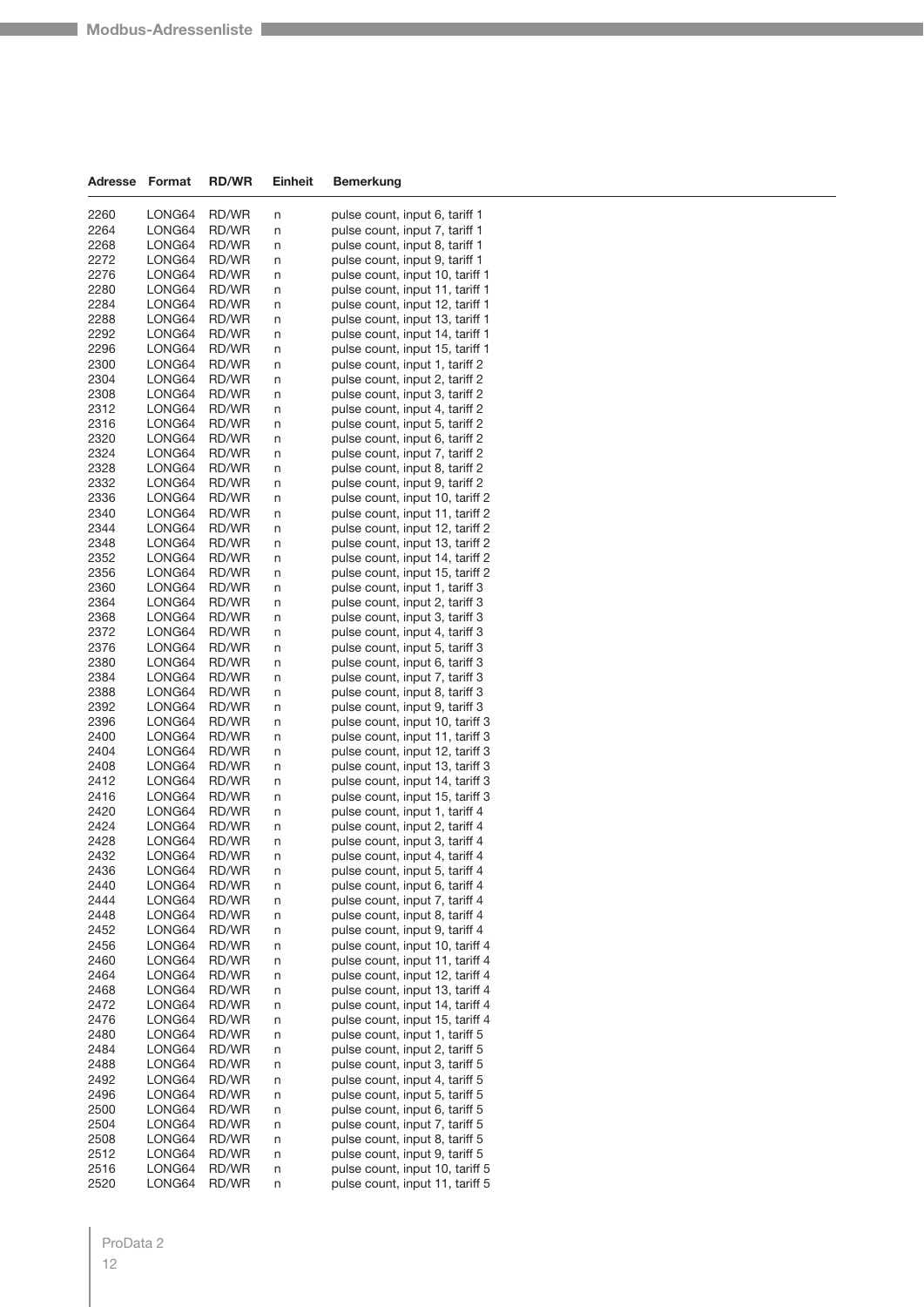| Adresse      | Format           | <b>RD/WR</b>   | Einheit | Bemerkung                                                        |
|--------------|------------------|----------------|---------|------------------------------------------------------------------|
| 2524         | LONG64           | RD/WR          | n       | pulse count, input 12, tariff 5                                  |
| 2528         | LONG64           | RD/WR          | n       | pulse count, input 13, tariff 5                                  |
| 2532         | LONG64           | RD/WR          | n       | pulse count, input 14, tariff 5                                  |
| 2536         | LONG64           | RD/WR          | n       | pulse count, input 15, tariff 5                                  |
| 2540         | LONG64           | RD/WR          | n       | pulse count, input 1, tariff 6                                   |
| 2544         | LONG64           | RD/WR          | n       | pulse count, input 2, tariff 6                                   |
| 2548         | LONG64           | RD/WR          | n       | pulse count, input 3, tariff 6                                   |
| 2552         | LONG64           | RD/WR          | n       | pulse count, input 4, tariff 6                                   |
| 2556         | LONG64           | RD/WR          | n       | pulse count, input 5, tariff 6                                   |
| 2560         | LONG64           | RD/WR          | n       | pulse count, input 6, tariff 6                                   |
| 2564         | LONG64           | RD/WR          | n       | pulse count, input 7, tariff 6                                   |
| 2568         | LONG64           | RD/WR          | n       | pulse count, input 8, tariff 6                                   |
| 2572         | LONG64           | <b>RD/WR</b>   | n       | pulse count, input 9, tariff 6                                   |
| 2576         | LONG64           | RD/WR          | n       | pulse count, input 10, tariff 6                                  |
| 2580         | LONG64           | RD/WR          | n       | pulse count, input 11, tariff 6                                  |
| 2584         | LONG64           | RD/WR          | n       | pulse count, input 12, tariff 6                                  |
| 2588         | LONG64           | RD/WR          | n       | pulse count, input 13, tariff 6                                  |
| 2592         | LONG64           | RD/WR          | n       | pulse count, input 14, tariff 6                                  |
| 2596         | LONG64           | RD/WR          | n       | pulse count, input 15, tariff 6                                  |
| 2600         | LONG64           | RD/WR          | n       | pulse count, input 1, tariff 7                                   |
| 2604         | LONG64           | RD/WR          | n       | pulse count, input 2, tariff 7                                   |
| 2608         | LONG64           | RD/WR          | n       | pulse count, input 3, tariff 7                                   |
| 2612         | LONG64           | RD/WR          | n       | pulse count, input 4, tariff 7                                   |
| 2616         | LONG64           | RD/WR          | n       | pulse count, input 5, tariff 7                                   |
| 2620         | LONG64           | RD/WR          | n       | pulse count, input 6, tariff 7                                   |
| 2624         | LONG64           | RD/WR          | n       | pulse count, input 7, tariff 7                                   |
| 2628         | LONG64           | RD/WR          | n       | pulse count, input 8, tariff 7                                   |
| 2632         | LONG64           | RD/WR          | n       | pulse count, input 9, tariff 7                                   |
| 2636         | LONG64           | RD/WR          | n       | pulse count, input 10, tariff 7                                  |
| 2640         | LONG64           | RD/WR          | n       | pulse count, input 11, tariff 7                                  |
| 2644         | LONG64           | RD/WR          | n       | pulse count, input 12, tariff 7                                  |
| 2648         | LONG64           | RD/WR          | n       | pulse count, input 13, tariff 7                                  |
| 2652         | LONG64           | RD/WR          | n       | pulse count, input 14, tariff 7                                  |
| 2656         | LONG64           | RD/WR          | n       | pulse count, input 15, tariff 7                                  |
| 2660         | LONG64           | RD/WR          | n       | pulse count, input 1, tariff 8                                   |
| 2664         | LONG64           | RD/WR          | n       | pulse count, input 2, tariff 8                                   |
| 2668         | LONG64           | RD/WR          | n       | pulse count, input 3, tariff 8                                   |
| 2672         | LONG64           | RD/WR          | n       | pulse count, input 4, tariff 8                                   |
| 2676         | LONG64           | <b>RD/WR</b>   | n       | pulse count, input 5, tariff 8                                   |
| 2680         | LONG64           | RD/WR          | n       | pulse count, input 6, tariff 8                                   |
| 2684<br>2688 | LONG64<br>LONG64 | RD/WR<br>RD/WR | n       | pulse count, input 7, tariff 8<br>pulse count, input 8, tariff 8 |
| 2692         | LONG64           | RD/WR          | n<br>n  | pulse count, input 9, tariff 8                                   |
| 2696         | LONG64           | <b>RD/WR</b>   | n       | pulse count, input 10, tariff 8                                  |
| 2700         | LONG64           | RD/WR          | n       | pulse count, input 11, tariff 8                                  |
| 2704         | LONG64           | RD/WR          | n       | pulse count, input 12, tariff 8                                  |
| 2708         | LONG64           | RD/WR          | n       | pulse count, input 13, tariff 8                                  |
| 2712         | LONG64           | RD/WR          | n       | pulse count, input 14, tariff 8                                  |
| 2716         | LONG64           | RD/WR          | n       | pulse count, input 15, tariff 8                                  |
| 2720         | INT              | RD/WR          | n       | pulse count, input 1, tariff 1                                   |
| 2722         | INT              | RD/WR          | n       | pulse count, input 2, tariff 1                                   |
| 2724         | <b>INT</b>       | RD/WR          | n       | pulse count, input 3, tariff 1                                   |
| 2726         | INT              | RD/WR          | n       | pulse count, input 4, tariff 1                                   |
| 2728         | <b>INT</b>       | RD/WR          | n       | pulse count, input 5, tariff 1                                   |
| 2730         | INT              | RD/WR          | n       | pulse count, input 6, tariff 1                                   |
| 2732         | INT              | RD/WR          | n       | pulse count, input 7, tariff 1                                   |
| 2734         | INT              | RD/WR          | n       | pulse count, input 8, tariff 1                                   |
| 2736         | INT              | RD/WR          | n       | pulse count, input 9, tariff 1                                   |
| 2738         | INT              | RD/WR          | n       | pulse count, input 10, tariff 1                                  |
| 2740         | INT              | RD/WR          | n       | pulse count, input 11, tariff 1                                  |
| 2742         | INT              | RD/WR          | n       | pulse count, input 12, tariff 1                                  |
| 2744         | INT              | RD/WR          | n       | pulse count, input 13, tariff 1                                  |
| 2746         | INT              | RD/WR          | n       | pulse count, input 14, tariff 1                                  |
| 2748         | INT              | RD/WR          | n       | pulse count, input 15, tariff 1                                  |
| 2750         | INT              | RD/WR          | n       | pulse count, input 1, tariff 2                                   |
| 2752         | INT              | RD/WR          | n       | pulse count, input 2, tariff 2                                   |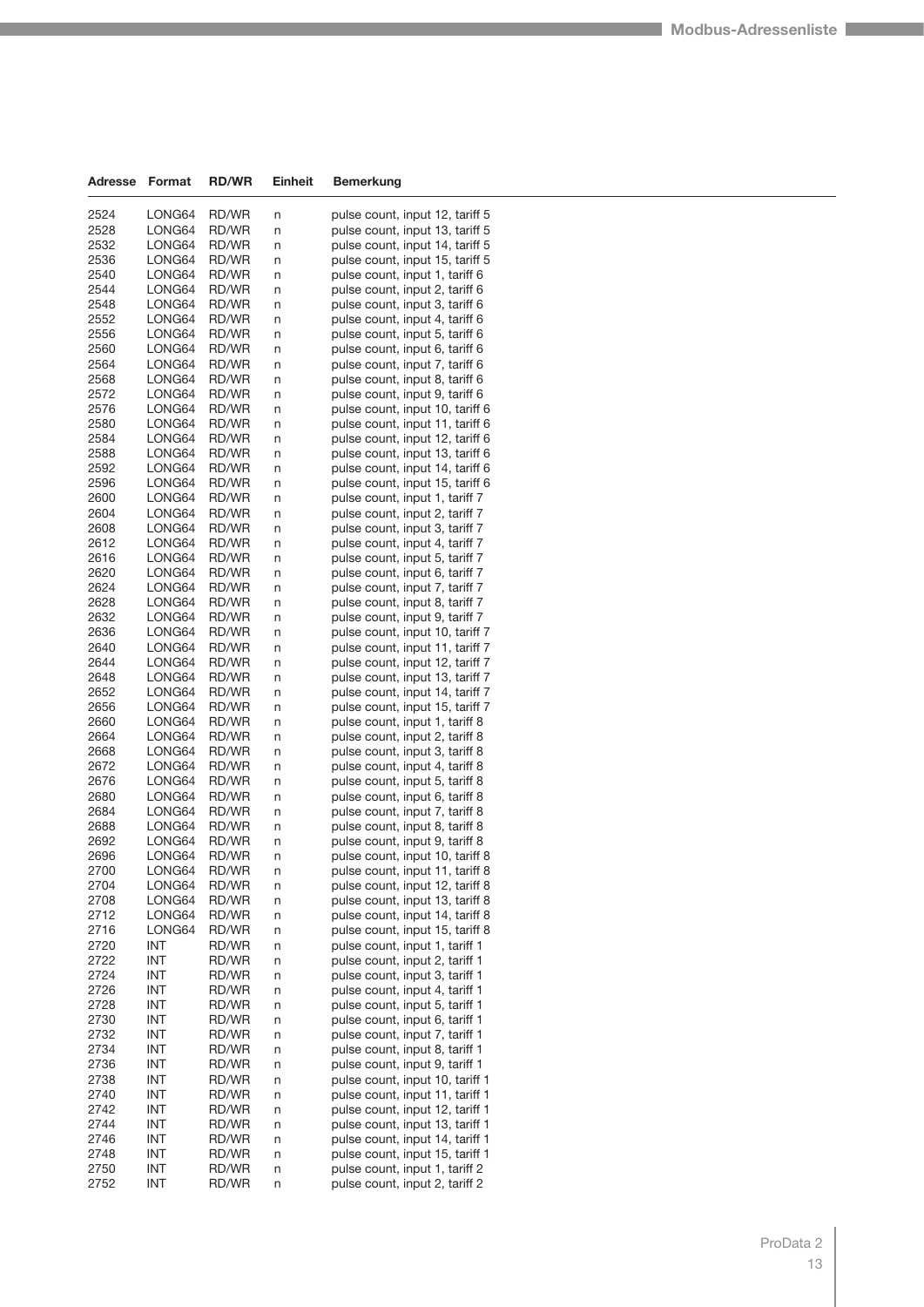| Adresse      | Format            | <b>RD/WR</b>   | Einheit | Bemerkung                                                          |
|--------------|-------------------|----------------|---------|--------------------------------------------------------------------|
|              |                   |                |         |                                                                    |
| 2754         | INT               | RD/WR          | n       | pulse count, input 3, tariff 2                                     |
| 2756         | INT               | RD/WR          | n       | pulse count, input 4, tariff 2                                     |
| 2758         | INT               | RD/WR          | n       | pulse count, input 5, tariff 2                                     |
| 2760         | <b>INT</b>        | RD/WR          | n       | pulse count, input 6, tariff 2                                     |
| 2762         | INT               | RD/WR          | n       | pulse count, input 7, tariff 2                                     |
| 2764         | INT               | <b>RD/WR</b>   | n       | pulse count, input 8, tariff 2                                     |
| 2766         | INT               | RD/WR          | n       | pulse count, input 9, tariff 2                                     |
| 2768<br>2770 | INT<br>INT        | RD/WR          | n       | pulse count, input 10, tariff 2<br>pulse count, input 11, tariff 2 |
| 2772         | INT               | RD/WR<br>RD/WR | n       | pulse count, input 12, tariff 2                                    |
| 2774         | <b>INT</b>        | RD/WR          | n       | pulse count, input 13, tariff 2                                    |
| 2776         | INT               | RD/WR          | n<br>n  | pulse count, input 14, tariff 2                                    |
| 2778         | INT               | RD/WR          | n       | pulse count, input 15, tariff 2                                    |
| 2780         | INT               | RD/WR          | n       | pulse count, input 1, tariff 3                                     |
| 2782         | INT               | RD/WR          | n       | pulse count, input 2, tariff 3                                     |
| 2784         | INT               | RD/WR          | n       | pulse count, input 3, tariff 3                                     |
| 2786         | <b>INT</b>        | RD/WR          | n       | pulse count, input 4, tariff 3                                     |
| 2788         | INT               | RD/WR          | n       | pulse count, input 5, tariff 3                                     |
| 2790         | INT               | RD/WR          | n       | pulse count, input 6, tariff 3                                     |
| 2792         | INT               | RD/WR          | n       | pulse count, input 7, tariff 3                                     |
| 2794         | INT               | RD/WR          | n       | pulse count, input 8, tariff 3                                     |
| 2796         | <b>INT</b>        | RD/WR          | n       | pulse count, input 9, tariff 3                                     |
| 2798         | INT               | RD/WR          | n       | pulse count, input 10, tariff 3                                    |
| 2800         | INT               | RD/WR          | n       | pulse count, input 11, tariff 3                                    |
| 2802         | INT               | RD/WR          | n       | pulse count, input 12, tariff 3                                    |
| 2804         | INT               | RD/WR          | n       | pulse count, input 13, tariff 3                                    |
| 2806         | <b>INT</b>        | RD/WR          | n       | pulse count, input 14, tariff 3                                    |
| 2808         | INT               | RD/WR          | n       | pulse count, input 15, tariff 3                                    |
| 2810         | INT               | RD/WR          | n       | pulse count, input 1, tariff 4                                     |
| 2812         | INT               | RD/WR          | n       | pulse count, input 2, tariff 4                                     |
| 2814         | INT               | RD/WR          | n       | pulse count, input 3, tariff 4                                     |
| 2816         | <b>INT</b>        | RD/WR          | n       | pulse count, input 4, tariff 4                                     |
| 2818         | INT               | RD/WR          | n       | pulse count, input 5, tariff 4                                     |
| 2820         | INT               | RD/WR          | n       | pulse count, input 6, tariff 4                                     |
| 2822         | <b>INT</b>        | RD/WR          | n       | pulse count, input 7, tariff 4                                     |
| 2824         | INT               | RD/WR          | n       | pulse count, input 8, tariff 4                                     |
| 2826         | INT               | RD/WR          | n       | pulse count, input 9, tariff 4                                     |
| 2828         | INT<br><b>INT</b> | RD/WR          | n       | pulse count, input 10, tariff 4                                    |
| 2830<br>2832 | INT               | RD/WR<br>RD/WR | n       | pulse count, input 11, tariff 4<br>pulse count, input 12, tariff 4 |
| 2834         | INT               | RD/WR          | n       | pulse count, input 13, tariff 4                                    |
| 2836         | INT               | RD/WR          | n<br>n  | pulse count, input 14, tariff 4                                    |
| 2838         | INT               | RD/WR          | n       | pulse count, input 15, tariff 4                                    |
| 2840         | <b>INT</b>        | RD/WR          | n       | pulse count, input 1, tariff 5                                     |
| 2842         | INT               | RD/WR          | n       | pulse count, input 2, tariff 5                                     |
| 2844         | INT               | RD/WR          | n       | pulse count, input 3, tariff 5                                     |
| 2846         | INT               | RD/WR          | n       | pulse count, input 4, tariff 5                                     |
| 2848         | INT               | RD/WR          | n       | pulse count, input 5, tariff 5                                     |
| 2850         | INT               | RD/WR          | n       | pulse count, input 6, tariff 5                                     |
| 2852         | INT               | RD/WR          | n       | pulse count, input 7, tariff 5                                     |
| 2854         | <b>INT</b>        | RD/WR          | n       | pulse count, input 8, tariff 5                                     |
| 2856         | INT               | RD/WR          | n       | pulse count, input 9, tariff 5                                     |
| 2858         | INT               | RD/WR          | n       | pulse count, input 10, tariff 5                                    |
| 2860         | INT               | RD/WR          | n       | pulse count, input 11, tariff 5                                    |
| 2862         | INT               | RD/WR          | n       | pulse count, input 12, tariff 5                                    |
| 2864         | <b>INT</b>        | RD/WR          | n       | pulse count, input 13, tariff 5                                    |
| 2866         | INT               | RD/WR          | n       | pulse count, input 14, tariff 5                                    |
| 2868         | INT               | RD/WR          | n       | pulse count, input 15, tariff 5                                    |
| 2870         | INT               | RD/WR          | n       | pulse count, input 1, tariff 6                                     |
| 2872         | INT               | RD/WR          | n       | pulse count, input 2, tariff 6                                     |
| 2874         | <b>INT</b>        | RD/WR          | n       | pulse count, input 3, tariff 6                                     |
| 2876         | INT               | RD/WR          | n       | pulse count, input 4, tariff 6                                     |
| 2878         | INT               | RD/WR          | n       | pulse count, input 5, tariff 6                                     |
| 2880         | INT               | RD/WR          | n       | pulse count, input 6, tariff 6                                     |
| 2882         | INT               | RD/WR          | n       | pulse count, input 7, tariff 6                                     |
| 2884         | <b>INT</b>        | RD/WR          | n       | pulse count, input 8, tariff 6                                     |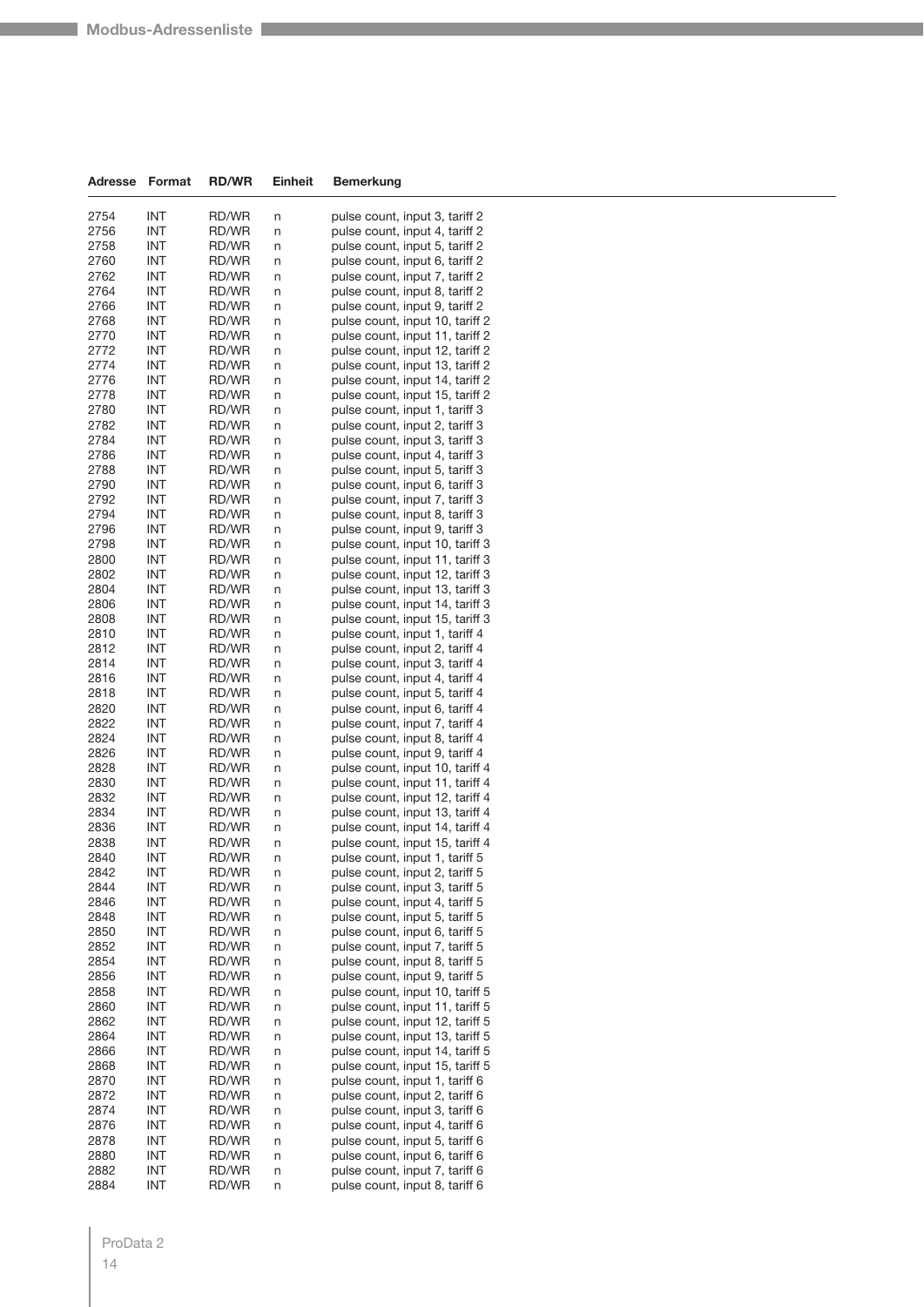| Adresse      | Format                         | <b>RD/WR</b>   | <b>Einheit</b> | <b>Bemerkung</b>                                                                       |
|--------------|--------------------------------|----------------|----------------|----------------------------------------------------------------------------------------|
| 2886         | <b>INT</b>                     | RD/WR          | n              | pulse count, input 9, tariff 6                                                         |
| 2888         | INT                            | RD/WR          | n              | pulse count, input 10, tariff 6                                                        |
| 2890         | INT                            | RD/WR          | n              | pulse count, input 11, tariff 6                                                        |
| 2892         | INT                            | RD/WR          | n              | pulse count, input 12, tariff 6                                                        |
| 2894         | INT                            | RD/WR          | n              | pulse count, input 13, tariff 6                                                        |
| 2896         | INT                            | RD/WR          | n              | pulse count, input 14, tariff 6                                                        |
| 2898         | INT                            | RD/WR          | n              | pulse count, input 15, tariff 6                                                        |
| 2900         | INT                            | RD/WR          | n              | pulse count, input 1, tariff 7                                                         |
| 2902         | INT                            | RD/WR          | n              | pulse count, input 2, tariff 7                                                         |
| 2904         | INT                            | RD/WR          | n              | pulse count, input 3, tariff 7                                                         |
| 2906         | INT                            | RD/WR          | n              | pulse count, input 4, tariff 7                                                         |
| 2908         | INT                            | RD/WR          | n              | pulse count, input 5, tariff 7                                                         |
| 2910         | INT                            | RD/WR          | n              | pulse count, input 6, tariff 7                                                         |
| 2912         | INT                            | RD/WR          | n              | pulse count, input 7, tariff 7                                                         |
| 2914         | INT                            | RD/WR          | n              | pulse count, input 8, tariff 7                                                         |
| 2916<br>2918 | INT<br>INT                     | RD/WR<br>RD/WR | n              | pulse count, input 9, tariff 7                                                         |
| 2920         | INT                            | RD/WR          | n<br>n         | pulse count, input 10, tariff 7<br>pulse count, input 11, tariff 7                     |
| 2922         | INT                            | RD/WR          | n              | pulse count, input 12, tariff 7                                                        |
| 2924         | INT                            | RD/WR          | n              | pulse count, input 13, tariff 7                                                        |
| 2926         | INT                            | RD/WR          | n              | pulse count, input 14, tariff 7                                                        |
| 2928         | INT                            | RD/WR          | n              | pulse count, input 15, tariff 7                                                        |
| 2930         | INT                            | RD/WR          | n              | pulse count, input 1, tariff 8                                                         |
| 2932         | INT                            | RD/WR          | n              | pulse count, input 2, tariff 8                                                         |
| 2934         | INT                            | RD/WR          | n              | pulse count, input 3, tariff 8                                                         |
| 2936         | INT                            | RD/WR          | n              | pulse count, input 4, tariff 8                                                         |
| 2938         | INT                            | RD/WR          | n              | pulse count, input 5, tariff 8                                                         |
| 2940         | INT                            | RD/WR          | n              | pulse count, input 6, tariff 8                                                         |
| 2942         | INT                            | RD/WR          | n              | pulse count, input 7, tariff 8                                                         |
| 2944         | INT                            | RD/WR          | n              | pulse count, input 8, tariff 8                                                         |
| 2946         | INT                            | RD/WR          | n              | pulse count, input 9, tariff 8                                                         |
| 2948         | INT                            | RD/WR          | n              | pulse count, input 10, tariff 8                                                        |
| 2950         | INT                            | RD/WR          | n              | pulse count, input 11, tariff 8                                                        |
| 2952<br>2954 | INT<br><b>INT</b>              | RD/WR          | n              | pulse count, input 12, tariff 8<br>pulse count, input 13, tariff 8                     |
| 2956         | INT                            | RD/WR<br>RD/WR | n<br>n         | pulse count, input 14, tariff 8                                                        |
| 2958         | <b>INT</b>                     | RD/WR          | n              | pulse count, input 15, tariff 8                                                        |
| 2960         | <b>DOUBLE</b>                  | RD/WR          |                | pulse count x scaling, input 1, tariff 1                                               |
| 2964         | <b>DOUBLE</b>                  | RD/WR          |                | pulse count x scaling, input 2, tariff 1                                               |
| 2968         | <b>DOUBLE</b>                  | RD/WR          |                | pulse count x scaling, input 3, tariff 1                                               |
| 2972         | <b>DOUBLE</b>                  | RD/WR          |                | pulse count x scaling, input 4, tariff 1                                               |
| 2976         | <b>DOUBLE</b>                  | RD/WR          |                | pulse count x scaling, input 5, tariff 1                                               |
| 2980         | <b>DOUBLE</b>                  | RD/WR          |                | pulse count x scaling, input 6, tariff 1                                               |
| 2984         | <b>DOUBLE</b>                  | RD/WR          |                | pulse count x scaling, input 7, tariff 1                                               |
| 2988         | <b>DOUBLE</b>                  | RD/WR          |                | pulse count x scaling, input 8, tariff 1                                               |
| 2992         | DOUBLE                         | RD/WR          |                | pulse count x scaling, input 9, tariff 1                                               |
| 2996         | <b>DOUBLE</b>                  | RD/WR          |                | pulse count x scaling, input 10, tariff 1                                              |
| 3000         | <b>DOUBLE</b>                  | RD/WR          |                | pulse count x scaling, input 11, tariff 1                                              |
| 3004         | <b>DOUBLE</b>                  | RD/WR          |                | pulse count x scaling, input 12, tariff 1                                              |
| 3008         | <b>DOUBLE</b>                  | RD/WR          |                | pulse count x scaling, input 13, tariff 1<br>pulse count x scaling, input 14, tariff 1 |
| 3012<br>3016 | <b>DOUBLE</b><br><b>DOUBLE</b> | RD/WR<br>RD/WR |                | pulse count x scaling, input 15, tariff 1                                              |
| 3020         | <b>DOUBLE</b>                  | RD/WR          |                | pulse count x scaling, input 1, tariff 2                                               |
| 3024         | <b>DOUBLE</b>                  | RD/WR          |                | pulse count x scaling, input 2, tariff 2                                               |
| 3028         | <b>DOUBLE</b>                  | RD/WR          |                | pulse count x scaling, input 3, tariff 2                                               |
| 3032         | <b>DOUBLE</b>                  | RD/WR          |                | pulse count x scaling, input 4, tariff 2                                               |
| 3036         | <b>DOUBLE</b>                  | RD/WR          |                | pulse count x scaling, input 5, tariff 2                                               |
| 3040         | <b>DOUBLE</b>                  | RD/WR          |                | pulse count x scaling, input 6, tariff 2                                               |
| 3044         | <b>DOUBLE</b>                  | RD/WR          |                | pulse count x scaling, input 7, tariff 2                                               |
| 3048         | <b>DOUBLE</b>                  | RD/WR          |                | pulse count x scaling, input 8, tariff 2                                               |
| 3052         | <b>DOUBLE</b>                  | RD/WR          |                | pulse count x scaling, input 9, tariff 2                                               |
| 3056         | <b>DOUBLE</b>                  | RD/WR          |                | pulse count x scaling, input 10, tariff 2                                              |
| 3060         | <b>DOUBLE</b>                  | RD/WR          |                | pulse count x scaling, input 11, tariff 2                                              |
| 3064         | <b>DOUBLE</b>                  | RD/WR          |                | pulse count x scaling, input 12, tariff 2                                              |
| 3068         | <b>DOUBLE</b>                  | RD/WR          |                | pulse count x scaling, input 13, tariff 2                                              |
| 3072         | <b>DOUBLE</b>                  | RD/WR          |                | pulse count x scaling, input 14, tariff 2                                              |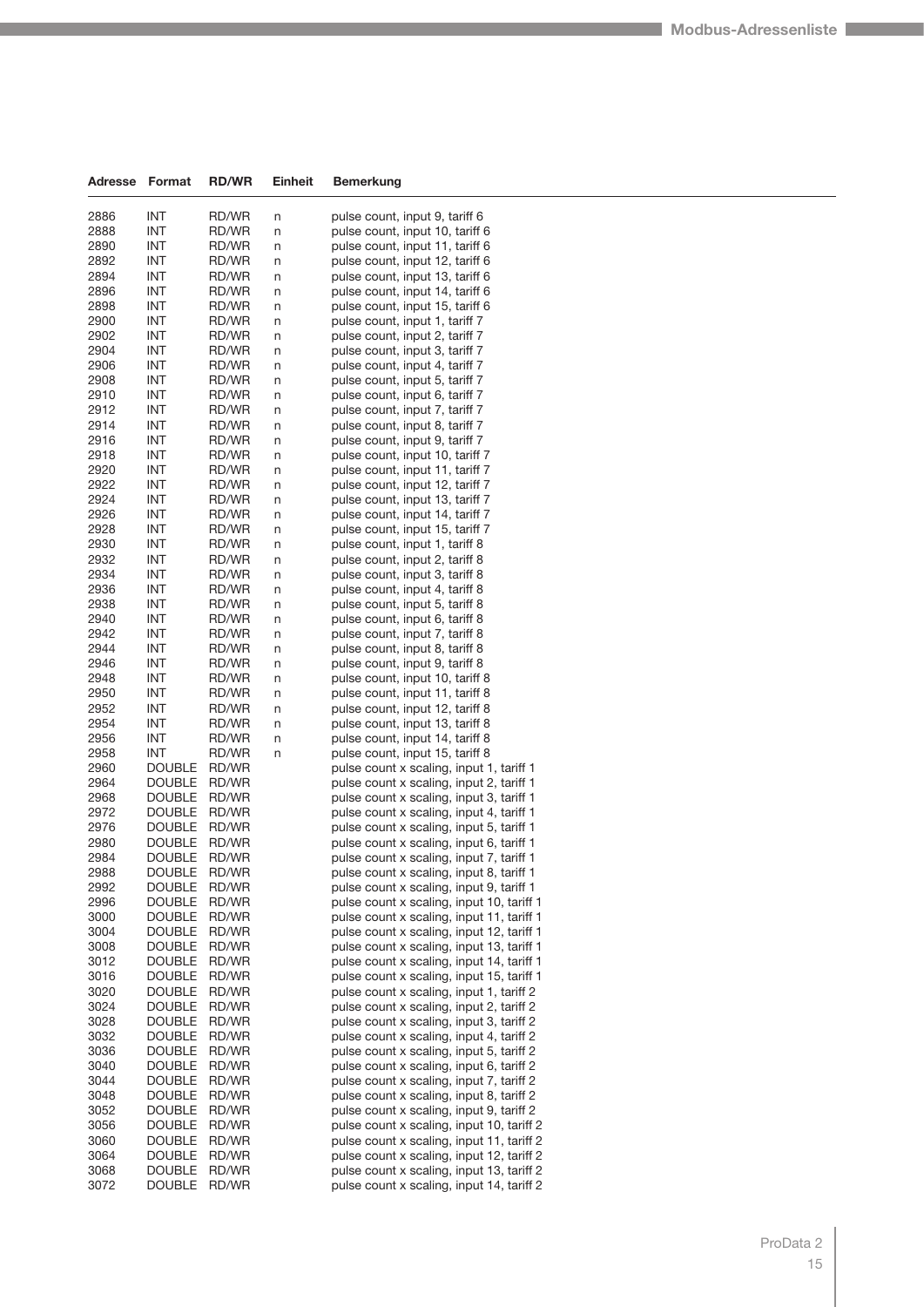| <b>Adresse</b> | Format                         | <b>RD/WR</b>   | Einheit | <b>Bemerkung</b>                                                                       |
|----------------|--------------------------------|----------------|---------|----------------------------------------------------------------------------------------|
| 3076           | <b>DOUBLE</b>                  | RD/WR          |         | pulse count x scaling, input 15, tariff 2                                              |
| 3080           | <b>DOUBLE</b>                  | RD/WR          |         | pulse count x scaling, input 1, tariff 3                                               |
| 3084           | <b>DOUBLE</b>                  | RD/WR          |         | pulse count x scaling, input 2, tariff 3                                               |
| 3088           | <b>DOUBLE</b>                  | RD/WR          |         | pulse count x scaling, input 3, tariff 3                                               |
| 3092           | <b>DOUBLE</b>                  | RD/WR          |         | pulse count x scaling, input 4, tariff 3                                               |
| 3096           | <b>DOUBLE</b>                  | RD/WR          |         | pulse count x scaling, input 5, tariff 3                                               |
| 3100           | <b>DOUBLE</b>                  | RD/WR          |         | pulse count x scaling, input 6, tariff 3                                               |
| 3104           | <b>DOUBLE</b>                  | RD/WR          |         | pulse count x scaling, input 7, tariff 3                                               |
| 3108           | <b>DOUBLE</b>                  | RD/WR          |         | pulse count x scaling, input 8, tariff 3                                               |
| 3112           | <b>DOUBLE</b>                  | RD/WR          |         | pulse count x scaling, input 9, tariff 3                                               |
| 3116           | <b>DOUBLE</b>                  | RD/WR          |         | pulse count x scaling, input 10, tariff 3                                              |
| 3120<br>3124   | <b>DOUBLE</b><br><b>DOUBLE</b> | RD/WR<br>RD/WR |         | pulse count x scaling, input 11, tariff 3                                              |
| 3128           | <b>DOUBLE</b>                  | RD/WR          |         | pulse count x scaling, input 12, tariff 3<br>pulse count x scaling, input 13, tariff 3 |
| 3132           | <b>DOUBLE</b>                  | RD/WR          |         | pulse count x scaling, input 14, tariff 3                                              |
| 3136           | <b>DOUBLE</b>                  | RD/WR          |         | pulse count x scaling, input 15, tariff 3                                              |
| 3140           | <b>DOUBLE</b>                  | RD/WR          |         | pulse count x scaling, input 1, tariff 4                                               |
| 3144           | <b>DOUBLE</b>                  | RD/WR          |         | pulse count x scaling, input 2, tariff 4                                               |
| 3148           | <b>DOUBLE</b>                  | RD/WR          |         | pulse count x scaling, input 3, tariff 4                                               |
| 3152           | <b>DOUBLE</b>                  | RD/WR          |         | pulse count x scaling, input 4, tariff 4                                               |
| 3156           | <b>DOUBLE</b>                  | RD/WR          |         | pulse count x scaling, input 5, tariff 4                                               |
| 3160           | <b>DOUBLE</b>                  | RD/WR          |         | pulse count x scaling, input 6, tariff 4                                               |
| 3164           | <b>DOUBLE</b>                  | RD/WR          |         | pulse count x scaling, input 7, tariff 4                                               |
| 3168           | <b>DOUBLE</b>                  | RD/WR          |         | pulse count x scaling, input 8, tariff 4                                               |
| 3172           | <b>DOUBLE</b>                  | RD/WR          |         | pulse count x scaling, input 9, tariff 4                                               |
| 3176           | <b>DOUBLE</b><br><b>DOUBLE</b> | RD/WR          |         | pulse count x scaling, input 10, tariff 4                                              |
| 3180<br>3184   | <b>DOUBLE</b>                  | RD/WR<br>RD/WR |         | pulse count x scaling, input 11, tariff 4<br>pulse count x scaling, input 12, tariff 4 |
| 3188           | <b>DOUBLE</b>                  | RD/WR          |         | pulse count x scaling, input 13, tariff 4                                              |
| 3192           | <b>DOUBLE</b>                  | RD/WR          |         | pulse count x scaling, input 14, tariff 4                                              |
| 3196           | <b>DOUBLE</b>                  | RD/WR          |         | pulse count x scaling, input 15, tariff 4                                              |
| 3200           | <b>DOUBLE</b>                  | RD/WR          |         | pulse count x scaling, input 1, tariff 5                                               |
| 3204           | <b>DOUBLE</b>                  | RD/WR          |         | pulse count x scaling, input 2, tariff 5                                               |
| 3208           | <b>DOUBLE</b>                  | RD/WR          |         | pulse count x scaling, input 3, tariff 5                                               |
| 3212           | <b>DOUBLE</b>                  | RD/WR          |         | pulse count x scaling, input 4, tariff 5                                               |
| 3216           | <b>DOUBLE</b>                  | RD/WR          |         | pulse count x scaling, input 5, tariff 5                                               |
| 3220           | <b>DOUBLE</b>                  | RD/WR          |         | pulse count x scaling, input 6, tariff 5                                               |
| 3224           | <b>DOUBLE</b>                  | RD/WR          |         | pulse count x scaling, input 7, tariff 5                                               |
| 3228           | <b>DOUBLE</b>                  | RD/WR          |         | pulse count x scaling, input 8, tariff 5                                               |
| 3232<br>3236   | <b>DOUBLE</b><br><b>DOUBLE</b> | RD/WR<br>RD/WR |         | pulse count x scaling, input 9, tariff 5<br>pulse count x scaling, input 10, tariff 5  |
| 3240           | <b>DOUBLE</b>                  | RD/WR          |         | pulse count x scaling, input 11, tariff 5                                              |
| 3244           | <b>DOUBLE</b>                  | RD/WR          |         | pulse count x scaling, input 12, tariff 5                                              |
| 3248           | <b>DOUBLE</b>                  | RD/WR          |         | pulse count x scaling, input 13, tariff 5                                              |
| 3252           | <b>DOUBLE</b>                  | RD/WR          |         | pulse count x scaling, input 14, tariff 5                                              |
| 3256           | <b>DOUBLE</b>                  | RD/WR          |         | pulse count x scaling, input 15, tariff 5                                              |
| 3260           | <b>DOUBLE</b>                  | RD/WR          |         | pulse count x scaling, input 1, tariff 6                                               |
| 3264           | <b>DOUBLE</b>                  | RD/WR          |         | pulse count x scaling, input 2, tariff 6                                               |
| 3268           | <b>DOUBLE</b>                  | RD/WR          |         | pulse count x scaling, input 3, tariff 6                                               |
| 3272           | <b>DOUBLE</b>                  | RD/WR          |         | pulse count x scaling, input 4, tariff 6                                               |
| 3276           | <b>DOUBLE</b>                  | RD/WR          |         | pulse count x scaling, input 5, tariff 6                                               |
| 3280           | <b>DOUBLE</b>                  | RD/WR          |         | pulse count x scaling, input 6, tariff 6                                               |
| 3284<br>3288   | <b>DOUBLE</b><br><b>DOUBLE</b> | RD/WR<br>RD/WR |         | pulse count x scaling, input 7, tariff 6<br>pulse count x scaling, input 8, tariff 6   |
| 3292           | <b>DOUBLE</b>                  | RD/WR          |         | pulse count x scaling, input 9, tariff 6                                               |
| 3296           | <b>DOUBLE</b>                  | RD/WR          |         | pulse count x scaling, input 10, tariff 6                                              |
| 3300           | <b>DOUBLE</b>                  | RD/WR          |         | pulse count x scaling, input 11, tariff 6                                              |
| 3304           | <b>DOUBLE</b>                  | RD/WR          |         | pulse count x scaling, input 12, tariff 6                                              |
| 3308           | <b>DOUBLE</b>                  | RD/WR          |         | pulse count x scaling, input 13, tariff 6                                              |
| 3312           | <b>DOUBLE</b>                  | RD/WR          |         | pulse count x scaling, input 14, tariff 6                                              |
| 3316           | <b>DOUBLE</b>                  | RD/WR          |         | pulse count x scaling, input 15, tariff 6                                              |
| 3320           | <b>DOUBLE</b>                  | RD/WR          |         | pulse count x scaling, input 1, tariff 7                                               |
| 3324           | <b>DOUBLE</b>                  | RD/WR          |         | pulse count x scaling, input 2, tariff 7                                               |
| 3328           | <b>DOUBLE</b>                  | RD/WR          |         | pulse count x scaling, input 3, tariff 7                                               |
| 3332           | <b>DOUBLE</b>                  | RD/WR          |         | pulse count x scaling, input 4, tariff 7                                               |
| 3336           | <b>DOUBLE</b>                  | RD/WR          |         | pulse count x scaling, input 5, tariff 7                                               |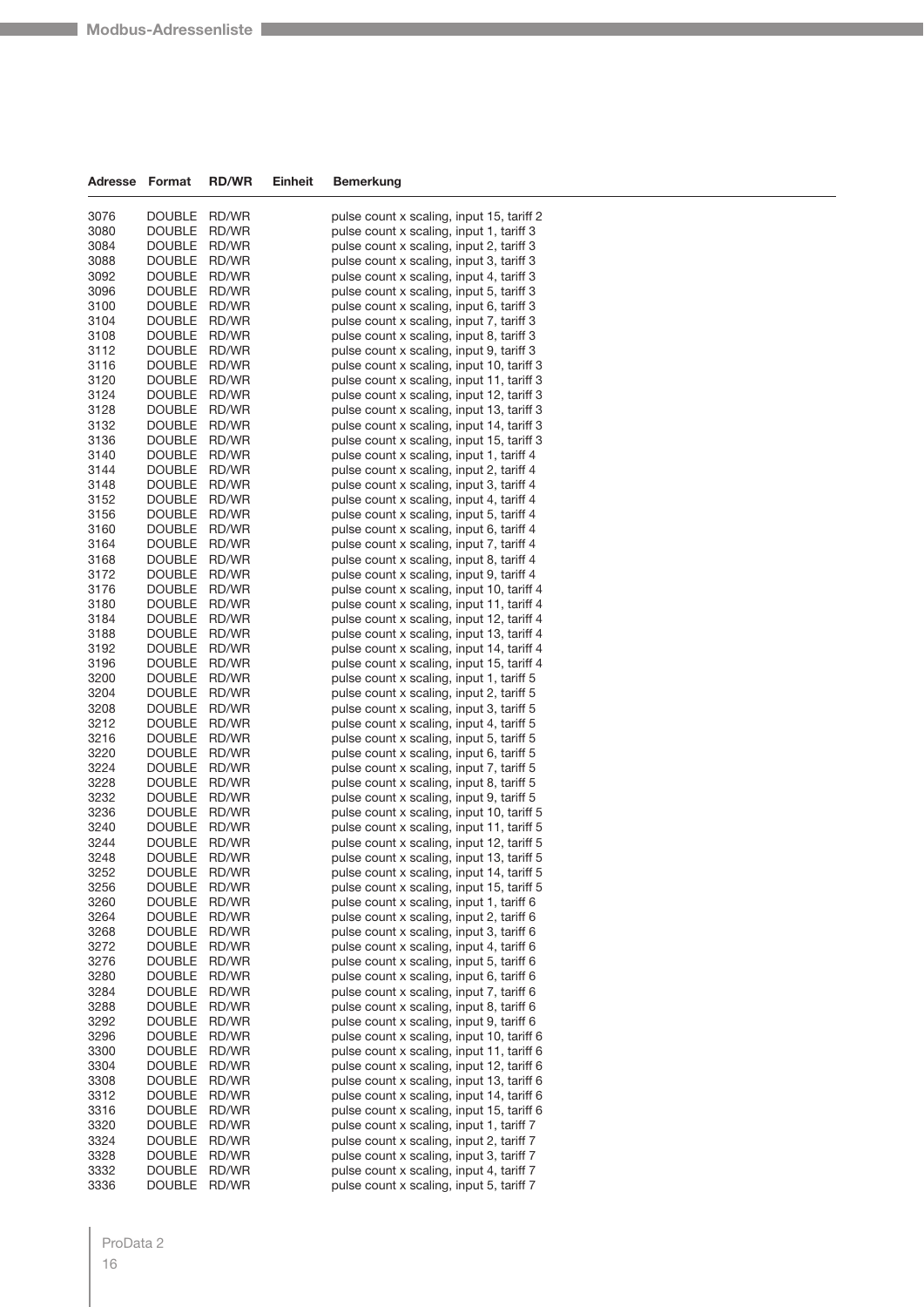| 3340         | <b>DOUBLE</b>                  | RD/WR          | pulse count x scaling, input 6, tariff 7                                               |  |
|--------------|--------------------------------|----------------|----------------------------------------------------------------------------------------|--|
| 3344         | <b>DOUBLE</b>                  | RD/WR          | pulse count x scaling, input 7, tariff 7                                               |  |
| 3348         | <b>DOUBLE</b>                  | RD/WR          | pulse count x scaling, input 8, tariff 7                                               |  |
| 3352         | <b>DOUBLE</b>                  | RD/WR          | pulse count x scaling, input 9, tariff 7                                               |  |
| 3356         | <b>DOUBLE</b>                  | RD/WR          | pulse count x scaling, input 10, tariff 7                                              |  |
| 3360         | <b>DOUBLE</b>                  | RD/WR          | pulse count x scaling, input 11, tariff 7                                              |  |
| 3364         | <b>DOUBLE</b>                  | RD/WR          | pulse count x scaling, input 12, tariff 7                                              |  |
| 3368         | <b>DOUBLE</b>                  | RD/WR          | pulse count x scaling, input 13, tariff 7                                              |  |
| 3372         | <b>DOUBLE</b>                  | RD/WR          | pulse count x scaling, input 14, tariff 7                                              |  |
| 3376         | <b>DOUBLE</b>                  | RD/WR          | pulse count x scaling, input 15, tariff 7                                              |  |
| 3380         | <b>DOUBLE</b>                  | RD/WR          | pulse count x scaling, input 1, tariff 8                                               |  |
| 3384         | <b>DOUBLE</b>                  | RD/WR          | pulse count x scaling, input 2, tariff 8                                               |  |
| 3388         | <b>DOUBLE</b>                  | RD/WR          | pulse count x scaling, input 3, tariff 8                                               |  |
| 3392         | <b>DOUBLE</b>                  | RD/WR          | pulse count x scaling, input 4, tariff 8                                               |  |
| 3396         | <b>DOUBLE</b>                  | RD/WR          | pulse count x scaling, input 5, tariff 8                                               |  |
| 3400         | <b>DOUBLE</b>                  | RD/WR          | pulse count x scaling, input 6, tariff 8                                               |  |
| 3404         | <b>DOUBLE</b>                  | RD/WR          | pulse count x scaling, input 7, tariff 8                                               |  |
| 3408         | <b>DOUBLE</b>                  | RD/WR          | pulse count x scaling, input 8, tariff 8                                               |  |
| 3412         | <b>DOUBLE</b>                  | RD/WR          | pulse count x scaling, input 9, tariff 8                                               |  |
| 3416         | <b>DOUBLE</b>                  | RD/WR          | pulse count x scaling, input 10, tariff 8                                              |  |
| 3420         | <b>DOUBLE</b>                  | RD/WR          | pulse count x scaling, input 11, tariff 8                                              |  |
| 3424         | <b>DOUBLE</b>                  | RD/WR          | pulse count x scaling, input 12, tariff 8                                              |  |
| 3428         | <b>DOUBLE</b><br><b>DOUBLE</b> | RD/WR          | pulse count x scaling, input 13, tariff 8                                              |  |
| 3432<br>3436 | <b>DOUBLE</b>                  | RD/WR<br>RD/WR | pulse count x scaling, input 14, tariff 8<br>pulse count x scaling, input 15, tariff 8 |  |
| 3440         | <b>FLOAT</b>                   | RD/WR          | pulse count x scaling, input 1, tariff 1                                               |  |
| 3442         | <b>FLOAT</b>                   | RD/WR          | pulse count x scaling, input 2, tariff 1                                               |  |
| 3444         | <b>FLOAT</b>                   | RD/WR          | pulse count x scaling, input 3, tariff 1                                               |  |
| 3446         | <b>FLOAT</b>                   | RD/WR          | pulse count x scaling, input 4, tariff 1                                               |  |
| 3448         | FLOAT                          | RD/WR          | pulse count x scaling, input 5, tariff 1                                               |  |
| 3450         | <b>FLOAT</b>                   | RD/WR          | pulse count x scaling, input 6, tariff 1                                               |  |
| 3452         | <b>FLOAT</b>                   | RD/WR          | pulse count x scaling, input 7, tariff 1                                               |  |
| 3454         | <b>FLOAT</b>                   | RD/WR          | pulse count x scaling, input 8, tariff 1                                               |  |
| 3456         | FLOAT                          | RD/WR          | pulse count x scaling, input 9, tariff 1                                               |  |
| 3458         | <b>FLOAT</b>                   | RD/WR          | pulse count x scaling, input 10, tariff 1                                              |  |
| 3460         | FLOAT                          | RD/WR          | pulse count x scaling, input 11, tariff 1                                              |  |
| 3462         | <b>FLOAT</b>                   | RD/WR          | pulse count x scaling, input 12, tariff 1                                              |  |
| 3464         | FLOAT                          | RD/WR          | pulse count x scaling, input 13, tariff 1                                              |  |
| 3466         | FLOAT                          | RD/WR          | pulse count x scaling, input 14, tariff 1                                              |  |
| 3468         | <b>FLOAT</b>                   | RD/WR          | pulse count x scaling, input 15, tariff 1                                              |  |
| 3470         | <b>FLOAT</b>                   | RD/WR          | pulse count x scaling, input 1, tariff 2                                               |  |
| 3472         | <b>FLOAT</b>                   | RD/WR          | pulse count x scaling, input 2, tariff 2                                               |  |
| 3474         | FLOAT                          | RD/WR          | pulse count x scaling, input 3, tariff 2                                               |  |
| 3476         | FLOAT                          | RD/WR          | pulse count x scaling, input 4, tariff 2                                               |  |
| 3478         | <b>FLOAT</b>                   | RD/WR          | pulse count x scaling, input 5, tariff 2                                               |  |
| 3480         | <b>FLOAT</b>                   | RD/WR          | pulse count x scaling, input 6, tariff 2                                               |  |
| 3482         | FLOAT                          | RD/WR          | pulse count x scaling, input 7, tariff 2                                               |  |
| 3484         | <b>FLOAT</b>                   | RD/WR          | pulse count x scaling, input 8, tariff 2                                               |  |
| 3486         | FLOAT                          | RD/WR          | pulse count x scaling, input 9, tariff 2                                               |  |
| 3488         | <b>FLOAT</b>                   | RD/WR          | pulse count x scaling, input 10, tariff 2                                              |  |
| 3490         | FLOAT                          | RD/WR          | pulse count x scaling, input 11, tariff 2                                              |  |
| 3492         | FLOAT                          | RD/WR          | pulse count x scaling, input 12, tariff 2                                              |  |
| 3494         | <b>FLOAT</b>                   | RD/WR<br>RD/WR | pulse count x scaling, input 13, tariff 2<br>pulse count x scaling, input 14, tariff 2 |  |
| 3496<br>3498 | FLOAT                          | RD/WR          | pulse count x scaling, input 15, tariff 2                                              |  |
| 3500         | FLOAT<br>FLOAT                 | RD/WR          | pulse count x scaling, input 1, tariff 3                                               |  |
| 3502         | <b>FLOAT</b>                   | RD/WR          | pulse count x scaling, input 2, tariff 3                                               |  |
| 3504         | <b>FLOAT</b>                   | RD/WR          | pulse count x scaling, input 3, tariff 3                                               |  |
| 3506         | FLOAT                          | RD/WR          | pulse count x scaling, input 4, tariff 3                                               |  |
| 3508         | FLOAT                          | RD/WR          | pulse count x scaling, input 5, tariff 3                                               |  |
| 3510         | FLOAT                          | RD/WR          | pulse count x scaling, input 6, tariff 3                                               |  |
| 3512         | FLOAT                          | RD/WR          | pulse count x scaling, input 7, tariff 3                                               |  |
| 3514         | <b>FLOAT</b>                   | RD/WR          | pulse count x scaling, input 8, tariff 3                                               |  |
| 3516         | FLOAT                          | RD/WR          | pulse count x scaling, input 9, tariff 3                                               |  |
| 3518         | FLOAT                          | RD/WR          | pulse count x scaling, input 10, tariff 3                                              |  |
| 3520         | <b>FLOAT</b>                   | RD/WR          | pulse count x scaling, input 11, tariff 3                                              |  |
|              |                                |                |                                                                                        |  |

**Adresse Format RD/WR Einheit Bemerkung**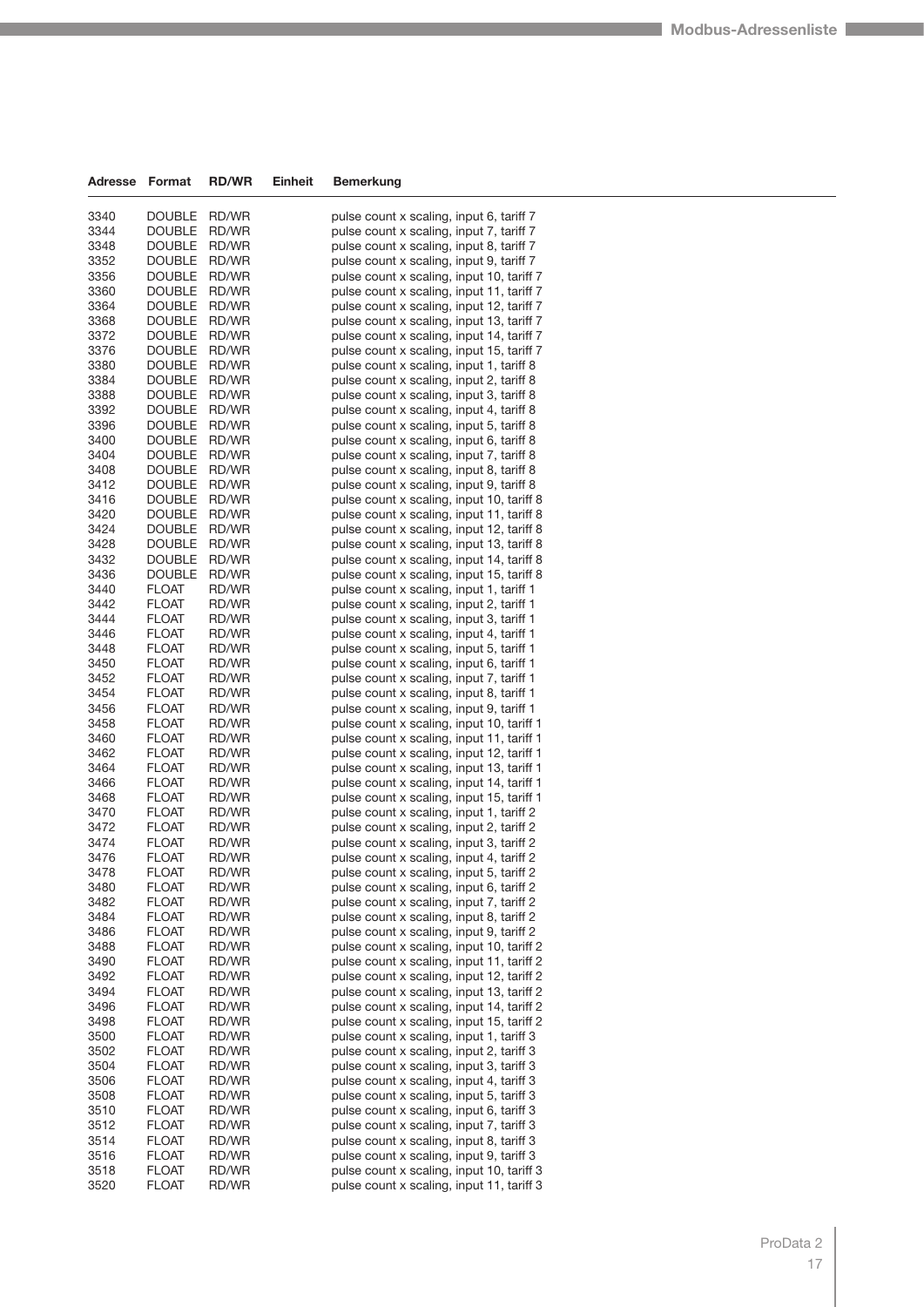| Adresse | Format       | <b>RD/WR</b> | <b>Einheit</b> | <b>Bemerkung</b>                          |
|---------|--------------|--------------|----------------|-------------------------------------------|
| 3522    | <b>FLOAT</b> | RD/WR        |                | pulse count x scaling, input 12, tariff 3 |
| 3524    | <b>FLOAT</b> | RD/WR        |                | pulse count x scaling, input 13, tariff 3 |
| 3526    | <b>FLOAT</b> | RD/WR        |                | pulse count x scaling, input 14, tariff 3 |
| 3528    | <b>FLOAT</b> | RD/WR        |                | pulse count x scaling, input 15, tariff 3 |
| 3530    | FLOAT        | RD/WR        |                | pulse count x scaling, input 1, tariff 4  |
| 3532    | <b>FLOAT</b> | RD/WR        |                | pulse count x scaling, input 2, tariff 4  |
| 3534    | FLOAT        | RD/WR        |                | pulse count x scaling, input 3, tariff 4  |
| 3536    | <b>FLOAT</b> | RD/WR        |                | pulse count x scaling, input 4, tariff 4  |
| 3538    | <b>FLOAT</b> | RD/WR        |                | pulse count x scaling, input 5, tariff 4  |
| 3540    | FLOAT        | RD/WR        |                | pulse count x scaling, input 6, tariff 4  |
| 3542    | <b>FLOAT</b> | RD/WR        |                | pulse count x scaling, input 7, tariff 4  |
| 3544    | FLOAT        | RD/WR        |                | pulse count x scaling, input 8, tariff 4  |
| 3546    | <b>FLOAT</b> | RD/WR        |                | pulse count x scaling, input 9, tariff 4  |
| 3548    | <b>FLOAT</b> | RD/WR        |                | pulse count x scaling, input 10, tariff 4 |
| 3550    | FLOAT        | RD/WR        |                | pulse count x scaling, input 11, tariff 4 |
| 3552    | <b>FLOAT</b> | RD/WR        |                | pulse count x scaling, input 12, tariff 4 |
| 3554    | <b>FLOAT</b> | RD/WR        |                | pulse count x scaling, input 13, tariff 4 |
| 3556    | FLOAT        | RD/WR        |                | pulse count x scaling, input 14, tariff 4 |
| 3558    | <b>FLOAT</b> | RD/WR        |                | pulse count x scaling, input 15, tariff 4 |
| 3560    | FLOAT        | RD/WR        |                | pulse count x scaling, input 1, tariff 5  |
| 3562    | <b>FLOAT</b> | RD/WR        |                | pulse count x scaling, input 2, tariff 5  |
| 3564    | <b>FLOAT</b> | RD/WR        |                | pulse count x scaling, input 3, tariff 5  |
| 3566    | <b>FLOAT</b> | RD/WR        |                | pulse count x scaling, input 4, tariff 5  |
| 3568    | <b>FLOAT</b> | RD/WR        |                | pulse count x scaling, input 5, tariff 5  |
| 3570    | FLOAT        | RD/WR        |                | pulse count x scaling, input 6, tariff 5  |
| 3572    | <b>FLOAT</b> | RD/WR        |                | pulse count x scaling, input 7, tariff 5  |
| 3574    | <b>FLOAT</b> | RD/WR        |                | pulse count x scaling, input 8, tariff 5  |
| 3576    | <b>FLOAT</b> | RD/WR        |                | pulse count x scaling, input 9, tariff 5  |
| 3578    | <b>FLOAT</b> | RD/WR        |                | pulse count x scaling, input 10, tariff 5 |
| 3580    | FLOAT        | RD/WR        |                | pulse count x scaling, input 11, tariff 5 |
| 3582    | <b>FLOAT</b> | RD/WR        |                | pulse count x scaling, input 12, tariff 5 |
| 3584    | <b>FLOAT</b> | RD/WR        |                | pulse count x scaling, input 13, tariff 5 |
| 3586    | FLOAT        | RD/WR        |                | pulse count x scaling, input 14, tariff 5 |
| 3588    | <b>FLOAT</b> | RD/WR        |                | pulse count x scaling, input 15, tariff 5 |
| 3590    | <b>FLOAT</b> | RD/WR        |                | pulse count x scaling, input 1, tariff 6  |
| 3592    | <b>FLOAT</b> | RD/WR        |                | pulse count x scaling, input 2, tariff 6  |
| 3594    | <b>FLOAT</b> | RD/WR        |                | pulse count x scaling, input 3, tariff 6  |
| 3596    | FLOAT        | RD/WR        |                | pulse count x scaling, input 4, tariff 6  |
| 3598    | FLOAT        | RD/WR        |                | pulse count x scaling, input 5, tariff 6  |
| 3600    | <b>FLOAT</b> | RD/WR        |                | pulse count x scaling, input 6, tariff 6  |
| 3602    | <b>FLOAT</b> | RD/WR        |                | pulse count x scaling, input 7, tariff 6  |
| 3604    | FLOAT        | RD/WR        |                | pulse count x scaling, input 8, tariff 6  |
| 3606    | <b>FLOAT</b> | RD/WR        |                | pulse count x scaling, input 9, tariff 6  |
| 3608    | <b>FLOAT</b> | RD/WR        |                | pulse count x scaling, input 10, tariff 6 |
| 3610    | FLOAT        | RD/WR        |                | pulse count x scaling, input 11, tariff 6 |
| 3612    | FLOAT        | RD/WR        |                | pulse count x scaling, input 12, tariff 6 |
| 3614    | FLOAT        | RD/WR        |                | pulse count x scaling, input 13, tariff 6 |
| 3616    | FLOAT        | RD/WR        |                | pulse count x scaling, input 14, tariff 6 |
| 3618    | <b>FLOAT</b> | RD/WR        |                | pulse count x scaling, input 15, tariff 6 |
| 3620    | <b>FLOAT</b> | RD/WR        |                | pulse count x scaling, input 1, tariff 7  |
| 3622    | FLOAT        | RD/WR        |                | pulse count x scaling, input 2, tariff 7  |
| 3624    | <b>FLOAT</b> | RD/WR        |                | pulse count x scaling, input 3, tariff 7  |
| 3626    | <b>FLOAT</b> | RD/WR        |                | pulse count x scaling, input 4, tariff 7  |
| 3628    | FLOAT        | RD/WR        |                | pulse count x scaling, input 5, tariff 7  |
| 3630    | <b>FLOAT</b> | RD/WR        |                | pulse count x scaling, input 6, tariff 7  |
| 3632    | FLOAT        | RD/WR        |                | pulse count x scaling, input 7, tariff 7  |
| 3634    | FLOAT        | RD/WR        |                | pulse count x scaling, input 8, tariff 7  |
| 3636    | <b>FLOAT</b> | RD/WR        |                | pulse count x scaling, input 9, tariff 7  |
| 3638    | FLOAT        | RD/WR        |                | pulse count x scaling, input 10, tariff 7 |
| 3640    | <b>FLOAT</b> | RD/WR        |                | pulse count x scaling, input 11, tariff 7 |
| 3642    | FLOAT        | RD/WR        |                | pulse count x scaling, input 12, tariff 7 |
| 3644    | FLOAT        | RD/WR        |                | pulse count x scaling, input 13, tariff 7 |
| 3646    | <b>FLOAT</b> | RD/WR        |                | pulse count x scaling, input 14, tariff 7 |
| 3648    | FLOAT        | RD/WR        |                | pulse count x scaling, input 15, tariff 7 |
| 3650    | FLOAT        | RD/WR        |                | pulse count x scaling, input 1, tariff 8  |
| 3652    | <b>FLOAT</b> | RD/WR        |                | pulse count x scaling, input 2, tariff 8  |

#### ProData 2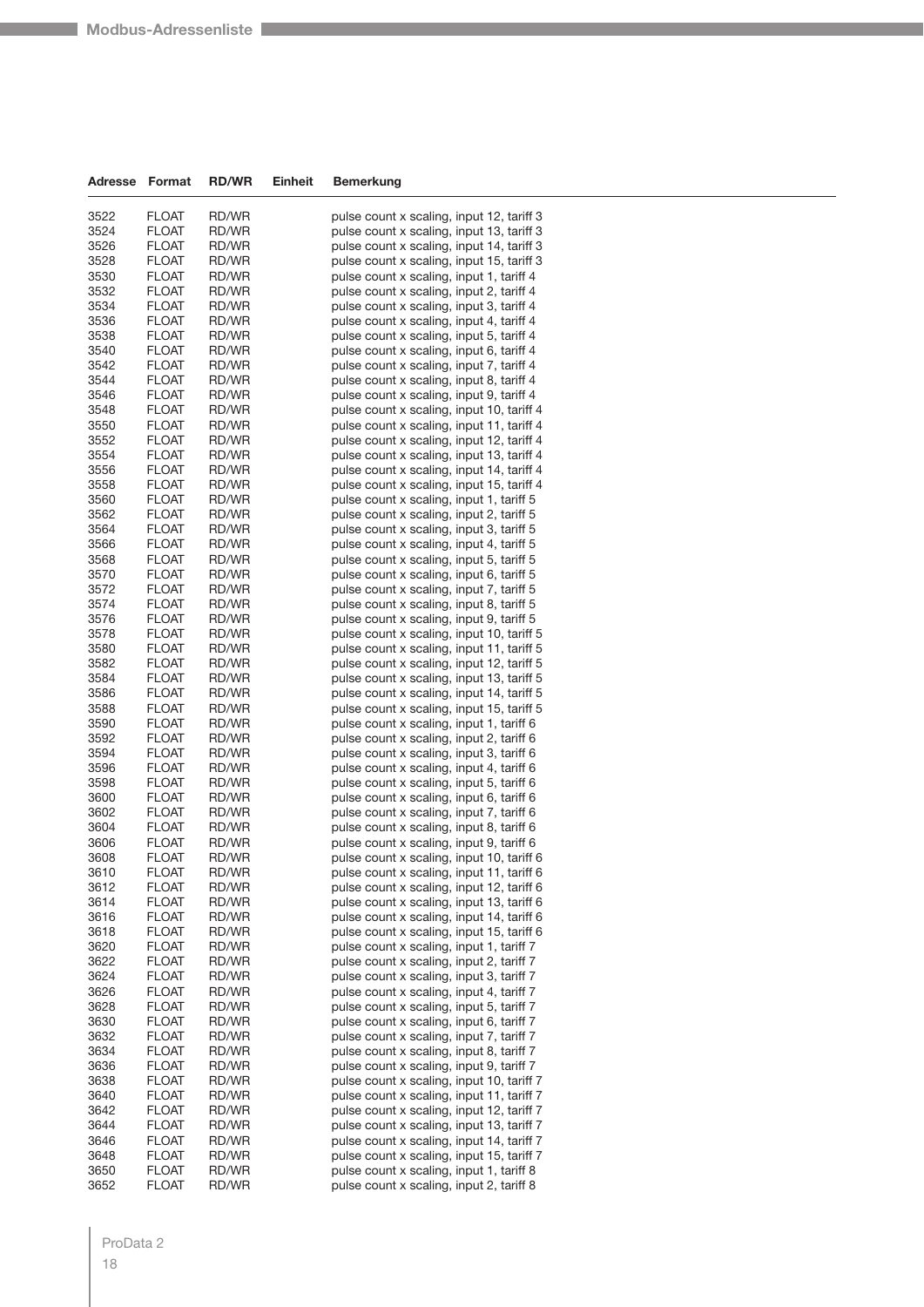| Adresse | Format       | <b>RD/WR</b> | <b>Einheit</b> | <b>Bemerkung</b>                               |
|---------|--------------|--------------|----------------|------------------------------------------------|
| 3654    | <b>FLOAT</b> | RD/WR        |                | pulse count x scaling, input 3, tariff 8       |
| 3656    | <b>FLOAT</b> | RD/WR        |                | pulse count x scaling, input 4, tariff 8       |
| 3658    | <b>FLOAT</b> | RD/WR        |                | pulse count x scaling, input 5, tariff 8       |
| 3660    | <b>FLOAT</b> | RD/WR        |                | pulse count x scaling, input 6, tariff 8       |
| 3662    | <b>FLOAT</b> | RD/WR        |                | pulse count x scaling, input 7, tariff 8       |
| 3664    | <b>FLOAT</b> | RD/WR        |                | pulse count x scaling, input 8, tariff 8       |
| 3666    | <b>FLOAT</b> | RD/WR        |                | pulse count x scaling, input 9, tariff 8       |
| 3668    | <b>FLOAT</b> | RD/WR        |                | pulse count x scaling, input 10, tariff 8      |
| 3670    | <b>FLOAT</b> | RD/WR        |                | pulse count x scaling, input 11, tariff 8      |
| 3672    | <b>FLOAT</b> | RD/WR        |                | pulse count x scaling, input 12, tariff 8      |
| 3674    | <b>FLOAT</b> | RD/WR        |                | pulse count x scaling, input 13, tariff 8      |
| 3676    | <b>FLOAT</b> | RD/WR        |                | pulse count x scaling, input 14, tariff 8      |
| 3678    | <b>FLOAT</b> | RD/WR        |                | pulse count x scaling, input 15, tariff 8      |
| 4883    | <b>FLOAT</b> | <b>RD</b>    |                | input 1 (pulse count x scaling)/interval[sec]  |
| 4885    | <b>FLOAT</b> | <b>RD</b>    |                | input 2 (pulse count x scaling)/interval[sec]  |
| 4887    | <b>FLOAT</b> | <b>RD</b>    |                | input 3 (pulse count x scaling)/interval[sec]  |
| 4889    | <b>FLOAT</b> | <b>RD</b>    |                | input 4 (pulse count x scaling)/interval[sec]  |
| 4891    | <b>FLOAT</b> | <b>RD</b>    |                | input 5 (pulse count x scaling)/interval[sec]  |
| 4893    | <b>FLOAT</b> | <b>RD</b>    |                | input 6 (pulse count x scaling)/interval[sec]  |
| 4895    | <b>FLOAT</b> | <b>RD</b>    |                | input 7 (pulse count x scaling)/interval[sec]  |
| 4897    | <b>FLOAT</b> | <b>RD</b>    |                | input 8 (pulse count x scaling)/interval[sec]  |
| 4899    | <b>FLOAT</b> | <b>RD</b>    |                | input 9 (pulse count x scaling)/interval[sec]  |
| 4901    | <b>FLOAT</b> | <b>RD</b>    |                | input 10 (pulse count x scaling)/interval[sec] |
| 4903    | <b>FLOAT</b> | <b>RD</b>    |                | input 11 (pulse count x scaling)/interval[sec] |
| 4905    | <b>FLOAT</b> | <b>RD</b>    |                | input 12 (pulse count x scaling)/interval[sec] |
| 4907    | <b>FLOAT</b> | <b>RD</b>    |                | input 13 (pulse count x scaling)/interval[sec] |
| 4909    | <b>FLOAT</b> | <b>RD</b>    |                | input 14 (pulse count x scaling)/interval[sec] |
| 4911    | <b>FLOAT</b> | <b>RD</b>    |                | input 15 (pulse count x scaling)/interval[sec] |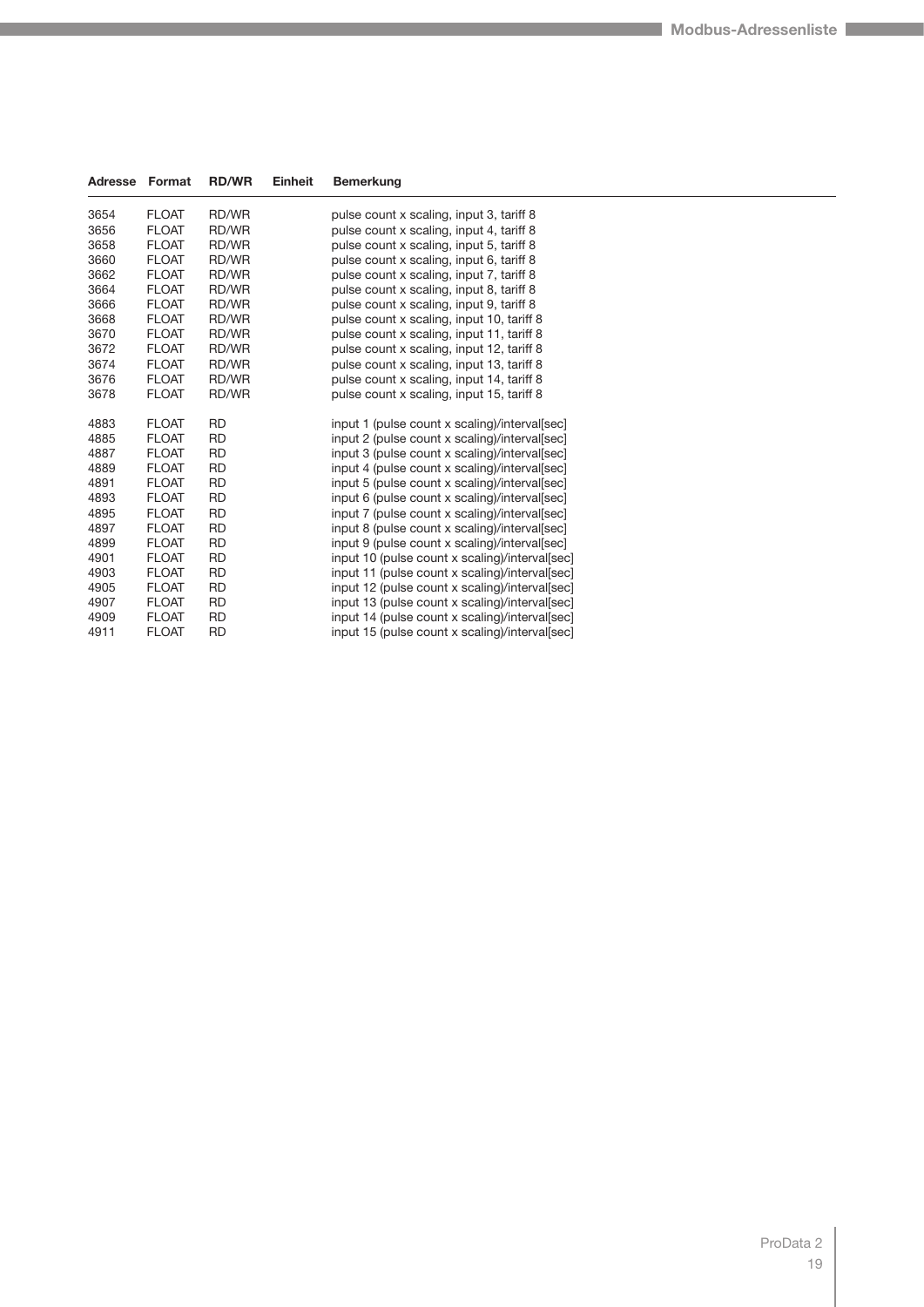### **Digitale Eingänge: Ereignisse**

| Adresse      | Format                | <b>RD/WR</b>    | Einheit  | Bemerkung                                                                        |
|--------------|-----------------------|-----------------|----------|----------------------------------------------------------------------------------|
|              |                       |                 |          |                                                                                  |
| 3680         | LONG64                | RD              | ms       | timestamp [UTC], event 1 input 1                                                 |
| 3684         | LONG64                | RD              | ms       | timestamp [UTC], event 1 input 2                                                 |
| 3688         | LONG64                | RD              | ms       | timestamp [UTC], event 1 input 3                                                 |
| 3692         | LONG64                | <b>RD</b>       | ms       | timestamp [UTC], event 1 input 4                                                 |
| 3696         | LONG64                | RD<br><b>RD</b> | ms       | timestamp [UTC], event 1 input 5                                                 |
| 3700<br>3704 | LONG64<br>LONG64      | RD              | ms<br>ms | timestamp [UTC], event 1 input 6<br>timestamp [UTC], event 1 input 7             |
| 3708         | LONG64                | RD              | ms       | timestamp [UTC], event 1 input 8                                                 |
| 3712         | LONG64                | <b>RD</b>       | ms       | timestamp [UTC], event 1 input 9                                                 |
| 3716         | LONG64                | RD              | ms       | timestamp [UTC], event 1 input 10                                                |
| 3720         | LONG64                | <b>RD</b>       | ms       | timestamp [UTC], event 1 input 11                                                |
| 3724         | LONG64                | RD              | ms       | timestamp [UTC], event 1 input 12                                                |
| 3728         | LONG64                | RD              | ms       | timestamp [UTC], event 1 input 13                                                |
| 3732         | LONG64                | <b>RD</b>       | ms       | timestamp [UTC], event 1 input 14                                                |
| 3736         | LONG64                | RD              | ms       | timestamp [UTC], event 1 input 15                                                |
| 3740         | <b>SHORT</b>          | RD              |          | status, event 1 input 1 (0=off, 1=on)                                            |
| 3741         | SHORT                 | <b>RD</b>       |          | status, event 1 input 2 (0=off, 1=on)                                            |
| 3742         | <b>SHORT</b>          | RD              |          | status, event 1 input 3 (0=off, 1=on)                                            |
| 3743         | <b>SHORT</b>          | <b>RD</b>       |          | status, event 1 input 4 (0=off, 1=on)                                            |
| 3744         | SHORT                 | RD              |          | status, event 1 input 5 (0=off, 1=on)                                            |
| 3745         | <b>SHORT</b>          | RD              |          | status, event 1 input 6 (0=off, 1=on)                                            |
| 3746         | SHORT                 | <b>RD</b>       |          | status, event 1 input 7 (0=off, 1=on)                                            |
| 3747         | <b>SHORT</b>          | RD              |          | status, event 1 input 8 (0=off, 1=on)                                            |
| 3748         | <b>SHORT</b>          | <b>RD</b>       |          | status, event 1 input 9 (0=off, 1=on)                                            |
| 3749         | SHORT                 | RD              |          | status, event 1 input 10 (0=off, 1=on)                                           |
| 3750         | <b>SHORT</b>          | RD              |          | status, event 1 input 11 (0=off, 1=on)                                           |
| 3751         | <b>SHORT</b>          | <b>RD</b>       |          | status, event 1 input 12 (0=off, 1=on)                                           |
| 3752         | <b>SHORT</b>          | RD              |          | status, event 1 input 13 (0=off, 1=on)                                           |
| 3753<br>3754 | <b>SHORT</b><br>SHORT | <b>RD</b><br>RD |          | status, event 1 input 14 (0=off, 1=on)<br>status, event 1 input 15 (0=off, 1=on) |
| 3755         | LONG64                | RD              |          | timestamp [UTC], event 2 input 1                                                 |
| 3759         | LONG64                | <b>RD</b>       | ms<br>ms | timestamp [UTC], event 2 input 2                                                 |
| 3763         | LONG64                | RD              | ms       | timestamp [UTC], event 2 input 3                                                 |
| 3767         | LONG64                | <b>RD</b>       | ms       | timestamp [UTC], event 2 input 4                                                 |
| 3771         | LONG64                | <b>RD</b>       | ms       | timestamp [UTC], event 2 input 5                                                 |
| 3775         | LONG64                | RD              | ms       | timestamp [UTC], event 2 input 6                                                 |
| 3779         | LONG64                | RD              | ms       | timestamp [UTC], event 2 input 7                                                 |
| 3783         | LONG64                | RD              | ms       | timestamp [UTC], event 2 input 8                                                 |
| 3787         | LONG64                | <b>RD</b>       | ms       | timestamp [UTC], event 2 input 9                                                 |
| 3791         | LONG64                | <b>RD</b>       | ms       | timestamp [UTC], event 2 input 10                                                |
| 3795         | LONG64                | RD              | ms       | timestamp [UTC], event 2 input 11                                                |
| 3799         | LONG64                | RD              | ms       | timestamp [UTC], event 2 input 12                                                |
| 3803         | LONG64                | RD              | ms       | timestamp [UTC], event 2 input 13                                                |
| 3807         | LONG64                | <b>RD</b>       | ms       | timestamp [UTC], event 2 input 14                                                |
| 3811         | LONG64                | <b>RD</b>       | ms       | timestamp [UTC], event 2 input 15                                                |
| 3815         | SHORT                 | RD              |          | status, event 2 input 1 (0=off, 1=on)                                            |
| 3816         | SHORT                 | <b>RD</b>       |          | status, event 2 input 2 (0=off, 1=on)                                            |
| 3817<br>3818 | <b>SHORT</b><br>SHORT | RD<br><b>RD</b> |          | status, event 2 input 3 (0=off, 1=on)<br>status, event 2 input 4 (0=off, 1=on)   |
| 3819         | SHORT                 | <b>RD</b>       |          | status, event 2 input $5$ (0=off, 1=on)                                          |
| 3820         | <b>SHORT</b>          | RD              |          | status, event 2 input 6 (0=off, 1=on)                                            |
| 3821         | SHORT                 | <b>RD</b>       |          | status, event 2 input $7$ (0=off, 1=on)                                          |
| 3822         | <b>SHORT</b>          | RD              |          | status, event 2 input 8 $(0=off, 1=on)$                                          |
| 3823         | <b>SHORT</b>          | <b>RD</b>       |          | status, event 2 input 9 (0=off, 1=on)                                            |
| 3824         | SHORT                 | RD              |          | status, event 2 input 10 (0=off, 1=on)                                           |
| 3825         | <b>SHORT</b>          | RD              |          | status, event 2 input 11 (0=off, 1=on)                                           |
| 3826         | SHORT                 | <b>RD</b>       |          | status, event 2 input $12$ (0=off, 1=on)                                         |
| 3827         | <b>SHORT</b>          | RD              |          | status, event 2 input 13 (0=off, 1=on)                                           |
| 3828         | <b>SHORT</b>          | <b>RD</b>       |          | status, event 2 input $14$ (0=off, 1=on)                                         |
| 3829         | SHORT                 | RD              |          | status, event 2 input 15 (0=off, 1=on)                                           |
| 3830         | LONG64                | RD              | ms       | timestamp [UTC], event 3 input 1                                                 |
| 3834         | LONG64                | <b>RD</b>       | ms       | timestamp [UTC], event 3 input 2                                                 |
| 3838         | LONG64                | RD              | ms       | timestamp [UTC], event 3 input 3                                                 |
| 3842         | LONG64                | <b>RD</b>       | ms       | timestamp [UTC], event 3 input 4                                                 |
| 3846         | LONG64                | RD              | ms       | timestamp [UTC], event 3 input 5                                                 |
| 3850         | LONG64                | RD              | ms       | timestamp [UTC], event 3 input 6                                                 |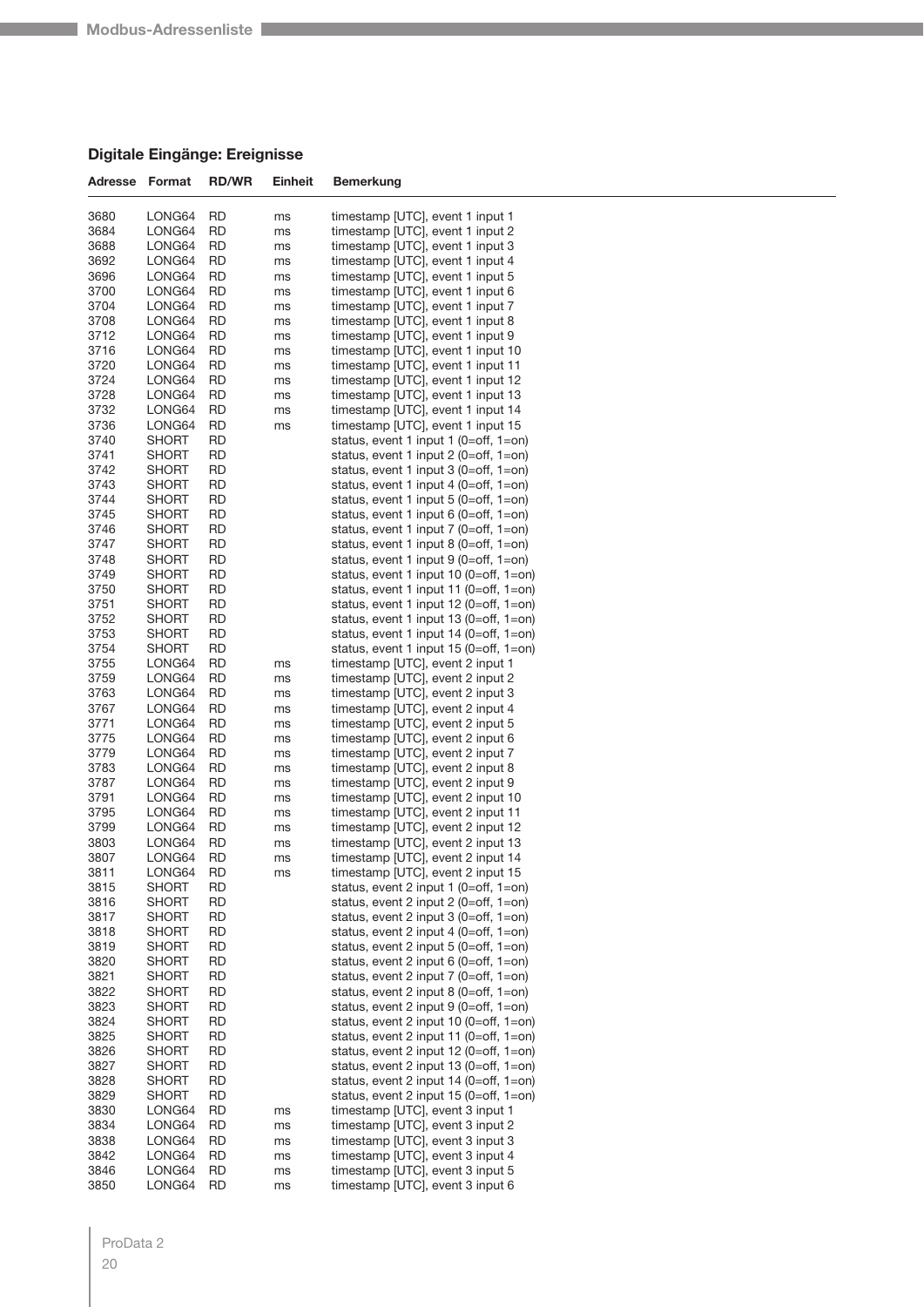| Adresse      | Format                | <b>RD/WR</b>    | Einheit  | Bemerkung                                                                           |
|--------------|-----------------------|-----------------|----------|-------------------------------------------------------------------------------------|
| 3854         | LONG64                | RD              | ms       | timestamp [UTC], event 3 input 7                                                    |
| 3858         | LONG64                | RD              | ms       | timestamp [UTC], event 3 input 8                                                    |
| 3862         | LONG64                | RD              | ms       | timestamp [UTC], event 3 input 9                                                    |
| 3866         | LONG64                | RD              | ms       | timestamp [UTC], event 3 input 10                                                   |
| 3870         | LONG64                | <b>RD</b>       | ms       | timestamp [UTC], event 3 input 11                                                   |
| 3874         | LONG64                | RD              | ms       | timestamp [UTC], event 3 input 12                                                   |
| 3878         | LONG64                | RD              | ms       | timestamp [UTC], event 3 input 13                                                   |
| 3882         | LONG64                | RD              | ms       | timestamp [UTC], event 3 input 14                                                   |
| 3886         | LONG64                | RD              | ms       | timestamp [UTC], event 3 input 15                                                   |
| 3890         | SHORT                 | RD              |          | status, event 3 input 1 (0=off, 1=on)                                               |
| 3891         | SHORT                 | RD              |          | status, event 3 input $2$ (0=off, 1=on)                                             |
| 3892         | SHORT                 | RD              |          | status, event 3 input $3$ (0=off, 1=on)                                             |
| 3893         | SHORT                 | <b>RD</b>       |          | status, event 3 input 4 (0=off, $1=$ on)                                            |
| 3894         | SHORT                 | RD              |          | status, event 3 input $5$ (0=off, 1=on)                                             |
| 3895         | SHORT                 | RD              |          | status, event 3 input 6 (0=off, $1=$ on)                                            |
| 3896<br>3897 | SHORT<br>SHORT        | RD<br>RD        |          | status, event 3 input $7$ (0=off, 1=on)                                             |
| 3898         | SHORT                 | <b>RD</b>       |          | status, event 3 input 8 $(0=off, 1=on)$<br>status, event 3 input 9 (0=off, $1=$ on) |
| 3899         | <b>SHORT</b>          | RD              |          | status, event 3 input 10 (0=off, 1=on)                                              |
| 3900         | <b>SHORT</b>          | RD              |          | status, event 3 input 11 (0=off, 1=on)                                              |
| 3901         | SHORT                 | RD              |          | status, event 3 input 12 (0=off, 1=on)                                              |
| 3902         | SHORT                 | RD              |          | status, event 3 input 13 (0=off, 1=on)                                              |
| 3903         | SHORT                 | RD              |          | status, event 3 input $14$ (0=off, 1=on)                                            |
| 3904         | SHORT                 | RD              |          | status, event 3 input $15$ (0=off, 1=on)                                            |
| 3905         | LONG64                | RD              | ms       | timestamp [UTC], event 4 input 1                                                    |
| 3909         | LONG64                | <b>RD</b>       | ms       | timestamp [UTC], event 4 input 2                                                    |
| 3913         | LONG64                | RD              | ms       | timestamp [UTC], event 4 input 3                                                    |
| 3917         | LONG64                | <b>RD</b>       | ms       | timestamp [UTC], event 4 input 4                                                    |
| 3921         | LONG64                | RD              | ms       | timestamp [UTC], event 4 input 5                                                    |
| 3925         | LONG64                | RD              | ms       | timestamp [UTC], event 4 input 6                                                    |
| 3929         | LONG64                | <b>RD</b>       | ms       | timestamp [UTC], event 4 input 7                                                    |
| 3933         | LONG64                | RD              | ms       | timestamp [UTC], event 4 input 8                                                    |
| 3937         | LONG64                | RD              | ms       | timestamp [UTC], event 4 input 9                                                    |
| 3941         | LONG64                | RD              | ms       | timestamp [UTC], event 4 input 10                                                   |
| 3945         | LONG64                | RD<br><b>RD</b> | ms       | timestamp [UTC], event 4 input 11                                                   |
| 3949<br>3953 | LONG64<br>LONG64      | RD              | ms<br>ms | timestamp [UTC], event 4 input 12<br>timestamp [UTC], event 4 input 13              |
| 3957         | LONG64                | <b>RD</b>       | ms       | timestamp [UTC], event 4 input 14                                                   |
| 3961         | LONG64                | RD              | ms       | timestamp [UTC], event 4 input 15                                                   |
| 3965         | <b>SHORT</b>          | RD              |          | status, event 4 input 1 (0=off, 1=on)                                               |
| 3966         | SHORT                 | RD              |          | status, event 4 input $2$ (0=off, 1=on)                                             |
| 3967         | SHORT                 | RD              |          | status, event 4 input $3$ (0=off, 1=on)                                             |
| 3968         | SHORT                 | RD              |          | status, event 4 input 4 (0=off, $1=$ on)                                            |
| 3969         | SHORT                 | RD              |          | status, event 4 input 5 (0=off, $1=$ on)                                            |
| 3970         | <b>SHORT</b>          | <b>RD</b>       |          | status, event 4 input 6 (0=off, $1=$ on)                                            |
| 3971         | <b>SHORT</b>          | RD              |          | status, event 4 input $7$ (0=off, 1=on)                                             |
| 3972         | SHORT                 | <b>RD</b>       |          | status, event 4 input 8 $(0=off, 1=on)$                                             |
| 3973         | SHORT                 | <b>RD</b>       |          | status, event 4 input 9 $(0=off, 1=on)$                                             |
| 3974         | SHORT                 | <b>RD</b>       |          | status, event 4 input 10 (0=off, 1=on)                                              |
| 3975         | SHORT                 | <b>RD</b>       |          | status, event 4 input 11 (0=off, 1=on)                                              |
| 3976         | SHORT                 | RD              |          | status, event 4 input 12 (0=off, 1=on)                                              |
| 3977<br>3978 | SHORT<br><b>SHORT</b> | RD<br><b>RD</b> |          | status, event 4 input 13 (0=off, 1=on)<br>status, event 4 input 14 (0=off, 1=on)    |
| 3979         | SHORT                 | RD              |          | status, event 4 input $15$ (0=off, 1=on)                                            |
| 3980         | LONG64                | <b>RD</b>       | ms       | timestamp [UTC], event 5 input 1                                                    |
| 3984         | LONG64                | <b>RD</b>       | ms       | timestamp [UTC], event 5 input 2                                                    |
| 3988         | LONG64                | <b>RD</b>       | ms       | timestamp [UTC], event 5 input 3                                                    |
| 3992         | LONG64                | <b>RD</b>       | ms       | timestamp [UTC], event 5 input 4                                                    |
| 3996         | LONG64                | RD              | ms       | timestamp [UTC], event 5 input 5                                                    |
| 4000         | LONG64                | <b>RD</b>       | ms       | timestamp [UTC], event 5 input 6                                                    |
| 4004         | LONG64                | <b>RD</b>       | ms       | timestamp [UTC], event 5 input 7                                                    |
| 4008         | LONG64                | <b>RD</b>       | ms       | timestamp [UTC], event 5 input 8                                                    |
| 4012         | LONG64                | <b>RD</b>       | ms       | timestamp [UTC], event 5 input 9                                                    |
| 4016         | LONG64                | RD              | ms       | timestamp [UTC], event 5 input 10                                                   |
| 4020         | LONG64                | <b>RD</b>       | ms       | timestamp [UTC], event 5 input 11                                                   |
| 4024         | LONG64                | <b>RD</b>       | ms       | timestamp [UTC], event 5 input 12                                                   |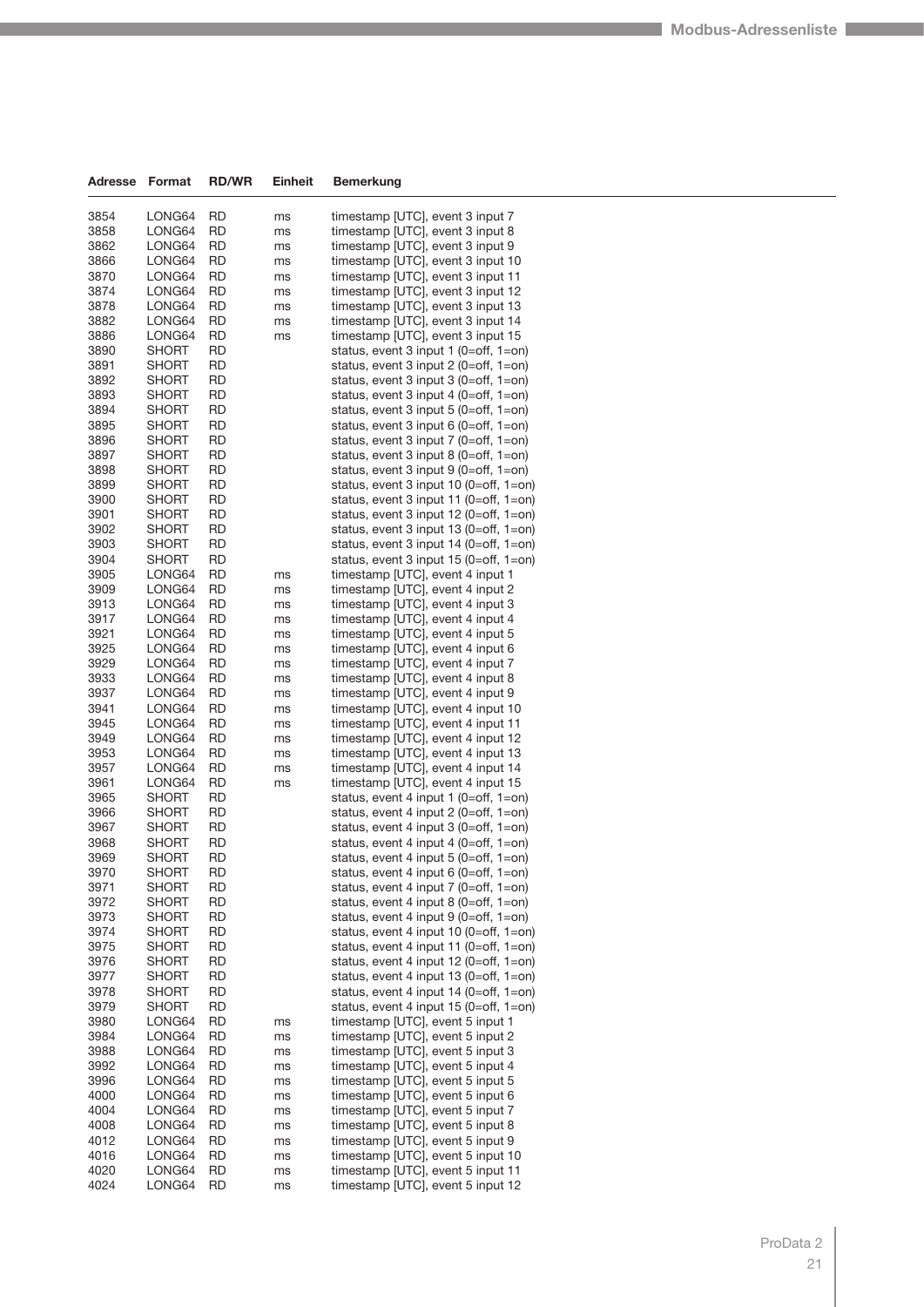| Adresse      | Format           | <b>RD/WR</b>    | <b>Einheit</b> | <b>Bemerkung</b>                                                                    |  |
|--------------|------------------|-----------------|----------------|-------------------------------------------------------------------------------------|--|
| 4028         | LONG64           | RD              | ms             | timestamp [UTC], event 5 input 13                                                   |  |
| 4032         | LONG64           | RD              | ms             | timestamp [UTC], event 5 input 14                                                   |  |
| 4036         | LONG64           | RD              | ms             | timestamp [UTC], event 5 input 15                                                   |  |
| 4040         | SHORT            | RD              |                | status, event 5 input 1 (0=off, 1=on)                                               |  |
| 4041         | SHORT            | RD              |                | status, event 5 input 2 (0=off, 1=on)                                               |  |
| 4042         | SHORT            | RD              |                | status, event 5 input $3$ (0=off, 1=on)                                             |  |
| 4043         | SHORT            | <b>RD</b>       |                | status, event 5 input 4 (0=off, 1=on)                                               |  |
| 4044         | SHORT            | RD              |                | status, event 5 input 5 (0=off, 1=on)                                               |  |
| 4045         | SHORT            | RD              |                | status, event 5 input 6 (0=off, $1=$ on)                                            |  |
| 4046<br>4047 | SHORT<br>SHORT   | RD<br>RD        |                | status, event 5 input $7$ (0=off, 1=on)<br>status, event 5 input 8 (0=off, $1=$ on) |  |
| 4048         | <b>SHORT</b>     | RD              |                | status, event 5 input 9 (0=off, $1=$ on)                                            |  |
| 4049         | <b>SHORT</b>     | RD              |                | status, event 5 input 10 (0=off, 1=on)                                              |  |
| 4050         | SHORT            | RD              |                | status, event 5 input 11 (0=off, 1=on)                                              |  |
| 4051         | SHORT            | RD              |                | status, event 5 input 12 (0=off, 1=on)                                              |  |
| 4052         | SHORT            | RD              |                | status, event 5 input 13 (0=off, 1=on)                                              |  |
| 4053         | SHORT            | RD              |                | status, event 5 input 14 (0=off, 1=on)                                              |  |
| 4054         | SHORT            | RD              |                | status, event 5 input 15 (0=off, 1=on)                                              |  |
| 4055         | LONG64           | RD              | ms             | timestamp [UTC], event 6 input 1                                                    |  |
| 4059         | LONG64           | RD              | ms             | timestamp [UTC], event 6 input 2                                                    |  |
| 4063         | LONG64           | RD              | ms             | timestamp [UTC], event 6 input 3                                                    |  |
| 4067         | LONG64           | RD              | ms             | timestamp [UTC], event 6 input 4                                                    |  |
| 4071         | LONG64           | RD              | ms             | timestamp [UTC], event 6 input 5                                                    |  |
| 4075         | LONG64           | RD              | ms             | timestamp [UTC], event 6 input 6                                                    |  |
| 4079         | LONG64           | RD              | ms             | timestamp [UTC], event 6 input 7                                                    |  |
| 4083         | LONG64           | RD              | ms             | timestamp [UTC], event 6 input 8                                                    |  |
| 4087         | LONG64           | RD              | ms             | timestamp [UTC], event 6 input 9                                                    |  |
| 4091<br>4095 | LONG64<br>LONG64 | RD<br>RD        | ms<br>ms       | timestamp [UTC], event 6 input 10<br>timestamp [UTC], event 6 input 11              |  |
| 4099         | LONG64           | RD              | ms             | timestamp [UTC], event 6 input 12                                                   |  |
| 4103         | LONG64           | RD              | ms             | timestamp [UTC], event 6 input 13                                                   |  |
| 4107         | LONG64           | RD              | ms             | timestamp [UTC], event 6 input 14                                                   |  |
| 4111         | LONG64           | RD              | ms             | timestamp [UTC], event 6 input 15                                                   |  |
| 4115         | SHORT            | RD              |                | status, event 6 input 1 (0=off, 1=on)                                               |  |
| 4116         | SHORT            | RD              |                | status, event 6 input 2 (0=off, 1=on)                                               |  |
| 4117         | SHORT            | RD              |                | status, event 6 input 3 (0=off, 1=on)                                               |  |
| 4118         | SHORT            | RD              |                | status, event 6 input 4 (0=off, 1=on)                                               |  |
| 4119         | SHORT            | RD              |                | status, event 6 input 5 (0=off, 1=on)                                               |  |
| 4120         | SHORT            | <b>RD</b>       |                | status, event 6 input 6 (0=off, 1=on)                                               |  |
| 4121         | SHORT            | RD              |                | status, event 6 input 7 (0=off, 1=on)                                               |  |
| 4122         | <b>SHORT</b>     | RD              |                | status, event 6 input 8 (0=off, 1=on)                                               |  |
| 4123         | SHORT            | RD              |                | status, event 6 input 9 (0=off, $1=$ on)                                            |  |
| 4124         | SHORT            | RD              |                | status, event 6 input 10 (0=off, 1=on)                                              |  |
| 4125<br>4126 | SHORT<br>SHORT   | RD<br>RD        |                | status, event 6 input 11 (0=off, 1=on)<br>status, event 6 input 12 (0=off, 1=on)    |  |
| 4127         | SHORT            | <b>RD</b>       |                | status, event 6 input 13 (0=off, 1=on)                                              |  |
| 4128         | <b>SHORT</b>     | <b>RD</b>       |                | status, event 6 input 14 (0=off, 1=on)                                              |  |
| 4129         | SHORT            | <b>RD</b>       |                | status, event 6 input 15 (0=off, 1=on)                                              |  |
| 4130         | LONG64           | <b>RD</b>       | ms             | timestamp [UTC], event 7 input 1                                                    |  |
| 4134         | LONG64           | RD              | ms             | timestamp [UTC], event 7 input 2                                                    |  |
| 4138         | LONG64           | <b>RD</b>       | ms             | timestamp [UTC], event 7 input 3                                                    |  |
| 4142         | LONG64           | <b>RD</b>       | ms             | timestamp [UTC], event 7 input 4                                                    |  |
| 4146         | LONG64           | RD              | ms             | timestamp [UTC], event 7 input 5                                                    |  |
| 4150         | LONG64           | <b>RD</b>       | ms             | timestamp [UTC], event 7 input 6                                                    |  |
| 4154         | LONG64           | RD              | ms             | timestamp [UTC], event 7 input 7                                                    |  |
| 4158         | LONG64           | RD              | ms             | timestamp [UTC], event 7 input 8                                                    |  |
| 4162         | LONG64           | <b>RD</b>       | ms             | timestamp [UTC], event 7 input 9                                                    |  |
| 4166<br>4170 | LONG64           | RD<br><b>RD</b> | ms             | timestamp [UTC], event 7 input 10<br>timestamp [UTC], event 7 input 11              |  |
| 4174         | LONG64<br>LONG64 | RD              | ms<br>ms       | timestamp [UTC], event 7 input 12                                                   |  |
| 4178         | LONG64           | RD              | ms             | timestamp [UTC], event 7 input 13                                                   |  |
| 4182         | LONG64           | <b>RD</b>       | ms             | timestamp [UTC], event 7 input 14                                                   |  |
| 4186         | LONG64           | RD              | ms             | timestamp [UTC], event 7 input 15                                                   |  |
| 4190         | SHORT            | <b>RD</b>       |                | status, event 7 input 1 (0=off, 1=on)                                               |  |
| 4191         | <b>SHORT</b>     | RD              |                | status, event 7 input 2 (0=off, 1=on)                                               |  |
| 4192         | <b>SHORT</b>     | <b>RD</b>       |                | status, event 7 input 3 (0=off, 1=on)                                               |  |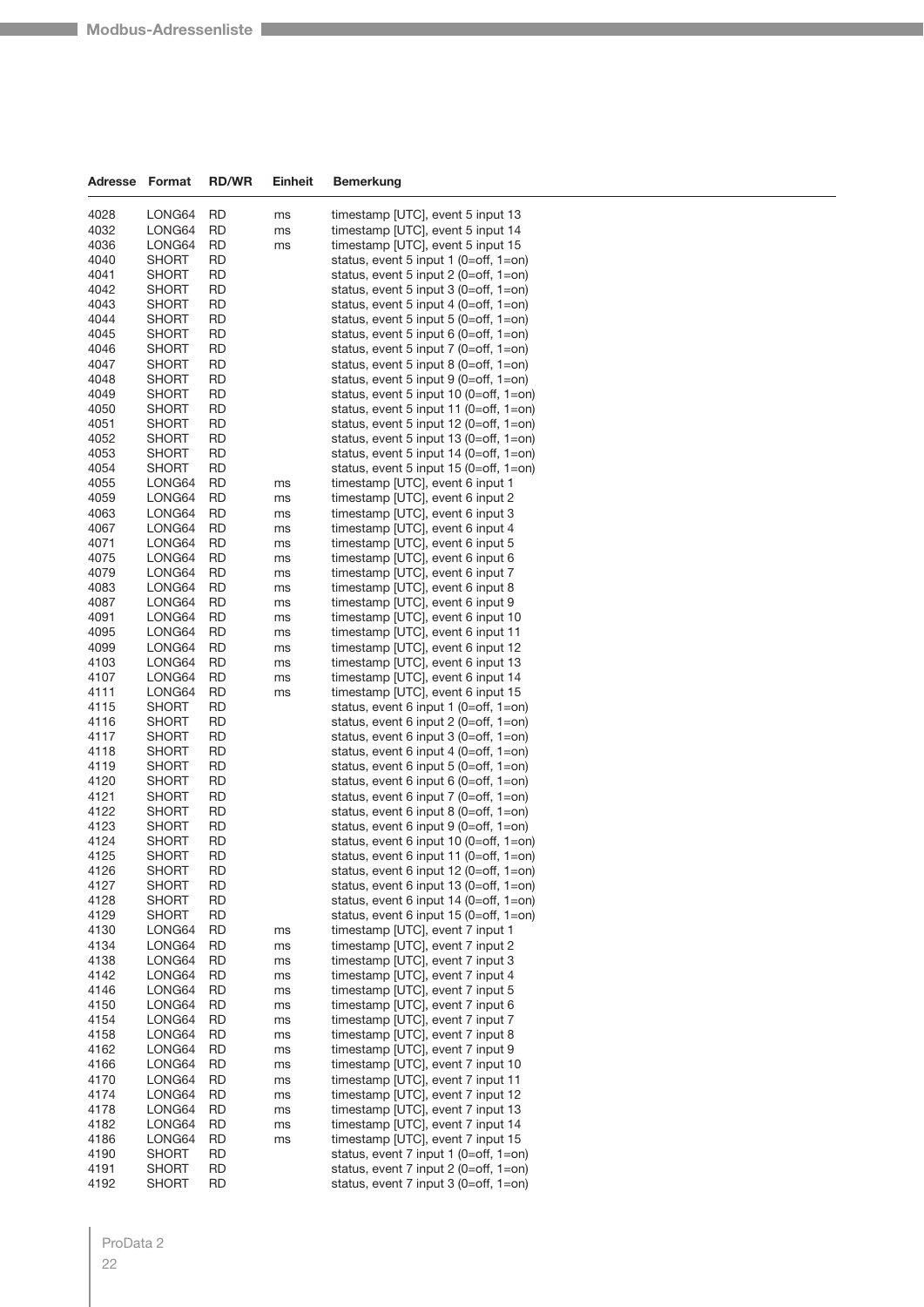| Adresse      | Format                | <b>RD/WR</b>           | Einheit  | <b>Bemerkung</b>                                                                   |
|--------------|-----------------------|------------------------|----------|------------------------------------------------------------------------------------|
| 4193         | SHORT                 | RD                     |          | status, event 7 input 4 (0=off, 1=on)                                              |
| 4194         | SHORT                 | RD                     |          | status, event 7 input 5 (0=off, 1=on)                                              |
| 4195         | <b>SHORT</b>          | <b>RD</b>              |          | status, event 7 input 6 (0=off, $1=$ on)                                           |
| 4196         | SHORT                 | RD                     |          | status, event 7 input 7 (0=off, 1=on)                                              |
| 4197         | SHORT                 | <b>RD</b>              |          | status, event 7 input 8 (0=off, 1=on)                                              |
| 4198         | <b>SHORT</b>          | <b>RD</b>              |          | status, event 7 input 9 (0=off, 1=on)                                              |
| 4199         | SHORT                 | <b>RD</b>              |          | status, event 7 input 10 (0=off, 1=on)                                             |
| 4200         | <b>SHORT</b>          | <b>RD</b>              |          | status, event 7 input 11 (0=off, 1=on)                                             |
| 4201         | SHORT                 | RD                     |          | status, event 7 input 12 (0=off, 1=on)                                             |
| 4202         | SHORT                 | RD                     |          | status, event 7 input 13 (0=off, 1=on)                                             |
| 4203         | <b>SHORT</b>          | <b>RD</b><br><b>RD</b> |          | status, event 7 input $14$ (0=off, 1=on)<br>status, event 7 input 15 (0=off, 1=on) |
| 4204<br>4205 | SHORT<br>LONG64       | <b>RD</b>              |          | timestamp [UTC], event 8 input 1                                                   |
| 4209         | LONG64                | RD                     | ms<br>ms | timestamp [UTC], event 8 input 2                                                   |
| 4213         | LONG64                | <b>RD</b>              | ms       | timestamp [UTC], event 8 input 3                                                   |
| 4217         | LONG64                | <b>RD</b>              | ms       | timestamp [UTC], event 8 input 4                                                   |
| 4221         | LONG64                | <b>RD</b>              | ms       | timestamp [UTC], event 8 input 5                                                   |
| 4225         | LONG64                | <b>RD</b>              | ms       | timestamp [UTC], event 8 input 6                                                   |
| 4229         | LONG64                | RD                     | ms       | timestamp [UTC], event 8 input 7                                                   |
| 4233         | LONG64                | <b>RD</b>              | ms       | timestamp [UTC], event 8 input 8                                                   |
| 4237         | LONG64                | <b>RD</b>              | ms       | timestamp [UTC], event 8 input 9                                                   |
| 4241         | LONG64                | <b>RD</b>              | ms       | timestamp [UTC], event 8 input 10                                                  |
| 4245<br>4249 | LONG64                | <b>RD</b>              | ms       | timestamp [UTC], event 8 input 11                                                  |
| 4253         | LONG64<br>LONG64      | RD<br>RD               | ms<br>ms | timestamp [UTC], event 8 input 12<br>timestamp [UTC], event 8 input 13             |
| 4257         | LONG64                | <b>RD</b>              | ms       | timestamp [UTC], event 8 input 14                                                  |
| 4261         | LONG64                | <b>RD</b>              | ms       | timestamp [UTC], event 8 input 15                                                  |
| 4265         | <b>SHORT</b>          | <b>RD</b>              |          | status, event 8 input 1 (0=off, 1=on)                                              |
| 4266         | SHORT                 | RD                     |          | status, event 8 input 2 (0=off, 1=on)                                              |
| 4267         | SHORT                 | RD                     |          | status, event 8 input $3$ (0=off, 1=on)                                            |
| 4268         | SHORT                 | <b>RD</b>              |          | status, event 8 input 4 (0=off, $1=$ on)                                           |
| 4269         | <b>SHORT</b>          | <b>RD</b>              |          | status, event 8 input 5 (0=off, $1=$ on)                                           |
| 4270         | SHORT                 | <b>RD</b>              |          | status, event 8 input 6 (0=off, 1=on)                                              |
| 4271         | SHORT                 | RD                     |          | status, event 8 input 7 (0=off, $1=$ on)                                           |
| 4272         | SHORT                 | <b>RD</b>              |          | status, event 8 input 8 (0=off, $1=$ on)                                           |
| 4273<br>4274 | SHORT<br><b>SHORT</b> | <b>RD</b><br>RD        |          | status, event 8 input 9 (0=off, 1=on)<br>status, event 8 input 10 (0=off, 1=on)    |
| 4275         | SHORT                 | RD                     |          | status, event 8 input 11 (0=off, 1=on)                                             |
| 4276         | SHORT                 | RD                     |          | status, event 8 input 12 (0=off, 1=on)                                             |
| 4277         | SHORT                 | <b>RD</b>              |          | status, event 8 input 13 (0=off, 1=on)                                             |
| 4278         | SHORT                 | <b>RD</b>              |          | status, event 8 input 14 (0=off, 1=on)                                             |
| 4279         | <b>SHORT</b>          | <b>RD</b>              |          | status, event 8 input 15 (0=off, 1=on)                                             |
| 4280         | LONG64                | <b>RD</b>              | ms       | timestamp [UTC], event 9 input 1                                                   |
| 4284         | LONG64                | <b>RD</b>              | ms       | timestamp [UTC], event 9 input 2                                                   |
| 4288         | LONG64                | <b>RD</b>              | ms       | timestamp [UTC], event 9 input 3                                                   |
| 4292         | LONG64<br>LONG64      | <b>RD</b>              | ms       | timestamp [UTC], event 9 input 4<br>timestamp [UTC], event 9 input 5               |
| 4296<br>4300 | LONG64                | <b>RD</b><br><b>RD</b> | ms<br>ms | timestamp [UTC], event 9 input 6                                                   |
| 4304         | LONG64                | <b>RD</b>              | ms       | timestamp [UTC], event 9 input 7                                                   |
| 4308         | LONG64                | <b>RD</b>              | ms       | timestamp [UTC], event 9 input 8                                                   |
| 4312         | LONG64                | <b>RD</b>              | ms       | timestamp [UTC], event 9 input 9                                                   |
| 4316         | LONG64                | <b>RD</b>              | ms       | timestamp [UTC], event 9 input 10                                                  |
| 4320         | LONG64                | <b>RD</b>              | ms       | timestamp [UTC], event 9 input 11                                                  |
| 4324         | LONG64                | <b>RD</b>              | ms       | timestamp [UTC], event 9 input 12                                                  |
| 4328         | LONG64                | <b>RD</b>              | ms       | timestamp [UTC], event 9 input 13                                                  |
| 4332         | LONG64                | <b>RD</b>              | ms       | timestamp [UTC], event 9 input 14                                                  |
| 4336         | LONG64                | <b>RD</b>              | ms       | timestamp [UTC], event 9 input 15                                                  |
| 4340         | <b>SHORT</b>          | <b>RD</b>              |          | status, event 9 input 1 (0=off, 1=on)                                              |
| 4341         | SHORT                 | <b>RD</b>              |          | status, event 9 input $2$ (0=off, 1=on)                                            |
| 4342<br>4343 | SHORT<br>SHORT        | <b>RD</b><br><b>RD</b> |          | status, event 9 input $3$ (0=off, 1=on)<br>status, event 9 input 4 (0=off, 1=on)   |
| 4344         | SHORT                 | <b>RD</b>              |          | status, event 9 input 5 (0=off, $1=$ on)                                           |
| 4345         | <b>SHORT</b>          | <b>RD</b>              |          | status, event 9 input 6 (0=off, $1=$ on)                                           |
| 4346         | SHORT                 | <b>RD</b>              |          | status, event 9 input $7$ (0=off, 1=on)                                            |
| 4347         | SHORT                 | <b>RD</b>              |          | status, event 9 input 8 (0=off, $1=$ on)                                           |
| 4348         | SHORT                 | <b>RD</b>              |          | status, event 9 input 9 (0=off, 1=on)                                              |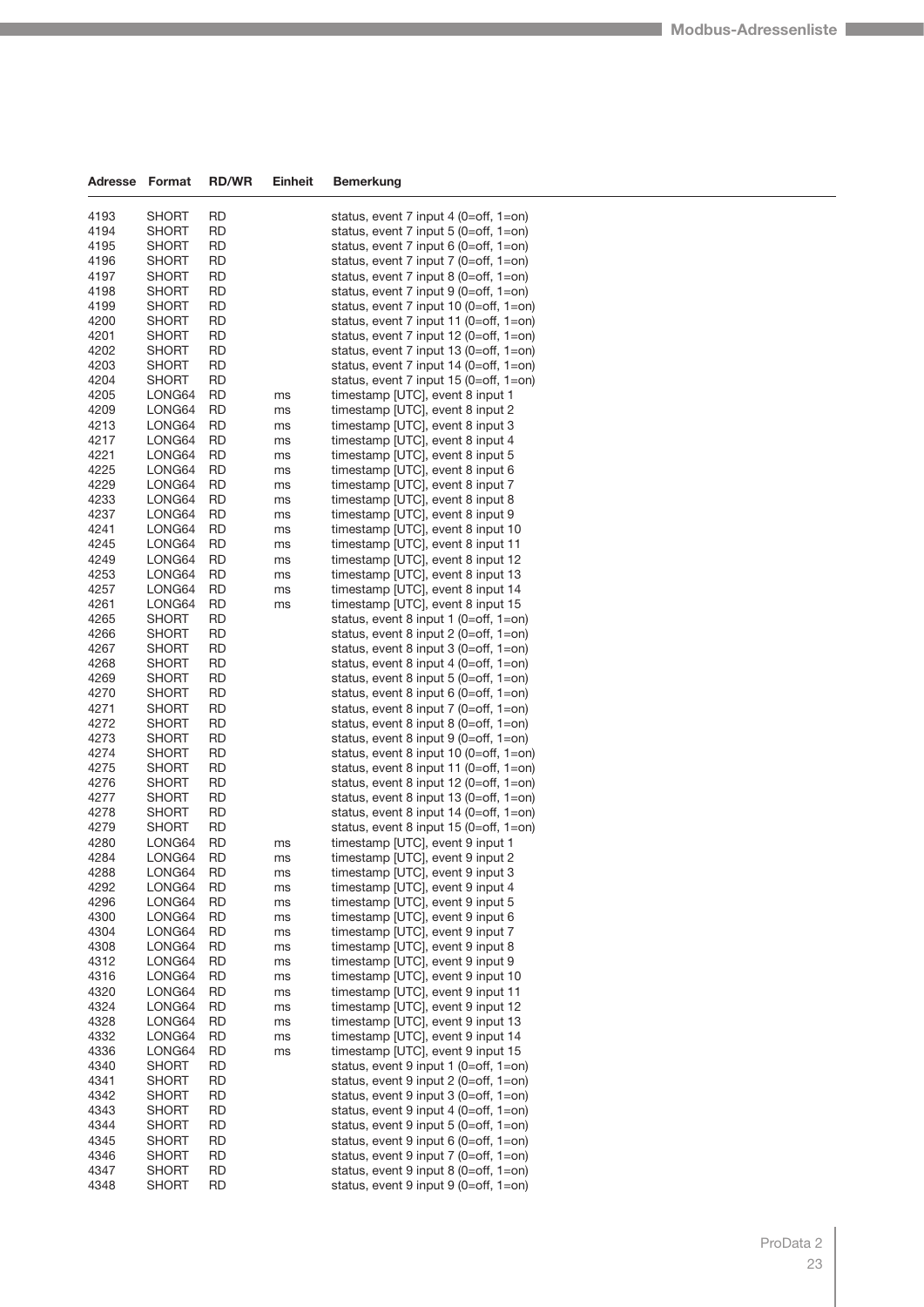| Adresse      | Format                       | <b>RD/WR</b> | Einheit  | <b>Bemerkung</b>                                                                 |
|--------------|------------------------------|--------------|----------|----------------------------------------------------------------------------------|
| 4349         | <b>SHORT</b>                 | RD           |          | status, event 9 input 10 (0=off, 1=on)                                           |
| 4350         | SHORT                        | RD           |          | status, event 9 input 11 (0=off, 1=on)                                           |
| 4351         | <b>SHORT</b>                 | RD           |          | status, event 9 input 12 (0=off, 1=on)                                           |
| 4352         | <b>SHORT</b>                 | RD           |          | status, event 9 input 13 (0=off, 1=on)                                           |
| 4353         | <b>SHORT</b>                 | RD           |          | status, event 9 input 14 (0=off, 1=on)                                           |
| 4354         | <b>SHORT</b>                 | RD           |          | status, event 9 input 15 (0=off, 1=on)                                           |
| 4355         | LONG64                       | RD           | ms       | timestamp [UTC], event 10 input 1                                                |
| 4359<br>4363 | LONG64<br>LONG64             | RD<br>RD     | ms       | timestamp [UTC], event 10 input 2<br>timestamp [UTC], event 10 input 3           |
| 4367         | LONG64                       | RD           | ms<br>ms | timestamp [UTC], event 10 input 4                                                |
| 4371         | LONG64                       | RD           | ms       | timestamp [UTC], event 10 input 5                                                |
| 4375         | LONG64                       | RD           | ms       | timestamp [UTC], event 10 input 6                                                |
| 4379         | LONG64                       | RD           | ms       | timestamp [UTC], event 10 input 7                                                |
| 4383         | LONG64                       | RD           | ms       | timestamp [UTC], event 10 input 8                                                |
| 4387         | LONG64                       | RD           | ms       | timestamp [UTC], event 10 input 9                                                |
| 4391         | LONG64                       | RD           | ms       | timestamp [UTC], event 10 input 10                                               |
| 4395         | LONG64                       | RD           | ms       | timestamp [UTC], event 10 input 11                                               |
| 4399         | LONG64                       | RD           | ms       | timestamp [UTC], event 10 input 12                                               |
| 4403         | LONG64                       | RD           | ms       | timestamp [UTC], event 10 input 13                                               |
| 4407         | LONG64                       | RD           | ms       | timestamp [UTC], event 10 input 14                                               |
| 4411         | LONG64                       | RD           | ms       | timestamp [UTC], event 10 input 15                                               |
| 4415         | <b>SHORT</b>                 | <b>RD</b>    |          | status, event 10 input 1 (0=off, 1=on)                                           |
| 4416         | <b>SHORT</b>                 | RD           |          | status, event 10 input 2 (0=off, 1=on)                                           |
| 4417         | <b>SHORT</b>                 | RD           |          | status, event 10 input 3 (0=off, 1=on)                                           |
| 4418<br>4419 | <b>SHORT</b><br><b>SHORT</b> | RD<br>RD     |          | status, event 10 input 4 (0=off, 1=on)                                           |
| 4420         | SHORT                        | <b>RD</b>    |          | status, event 10 input 5 (0=off, 1=on)<br>status, event 10 input 6 (0=off, 1=on) |
| 4421         | <b>SHORT</b>                 | RD           |          | status, event 10 input $7$ (0=off, 1=on)                                         |
| 4422         | <b>SHORT</b>                 | RD           |          | status, event 10 input 8 (0=off, 1=on)                                           |
| 4423         | <b>SHORT</b>                 | RD           |          | status, event 10 input $9$ (0=off, 1=on)                                         |
| 4424         | <b>SHORT</b>                 | RD           |          | status, event 10 input 10 (0=off, 1=on)                                          |
| 4425         | SHORT                        | <b>RD</b>    |          | status, event 10 input 11 (0=off, 1=on)                                          |
| 4426         | <b>SHORT</b>                 | RD           |          | status, event 10 input 12 (0=off, 1=on)                                          |
| 4427         | <b>SHORT</b>                 | RD           |          | status, event 10 input 13 (0=off, 1=on)                                          |
| 4428         | <b>SHORT</b>                 | RD           |          | status, event 10 input 14 (0=off, 1=on)                                          |
| 4429         | <b>SHORT</b>                 | RD           |          | status, event 10 input 15 (0=off, 1=on)                                          |
| 4430         | LONG64                       | RD           | ms       | timestamp [UTC], event 11 input 1                                                |
| 4434         | LONG64                       | RD           | ms       | timestamp [UTC], event 11 input 2                                                |
| 4438         | LONG64                       | RD           | ms       | timestamp [UTC], event 11 input 3                                                |
| 4442<br>4446 | LONG64<br>LONG64             | RD           | ms       | timestamp [UTC], event 11 input 4<br>timestamp [UTC], event 11 input 5           |
| 4450         | LONG64                       | RD<br>RD     | ms<br>ms | timestamp [UTC], event 11 input 6                                                |
| 4454         | LONG64                       | RD           | ms       | timestamp [UTC], event 11 input 7                                                |
| 4458         | LONG64                       | RD           | ms       | timestamp [UTC], event 11 input 8                                                |
| 4462         | LONG64                       | RD           | ms       | timestamp [UTC], event 11 input 9                                                |
| 4466         | LONG64                       | RD           | ms       | timestamp [UTC], event 11 input 10                                               |
| 4470         | LONG64                       | RD           | ms       | timestamp [UTC], event 11 input 11                                               |
| 4474         | LONG64                       | RD           | ms       | timestamp [UTC], event 11 input 12                                               |
| 4478         | LONG64                       | RD           | ms       | timestamp [UTC], event 11 input 13                                               |
| 4482         | LONG64                       | RD           | ms       | timestamp [UTC], event 11 input 14                                               |
| 4486         | LONG64                       | RD           | ms       | timestamp [UTC], event 11 input 15                                               |
| 4490         | <b>SHORT</b>                 | RD           |          | status, event 11 input 1 (0=off, 1=on)                                           |
| 4491         | <b>SHORT</b>                 | RD           |          | status, event 11 input $2$ (0=off, 1=on)                                         |
| 4492         | <b>SHORT</b>                 | RD           |          | status, event 11 input 3 (0=off, 1=on)                                           |
| 4493<br>4494 | <b>SHORT</b><br><b>SHORT</b> | RD<br>RD     |          | status, event 11 input 4 (0=off, 1=on)<br>status, event 11 input 5 (0=off, 1=on) |
| 4495         | <b>SHORT</b>                 | RD           |          | status, event 11 input 6 (0=off, 1=on)                                           |
| 4496         | <b>SHORT</b>                 | RD           |          | status, event 11 input $7$ (0=off, 1=on)                                         |
| 4497         | <b>SHORT</b>                 | RD           |          | status, event 11 input 8 (0=off, 1=on)                                           |
| 4498         | <b>SHORT</b>                 | RD           |          | status, event 11 input $9$ (0=off, 1=on)                                         |
| 4499         | <b>SHORT</b>                 | RD           |          | status, event 11 input 10 (0=off, 1=on)                                          |
| 4500         | SHORT                        | RD           |          | status, event 11 input 11 (0=off, 1=on)                                          |
| 4501         | <b>SHORT</b>                 | RD           |          | status, event 11 input 12 (0=off, 1=on)                                          |
| 4502         | <b>SHORT</b>                 | RD           |          | status, event 11 input 13 (0=off, 1=on)                                          |
| 4503         | <b>SHORT</b>                 | RD           |          | status, event 11 input 14 (0=off, 1=on)                                          |
| 4504         | SHORT                        | RD           |          | status, event 11 input 15 (0=off, 1=on)                                          |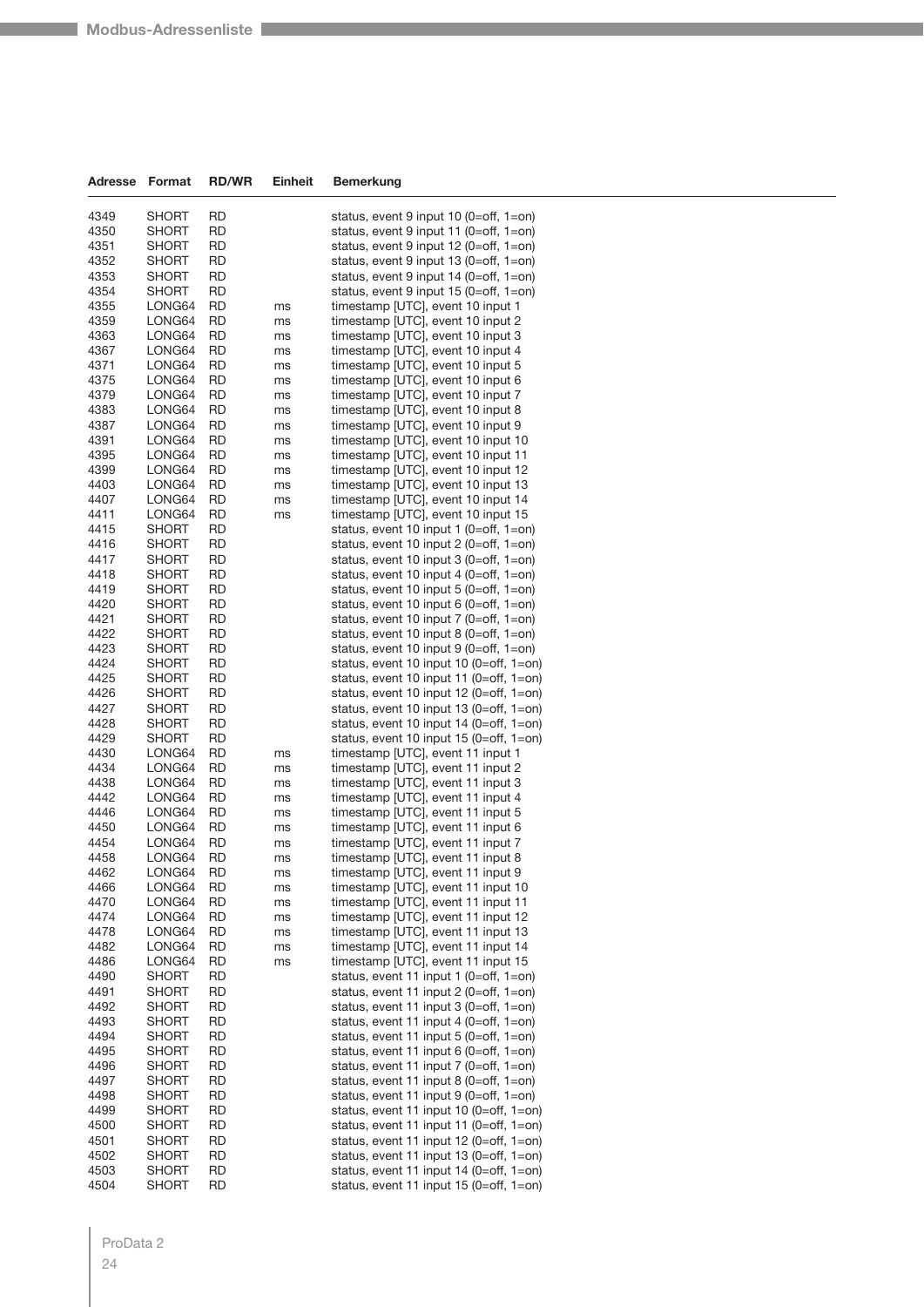| <b>Adresse</b> | Format           | <b>RD/WR</b>           | Einheit  | <b>Bemerkung</b>                                                                   |
|----------------|------------------|------------------------|----------|------------------------------------------------------------------------------------|
| 4505           | LONG64           | <b>RD</b>              | ms       | timestamp [UTC], event 12 input 1                                                  |
| 4509           | LONG64           | <b>RD</b>              | ms       | timestamp [UTC], event 12 input 2                                                  |
| 4513           | LONG64           | RD                     | ms       | timestamp [UTC], event 12 input 3                                                  |
| 4517           | LONG64           | <b>RD</b>              | ms       | timestamp [UTC], event 12 input 4                                                  |
| 4521           | LONG64           | <b>RD</b>              | ms       | timestamp [UTC], event 12 input 5                                                  |
| 4525           | LONG64           | <b>RD</b>              | ms       | timestamp [UTC], event 12 input 6                                                  |
| 4529           | LONG64           | <b>RD</b>              | ms       | timestamp [UTC], event 12 input 7                                                  |
| 4533           | LONG64           | <b>RD</b>              | ms       | timestamp [UTC], event 12 input 8                                                  |
| 4537           | LONG64           | <b>RD</b>              | ms       | timestamp [UTC], event 12 input 9                                                  |
| 4541           | LONG64           | <b>RD</b>              | ms       | timestamp [UTC], event 12 input 10                                                 |
| 4545           | LONG64           | <b>RD</b>              | ms       | timestamp [UTC], event 12 input 11                                                 |
| 4549<br>4553   | LONG64<br>LONG64 | <b>RD</b><br><b>RD</b> | ms       | timestamp [UTC], event 12 input 12<br>timestamp [UTC], event 12 input 13           |
| 4557           | LONG64           | <b>RD</b>              | ms<br>ms | timestamp [UTC], event 12 input 14                                                 |
| 4561           | LONG64           | <b>RD</b>              | ms       | timestamp [UTC], event 12 input 15                                                 |
| 4565           | SHORT            | RD                     |          | status, event 12 input 1 $(0=off, 1=on)$                                           |
| 4566           | SHORT            | RD                     |          | status, event 12 input $2$ (0=off, 1=on)                                           |
| 4567           | <b>SHORT</b>     | <b>RD</b>              |          | status, event 12 input 3 (0=off, 1=on)                                             |
| 4568           | SHORT            | RD                     |          | status, event 12 input 4 $(0=off, 1=on)$                                           |
| 4569           | SHORT            | RD                     |          | status, event 12 input 5 (0=off, 1=on)                                             |
| 4570           | SHORT            | <b>RD</b>              |          | status, event 12 input 6 (0=off, 1=on)                                             |
| 4571           | SHORT            | <b>RD</b>              |          | status, event 12 input $7$ (0=off, 1=on)                                           |
| 4572           | <b>SHORT</b>     | <b>RD</b>              |          | status, event 12 input 8 (0=off, 1=on)                                             |
| 4573           | SHORT            | RD                     |          | status, event 12 input $9(0=off, 1=on)$                                            |
| 4574           | SHORT            | RD                     |          | status, event 12 input 10 (0=off, 1=on)                                            |
| 4575<br>4576   | SHORT<br>SHORT   | <b>RD</b><br><b>RD</b> |          | status, event 12 input 11 (0=off, 1=on)<br>status, event 12 input 12 (0=off, 1=on) |
| 4577           | SHORT            | <b>RD</b>              |          | status, event 12 input 13 (0=off, 1=on)                                            |
| 4578           | SHORT            | RD                     |          | status, event 12 input 14 (0=off, 1=on)                                            |
| 4579           | SHORT            | <b>RD</b>              |          | status, event 12 input 15 (0=off, 1=on)                                            |
| 4580           | LONG64           | <b>RD</b>              | ms       | timestamp [UTC], event 13 input 1                                                  |
| 4584           | LONG64           | <b>RD</b>              | ms       | timestamp [UTC], event 13 input 2                                                  |
| 4588           | LONG64           | <b>RD</b>              | ms       | timestamp [UTC], event 13 input 3                                                  |
| 4592           | LONG64           | <b>RD</b>              | ms       | timestamp [UTC], event 13 input 4                                                  |
| 4596           | LONG64           | <b>RD</b>              | ms       | timestamp [UTC], event 13 input 5                                                  |
| 4600           | LONG64           | <b>RD</b>              | ms       | timestamp [UTC], event 13 input 6                                                  |
| 4604<br>4608   | LONG64<br>LONG64 | <b>RD</b><br><b>RD</b> | ms       | timestamp [UTC], event 13 input 7<br>timestamp [UTC], event 13 input 8             |
| 4612           | LONG64           | <b>RD</b>              | ms<br>ms | timestamp [UTC], event 13 input 9                                                  |
| 4616           | LONG64           | <b>RD</b>              | ms       | timestamp [UTC], event 13 input 10                                                 |
| 4620           | LONG64           | <b>RD</b>              | ms       | timestamp [UTC], event 13 input 11                                                 |
| 4624           | LONG64           | RD                     | ms       | timestamp [UTC], event 13 input 12                                                 |
| 4628           | LONG64           | RD                     | ms       | timestamp [UTC], event 13 input 13                                                 |
| 4632           | LONG64           | RD                     | ms       | timestamp [UTC], event 13 input 14                                                 |
| 4636           | LONG64           | <b>RD</b>              | ms       | timestamp [UTC], event 13 input 15                                                 |
| 4640           | SHORT            | RD                     |          | status, event 13 input 1 (0=off, 1=on)                                             |
| 4641           | <b>SHORT</b>     | <b>RD</b>              |          | status, event 13 input $2$ (0=off, 1=on)                                           |
| 4642           | SHORT            | <b>RD</b>              |          | status, event 13 input $3$ (0=off, 1=on)                                           |
| 4643<br>4644   | SHORT<br>SHORT   | <b>RD</b><br><b>RD</b> |          | status, event 13 input 4 (0=off, 1=on)<br>status, event 13 input $5(0=off, 1=on)$  |
| 4645           | SHORT            | <b>RD</b>              |          | status, event 13 input 6 (0=off, 1=on)                                             |
| 4646           | SHORT            | RD                     |          | status, event 13 input $7$ (0=off, 1=on)                                           |
| 4647           | <b>SHORT</b>     | <b>RD</b>              |          | status, event 13 input 8 $(0=off, 1=on)$                                           |
| 4648           | SHORT            | <b>RD</b>              |          | status, event 13 input $9$ (0=off, 1=on)                                           |
| 4649           | SHORT            | <b>RD</b>              |          | status, event 13 input 10 (0=off, 1=on)                                            |
| 4650           | SHORT            | <b>RD</b>              |          | status, event 13 input 11 (0=off, 1=on)                                            |
| 4651           | SHORT            | RD                     |          | status, event 13 input 12 (0=off, 1=on)                                            |
| 4652           | <b>SHORT</b>     | <b>RD</b>              |          | status, event 13 input 13 (0=off, 1=on)                                            |
| 4653           | SHORT            | <b>RD</b>              |          | status, event 13 input 14 (0=off, 1=on)                                            |
| 4654           | SHORT            | <b>RD</b>              |          | status, event 13 input 15 (0=off, 1=on)                                            |
| 4655           | LONG64           | <b>RD</b>              | ms       | timestamp [UTC], event 14 input 1                                                  |
| 4659           | LONG64           | RD                     | ms       | timestamp [UTC], event 14 input 2                                                  |
| 4663<br>4667   | LONG64<br>LONG64 | <b>RD</b><br><b>RD</b> | ms<br>ms | timestamp [UTC], event 14 input 3<br>timestamp [UTC], event 14 input 4             |
| 4671           | LONG64           | <b>RD</b>              | ms       | timestamp [UTC], event 14 input 5                                                  |
| 4675           | LONG64           | <b>RD</b>              | ms       | timestamp [UTC], event 14 input 6                                                  |
|                |                  |                        |          |                                                                                    |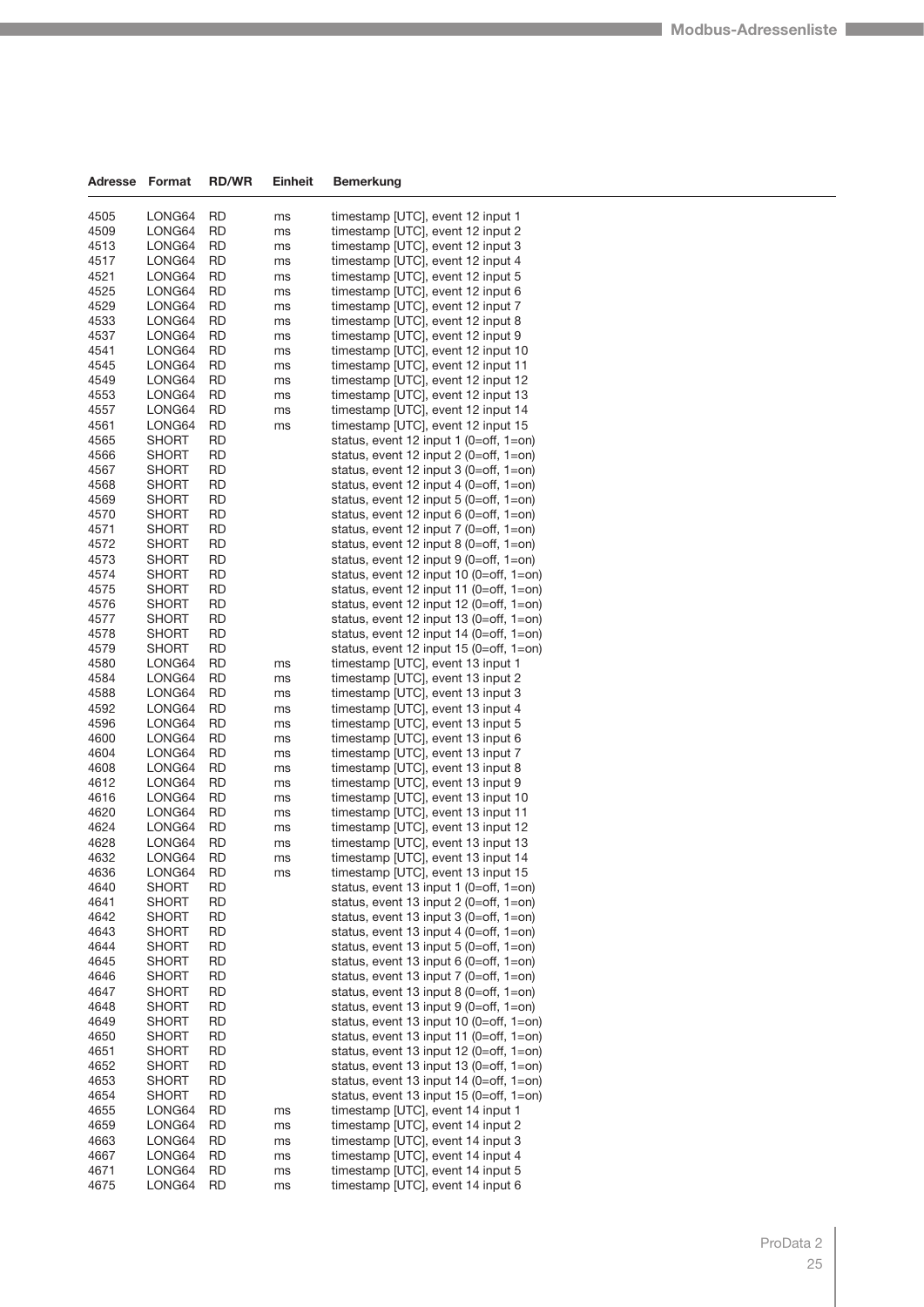| Adresse      | Format           | <b>RD/WR</b>    | Einheit  | Bemerkung                                                                |
|--------------|------------------|-----------------|----------|--------------------------------------------------------------------------|
|              |                  |                 |          |                                                                          |
| 4679         | LONG64           | RD              | ms       | timestamp [UTC], event 14 input 7                                        |
| 4683         | LONG64           | RD              | ms       | timestamp [UTC], event 14 input 8                                        |
| 4687         | LONG64           | RD              | ms       | timestamp [UTC], event 14 input 9<br>timestamp [UTC], event 14 input 10  |
| 4691         | LONG64           | <b>RD</b><br>RD | ms       | timestamp [UTC], event 14 input 11                                       |
| 4695<br>4699 | LONG64<br>LONG64 | <b>RD</b>       | ms       |                                                                          |
| 4703         | LONG64           | RD              | ms<br>ms | timestamp [UTC], event 14 input 12<br>timestamp [UTC], event 14 input 13 |
| 4707         | LONG64           | RD              | ms       | timestamp [UTC], event 14 input 14                                       |
| 4711         | LONG64           | <b>RD</b>       | ms       | timestamp [UTC], event 14 input 15                                       |
| 4715         | <b>SHORT</b>     | RD              |          | status, event 14 input 1 (0=off, 1=on)                                   |
| 4716         | <b>SHORT</b>     | <b>RD</b>       |          | status, event 14 input 2 (0=off, 1=on)                                   |
| 4717         | SHORT            | <b>RD</b>       |          | status, event 14 input 3 (0=off, 1=on)                                   |
| 4718         | <b>SHORT</b>     | RD              |          | status, event 14 input 4 (0=off, 1=on)                                   |
| 4719         | <b>SHORT</b>     | <b>RD</b>       |          | status, event 14 input $5$ (0=off, 1=on)                                 |
| 4720         | SHORT            | RD              |          | status, event 14 input 6 (0=off, 1=on)                                   |
| 4721         | <b>SHORT</b>     | RD              |          | status, event 14 input 7 (0=off, 1=on)                                   |
| 4722         | SHORT            | <b>RD</b>       |          | status, event 14 input 8 (0=off, 1=on)                                   |
| 4723         | <b>SHORT</b>     | RD              |          | status, event 14 input 9 (0=off, 1=on)                                   |
| 4724         | <b>SHORT</b>     | <b>RD</b>       |          | status, event 14 input 10 (0=off, 1=on)                                  |
| 4725         | SHORT            | RD              |          | status, event 14 input 11 (0=off, 1=on)                                  |
| 4726         | <b>SHORT</b>     | RD              |          | status, event 14 input 12 (0=off, 1=on)                                  |
| 4727         | SHORT            | <b>RD</b>       |          | status, event 14 input 13 (0=off, 1=on)                                  |
| 4728         | <b>SHORT</b>     | RD              |          | status, event 14 input 14 (0=off, 1=on)                                  |
| 4729         | <b>SHORT</b>     | <b>RD</b>       |          | status, event 14 input 15 (0=off, 1=on)                                  |
| 4730         | LONG64           | RD              | ms       | timestamp [UTC], event 15 input 1                                        |
| 4734         | LONG64           | RD              | ms       | timestamp [UTC], event 15 input 2                                        |
| 4738         | LONG64           | <b>RD</b>       | ms       | timestamp [UTC], event 15 input 3                                        |
| 4742         | LONG64           | RD              | ms       | timestamp [UTC], event 15 input 4                                        |
| 4746         | LONG64           | <b>RD</b>       | ms       | timestamp [UTC], event 15 input 5                                        |
| 4750         | LONG64           | RD              | ms       | timestamp [UTC], event 15 input 6                                        |
| 4754         | LONG64           | RD              | ms       | timestamp [UTC], event 15 input 7                                        |
| 4758         | LONG64           | <b>RD</b>       | ms       | timestamp [UTC], event 15 input 8                                        |
| 4762         | LONG64           | RD              | ms       | timestamp [UTC], event 15 input 9                                        |
| 4766         | LONG64           | <b>RD</b>       | ms       | timestamp [UTC], event 15 input 10                                       |
| 4770         | LONG64           | <b>RD</b>       | ms       | timestamp [UTC], event 15 input 11                                       |
| 4774         | LONG64           | RD              | ms       | timestamp [UTC], event 15 input 12                                       |
| 4778<br>4782 | LONG64           | <b>RD</b><br>RD | ms       | timestamp [UTC], event 15 input 13                                       |
| 4786         | LONG64<br>LONG64 | <b>RD</b>       | ms<br>ms | timestamp [UTC], event 15 input 14<br>timestamp [UTC], event 15 input 15 |
| 4790         | <b>SHORT</b>     | <b>RD</b>       |          | status, event 15 input 1 (0=off, 1=on)                                   |
| 4791         | <b>SHORT</b>     | RD              |          | status, event 15 input $2$ (0=off, 1=on)                                 |
| 4792         | SHORT            | <b>RD</b>       |          | status, event 15 input 3 (0=off, 1=on)                                   |
| 4793         | <b>SHORT</b>     | RD              |          | status, event 15 input 4 (0=off, 1=on)                                   |
| 4794         | <b>SHORT</b>     | <b>RD</b>       |          | status, event 15 input 5 (0=off, 1=on)                                   |
| 4795         | <b>SHORT</b>     | <b>RD</b>       |          | status, event 15 input 6 (0=off, 1=on)                                   |
| 4796         | SHORT            | <b>RD</b>       |          | status, event 15 input $7$ (0=off, 1=on)                                 |
| 4797         | <b>SHORT</b>     | <b>RD</b>       |          | status, event 15 input 8 (0=off, 1=on)                                   |
| 4798         | <b>SHORT</b>     | RD              |          | status, event 15 input $9$ (0=off, 1=on)                                 |
| 4799         | <b>SHORT</b>     | RD              |          | status, event 15 input 10 (0=off, 1=on)                                  |
| 4800         | SHORT            | RD              |          | status, event 15 input 11 (0=off, 1=on)                                  |
| 4801         | <b>SHORT</b>     | RD              |          | status, event 15 input 12 (0=off, 1=on)                                  |
| 4802         | SHORT            | <b>RD</b>       |          | status, event 15 input 13 (0=off, 1=on)                                  |
| 4803         | <b>SHORT</b>     | RD              |          | status, event 15 input 14 (0=off, 1=on)                                  |
| 4804         | <b>SHORT</b>     | <b>RD</b>       |          | status, event 15 input 15 (0=off, 1=on)                                  |
| 4805         | LONG64           | RD              | ms       | timestamp [UTC], event 16 input 1                                        |
| 4809         | LONG64           | RD              | ms       | timestamp [UTC], event 16 input 2                                        |
| 4813         | LONG64           | RD              | ms       | timestamp [UTC], event 16 input 3                                        |
| 4817         | LONG64           | RD              | ms       | timestamp [UTC], event 16 input 4                                        |
| 4821         | LONG64           | <b>RD</b>       | ms       | timestamp [UTC], event 16 input 5                                        |
| 4825         | LONG64           | RD              | ms       | timestamp [UTC], event 16 input 6                                        |
| 4829         | LONG64           | RD              | ms       | timestamp [UTC], event 16 input 7                                        |
| 4833         | LONG64           | RD              | ms       | timestamp [UTC], event 16 input 8                                        |
| 4837         | LONG64           | RD              | ms       | timestamp [UTC], event 16 input 9                                        |
| 4841         | LONG64           | RD              | ms       | timestamp [UTC], event 16 input 10                                       |
| 4845<br>4849 | LONG64<br>LONG64 | RD<br>RD        | ms       | timestamp [UTC], event 16 input 11<br>timestamp [UTC], event 16 input 12 |
|              |                  |                 | ms       |                                                                          |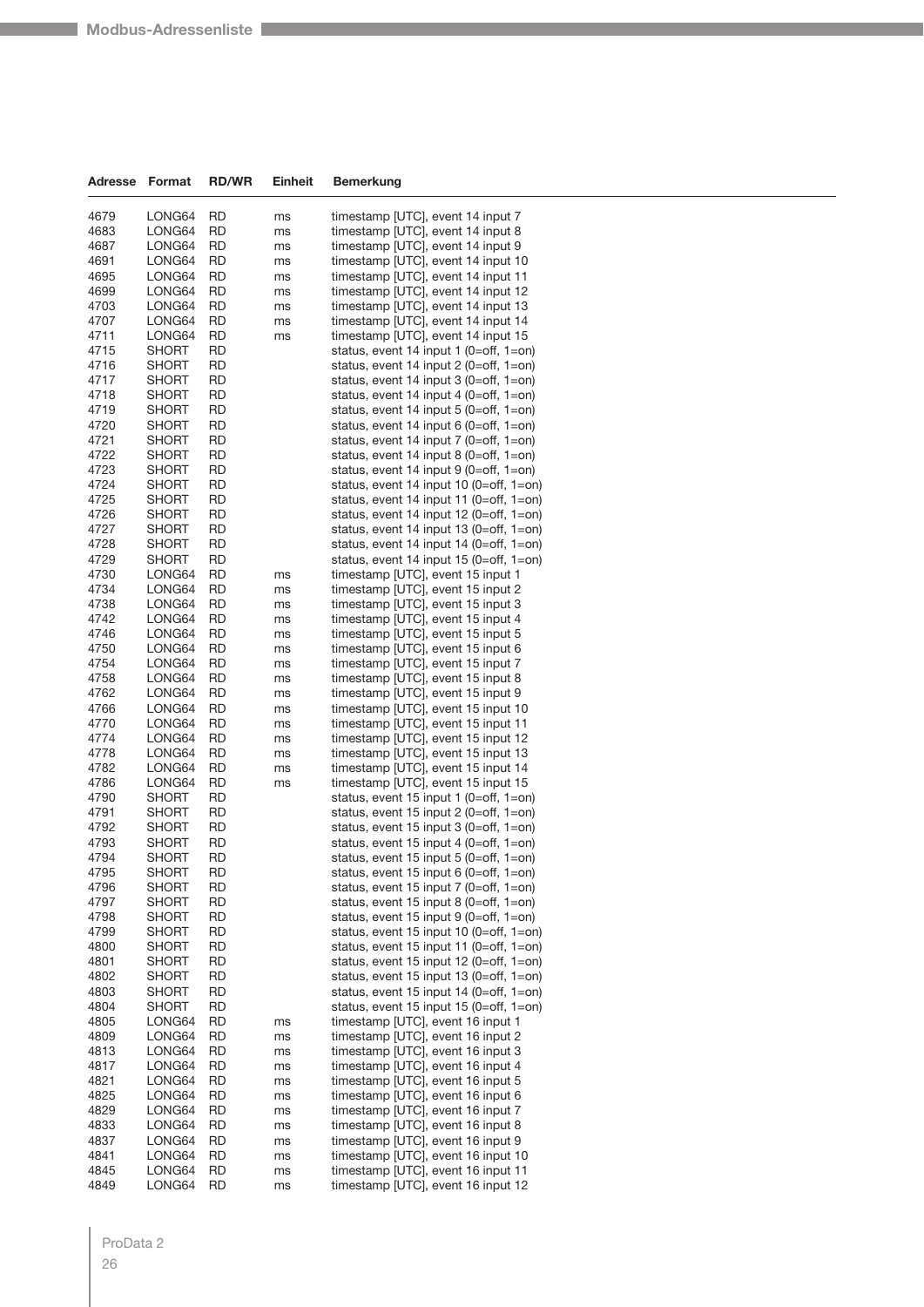| Adresse | Format       | <b>RD/WR</b> | Einheit | Bemerkung                                 |
|---------|--------------|--------------|---------|-------------------------------------------|
| 4853    | LONG64       | <b>RD</b>    | ms      | timestamp [UTC], event 16 input 13        |
| 4857    | LONG64       | RD           | ms      | timestamp [UTC], event 16 input 14        |
| 4861    | LONG64       | <b>RD</b>    | ms      | timestamp [UTC], event 16 input 15        |
| 4865    | <b>SHORT</b> | <b>RD</b>    |         | status, event 16 input 1 (0=off, $1=$ on) |
| 4866    | <b>SHORT</b> | <b>RD</b>    |         | status, event 16 input 2 (0=off, 1=on)    |
| 4867    | <b>SHORT</b> | <b>RD</b>    |         | status, event 16 input 3 (0=off, 1=on)    |
| 4868    | <b>SHORT</b> | <b>RD</b>    |         | status, event 16 input 4 (0=off, 1=on)    |
| 4869    | <b>SHORT</b> | <b>RD</b>    |         | status, event 16 input $5(0=off, 1=on)$   |
| 4870    | <b>SHORT</b> | <b>RD</b>    |         | status, event 16 input 6 $(0=off, 1=on)$  |
| 4871    | <b>SHORT</b> | <b>RD</b>    |         | status, event 16 input $7$ (0=off, 1=on)  |
| 4872    | <b>SHORT</b> | <b>RD</b>    |         | status, event 16 input 8 $(0=off, 1=on)$  |
| 4873    | <b>SHORT</b> | RD           |         | status, event 16 input $9$ (0=off, 1=on)  |
| 4874    | <b>SHORT</b> | <b>RD</b>    |         | status, event 16 input 10 (0=off, 1=on)   |
| 4875    | <b>SHORT</b> | <b>RD</b>    |         | status, event 16 input 11 (0=off, 1=on)   |
| 4876    | <b>SHORT</b> | <b>RD</b>    |         | status, event 16 input 12 (0=off, 1=on)   |
| 4877    | <b>SHORT</b> | <b>RD</b>    |         | status, event 16 input 13 (0=off, 1=on)   |
| 4878    | <b>SHORT</b> | <b>RD</b>    |         | status, event 16 input 14 (0=off, 1=on)   |
| 4879    | <b>SHORT</b> | <b>RD</b>    |         | status, event 16 input 15 (0=off, 1=on)   |
| 4880    | <b>SHORT</b> | <b>RD</b>    |         | status, digital output $1$ (0=off, 1=on)  |
| 4881    | <b>SHORT</b> | RD           |         | status, digital output $2$ (0=off, 1=on)  |
| 4882    | <b>SHORT</b> | <b>RD</b>    |         | status, digital output 3 (0=off, 1=on)    |
|         |              |              |         |                                           |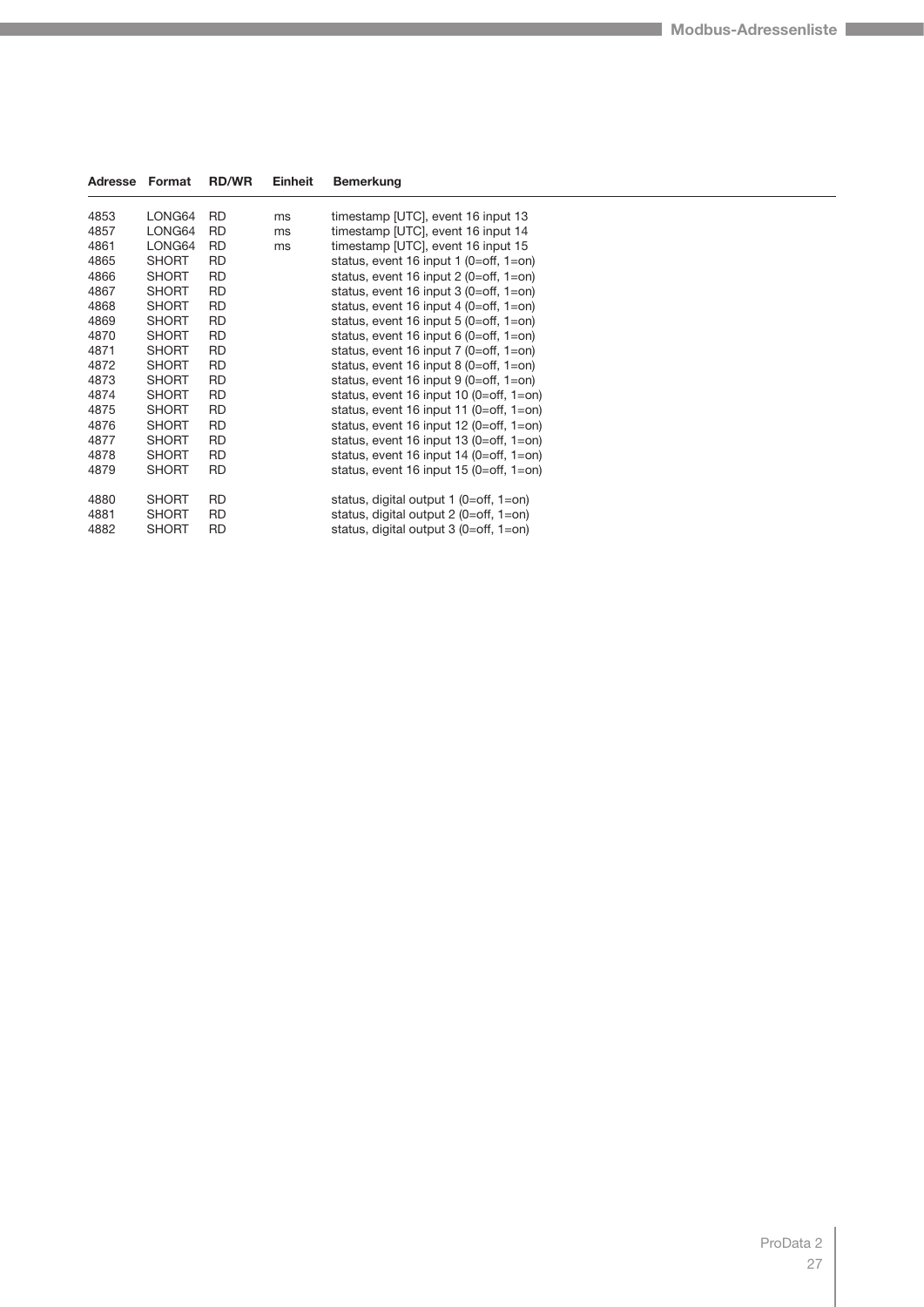### **Sonstige**

|      | Adresse Format | <b>RD/WR</b> | <b>Einheit</b> | <b>Bemerkung</b>                                                                                                               |
|------|----------------|--------------|----------------|--------------------------------------------------------------------------------------------------------------------------------|
| 4913 | <b>SHORT</b>   | <b>RD</b>    |                | overtemperature (0=no, 1=yes)                                                                                                  |
| 4914 | <b>FLOAT</b>   | <b>RD</b>    | $^{\circ}$ C   | temperature input                                                                                                              |
| 4916 | <b>FLOAT</b>   | <b>RD</b>    | Ohm            | temperature input                                                                                                              |
| 4918 | <b>SHORT</b>   | <b>RD</b>    |                | status tariff 1 (0=not active)                                                                                                 |
| 4919 | <b>SHORT</b>   | <b>RD</b>    |                | status tariff 2 (0=not active)                                                                                                 |
| 4920 | <b>SHORT</b>   | <b>RD</b>    |                | status tariff 3 (0=not active)                                                                                                 |
| 4921 | <b>SHORT</b>   | <b>RD</b>    |                | status tariff 4 (0=not active)                                                                                                 |
| 4922 | <b>SHORT</b>   | <b>RD</b>    |                | status tariff 5 (0=not active)                                                                                                 |
| 4923 | <b>SHORT</b>   | <b>RD</b>    |                | status tariff 6 (0=not active)                                                                                                 |
| 4924 | <b>SHORT</b>   | <b>RD</b>    |                | status tariff 7 (0=not active)                                                                                                 |
| 4925 | <b>SHORT</b>   | <b>RD</b>    |                | status tariff 8 (0=not active)                                                                                                 |
| 4926 | <b>SHORT</b>   | <b>RD</b>    |                | status input 1 (0=off, 1=on)                                                                                                   |
| 4927 | <b>SHORT</b>   | <b>RD</b>    |                | status input 2 (0=off, 1=on)                                                                                                   |
| 4928 | <b>SHORT</b>   | <b>RD</b>    |                | status input $3(0=off, 1=on)$                                                                                                  |
| 4929 | <b>SHORT</b>   | <b>RD</b>    |                | status input 4 ( $0=$ off, $1=$ on)                                                                                            |
| 4930 | <b>SHORT</b>   | <b>RD</b>    |                | status input $5(0=off, 1=on)$                                                                                                  |
| 4931 | <b>SHORT</b>   | <b>RD</b>    |                | status input 6 (0=off, $1=$ on)                                                                                                |
| 4932 | <b>SHORT</b>   | <b>RD</b>    |                | status input $7$ (0=off, 1=on)                                                                                                 |
| 4933 | <b>SHORT</b>   | <b>RD</b>    |                | status input 8 $(0=off, 1=on)$                                                                                                 |
| 4934 | <b>SHORT</b>   | <b>RD</b>    |                | status input $9(0=off, 1=on)$                                                                                                  |
| 4935 | <b>SHORT</b>   | <b>RD</b>    |                | status input 10 (0=off, $1=$ on)                                                                                               |
| 4936 | <b>SHORT</b>   | <b>RD</b>    |                | status input 11 ( $0=$ off, $1=$ on)                                                                                           |
| 4937 | <b>SHORT</b>   | <b>RD</b>    |                | status input $12$ (0=off, 1=on)                                                                                                |
| 4938 | <b>SHORT</b>   | <b>RD</b>    |                | status input $13(0=off, 1=on)$                                                                                                 |
| 4939 | <b>SHORT</b>   | <b>RD</b>    |                | status input $14$ (0=off, 1=on)                                                                                                |
| 4940 | <b>SHORT</b>   | <b>RD</b>    |                | status input $15(0=off, 1=on)$                                                                                                 |
| 4941 | <b>USHORT</b>  | <b>RD</b>    |                | status tariff, binary (X000 0000)                                                                                              |
| 4942 | <b>SHORT</b>   | <b>RD</b>    |                | $Bit0 = 1$ : Battery capacity exhausted. Clock has stopped<br>$Bit1 = 1$ : Battery capacity nearly exhausted. Replace battery. |
|      |                |              |                | $Bit2 = 1$ : Battery capacity low. Battery should be replaced.                                                                 |